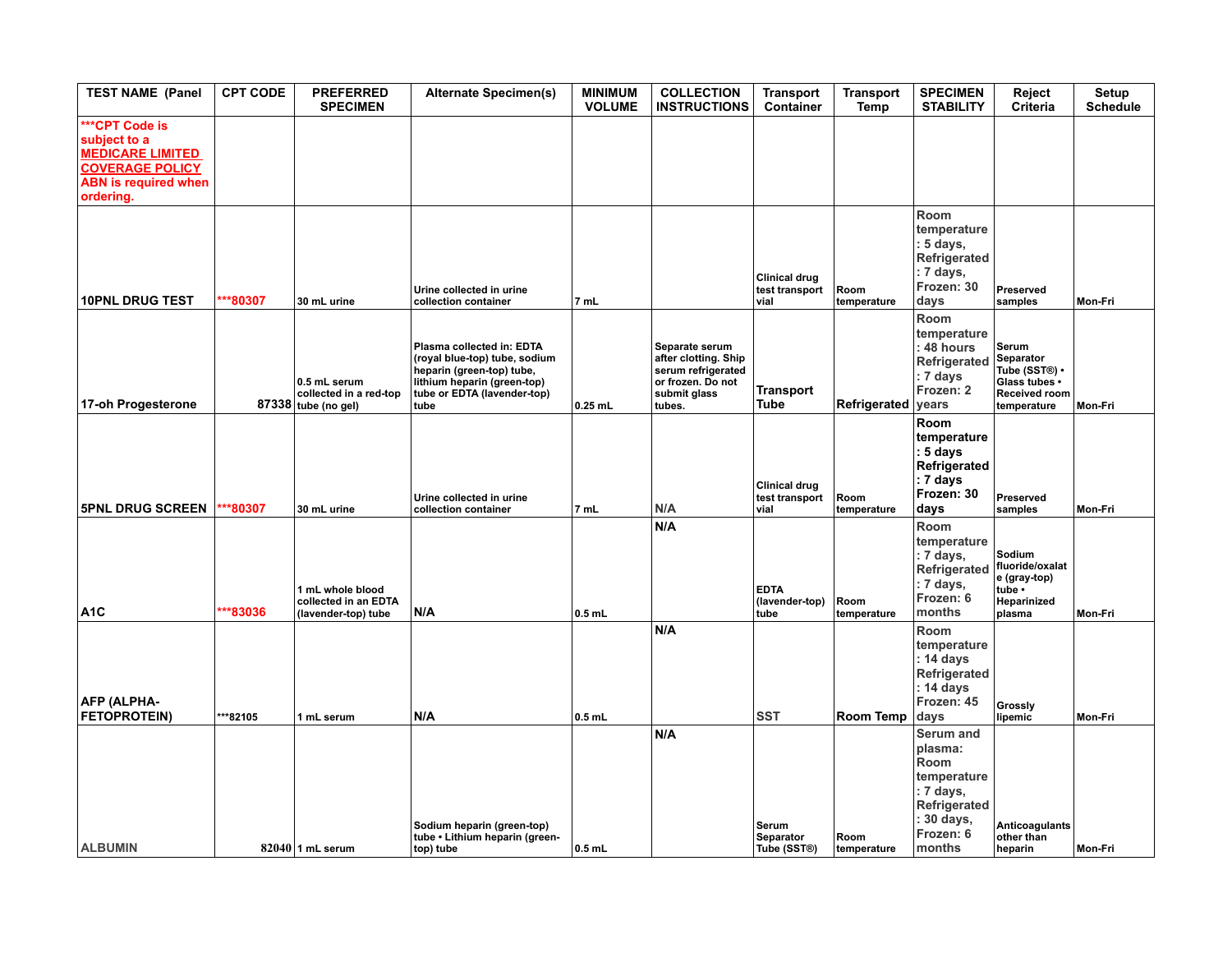| <b>TEST NAME (Panel</b>               | <b>CPT CODE</b> | <b>PREFERRED</b><br><b>SPECIMEN</b>                                     | <b>Alternate Specimen(s)</b>                                                                                  | <b>MINIMUM</b><br><b>VOLUME</b> | <b>COLLECTION</b><br><b>INSTRUCTIONS</b>                                                                                                                                                                                                                                                                                                                                                                                                                                                                                                                     | <b>Transport</b><br>Container            | <b>Transport</b><br><b>Temp</b> | <b>SPECIMEN</b><br><b>STABILITY</b>                                                                                                  | Reject<br>Criteria                                                                    | <b>Setup</b><br><b>Schedule</b> |
|---------------------------------------|-----------------|-------------------------------------------------------------------------|---------------------------------------------------------------------------------------------------------------|---------------------------------|--------------------------------------------------------------------------------------------------------------------------------------------------------------------------------------------------------------------------------------------------------------------------------------------------------------------------------------------------------------------------------------------------------------------------------------------------------------------------------------------------------------------------------------------------------------|------------------------------------------|---------------------------------|--------------------------------------------------------------------------------------------------------------------------------------|---------------------------------------------------------------------------------------|---------------------------------|
| <b>ALDOSTERONE</b>                    | 82088 gel)      | 1 mL serum collected<br>in a red-top tube (no                           | Plasma collected in: EDTA<br>(lavender-top), sodium heparin<br>(green-top), or lithium heparin<br>(green-top) | $0.25$ mL                       | Separate serum<br>after clotting.<br>Do not submit<br>glass tubes.<br>Draw "upright"<br>samples at least<br>1/2 hour after<br>patient sits up.                                                                                                                                                                                                                                                                                                                                                                                                               | <b>Transport</b><br><b>Tube</b>          | Refrigerated                    | Room<br>∣temperature<br>: 4 days<br>Refrigerated<br>$ : 7$ days<br>Frozen: 28<br>days                                                | Hemolysis •<br>Lipemia •<br>Serum<br>Separator<br>Tube (SST®) •<br>Animal<br>specimen | Mon-Fri                         |
| <b>ALKALINE</b><br><b>PHOSPHATASE</b> |                 | $84075$ 1 mL serum                                                      | Sodium heparin (green-top)<br>tube • Lithium heparin (green-<br>top) tube                                     | $0.5$ mL                        | N/A                                                                                                                                                                                                                                                                                                                                                                                                                                                                                                                                                          | Serum<br><b>Separator</b><br>Tube (SST®) | Room<br>temperature             | Room<br>temperature<br>$: 7$ days,<br>Refrigerated<br>: 7 days,<br>Frozen: 28<br>days                                                | Anticoagulants<br>other than<br>heparin                                               | Mon-Fri                         |
| <b>ALT</b>                            |                 | 84460 1 mL serum                                                        | Sodium heparin (green-top)<br>tube • Lithium heparin (green-<br>top) tube                                     | $0.5$ mL                        | N/A                                                                                                                                                                                                                                                                                                                                                                                                                                                                                                                                                          | Serum<br>Separator<br>Tube (SST®)        | Room<br>temperature             | Serum and<br>plasma:<br>Room<br>temperature<br>$: 72$ hours,<br>Refrigerated<br>$: 5 \text{ days},$<br>Frozen:<br>Unacceptabl<br>le  | Anticoagulants<br>other than<br>heparin                                               | Mon-Fri                         |
| Ammonia                               |                 | 2 mL frozen plasma<br>collected in an EDTA<br>82140 (lavender-top) tube | n/a                                                                                                           | $0.5$ mL                        | <b>Collect blood from</b><br>stasis-free vein of<br>patient (e.g., no<br>tourniquet). Patient<br>should not clench<br>fist during<br>collection, as<br>muscular exertion<br>often increases<br>venous ammonia<br>levels. Patient<br>should avoid<br>smoking prior to<br>phlebotomy since<br>smoking increases<br>plasma ammonia<br>levels. Tubes<br>should be filled<br>completely and<br>kept tightly<br>stoppered at all<br>times. Place<br>immediately on ice.<br>Separate plasma<br>from cells within 15<br>minutes and freeze<br>plasma<br>immediately. | Transport tube Frozen                    |                                 | Room<br>∣temperature<br>Unacceptabl<br>Refrigerated<br>Unacceptabl<br>e Frozen<br>-20° C: 72<br>hours<br> Frozen -70°<br>$ C:7$ days | Hemolysis •<br>Received<br>thawed • PPT<br>Potassium<br>EDTA (white-<br>top) tube     | Mon-Fri                         |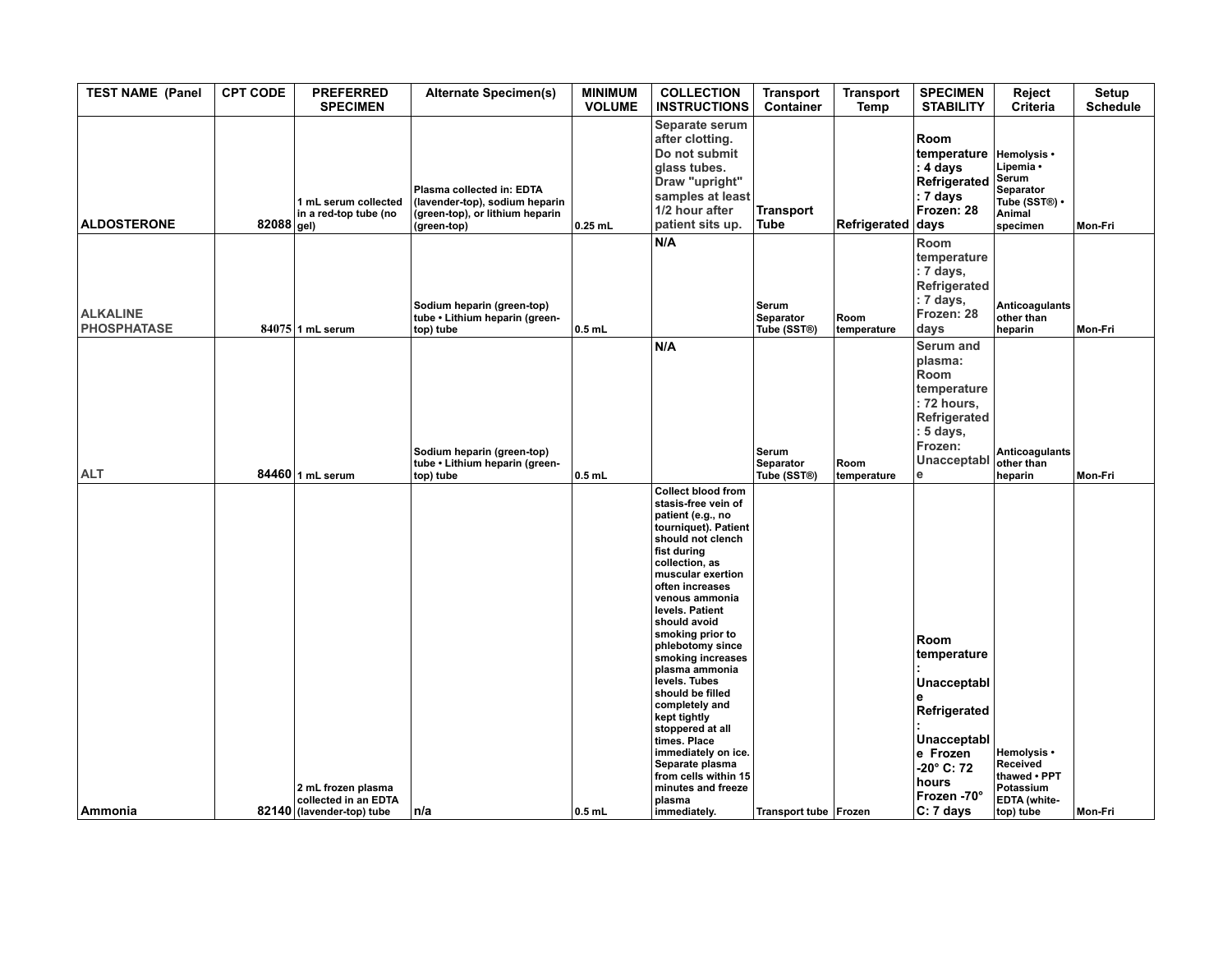| <b>TEST NAME (Panel</b>                                        | <b>CPT CODE</b> | <b>PREFERRED</b><br><b>SPECIMEN</b> | <b>Alternate Specimen(s)</b>                     | <b>MINIMUM</b><br><b>VOLUME</b> | <b>COLLECTION</b><br><b>INSTRUCTIONS</b>                                                                                                                                                                                                                                                                                                                                                                                                                                        | <b>Transport</b><br>Container | <b>Transport</b><br>Temp | <b>SPECIMEN</b><br><b>STABILITY</b>                                                              | Reject<br>Criteria                                                                          | Setup<br><b>Schedule</b> |
|----------------------------------------------------------------|-----------------|-------------------------------------|--------------------------------------------------|---------------------------------|---------------------------------------------------------------------------------------------------------------------------------------------------------------------------------------------------------------------------------------------------------------------------------------------------------------------------------------------------------------------------------------------------------------------------------------------------------------------------------|-------------------------------|--------------------------|--------------------------------------------------------------------------------------------------|---------------------------------------------------------------------------------------------|--------------------------|
| <b>AMYLASE</b>                                                 |                 | 82150 1 mL serum                    | n/a                                              | $0.5$ mL                        | n/a                                                                                                                                                                                                                                                                                                                                                                                                                                                                             | <b>SST</b>                    | Room Temp                | Room<br>temperature<br>$ : 7$ days<br>Refrigerated<br>$ : 7 \text{ days} $<br>Frozen: 30<br>days | Gross<br>hemolysis                                                                          | Mon-Fri                  |
| ANA Screen, IFA, with<br><b>Reflex to Titer and</b><br>Pattern |                 | 86038 1 mL serum                    |                                                  | $0.5$ mL                        | <b>Transport tube</b>                                                                                                                                                                                                                                                                                                                                                                                                                                                           | <b>Transport</b><br>tube      | Room Temp                | Room<br>temperature<br>$: 4$ days<br>Refrigerated<br>$ :7$ days<br>Frozen: 30<br>days            | Gross<br>hemolysis •<br>Grossly<br>lipemic •<br>Microbial<br>contamination<br>may interfere | Mon-Fri                  |
| Anti-HAV                                                       |                 | 86708 1 mL serum                    | Plasma collected in: EDTA<br>(lavender-top) tube | $ 0.5$ mL                       | Dietary<br>supplements<br>containing biotin<br>may interfere in<br>assays and may<br>skew analyte<br>results to be either<br>falsely high or<br>falsely low. For<br>patients receiving<br>the recommended<br>daily doses of<br>biotin, draw<br>samples at least 8<br>hours following the<br>last biotin<br>supplementation.<br>For patients on<br>mega-doses of<br>biotin<br>supplements, draw<br>samples at least 72<br>hours following the<br>last biotin<br>supplementation. | SST                           | Room Temp days           | Room<br>temperature<br>$ :$ 14 days<br>Refrigerated<br>$ :$ 14 days<br>Frozen: 30                | Gross<br>hemolysis •<br>Grossly<br>lipemic                                                  | Mon-Fri                  |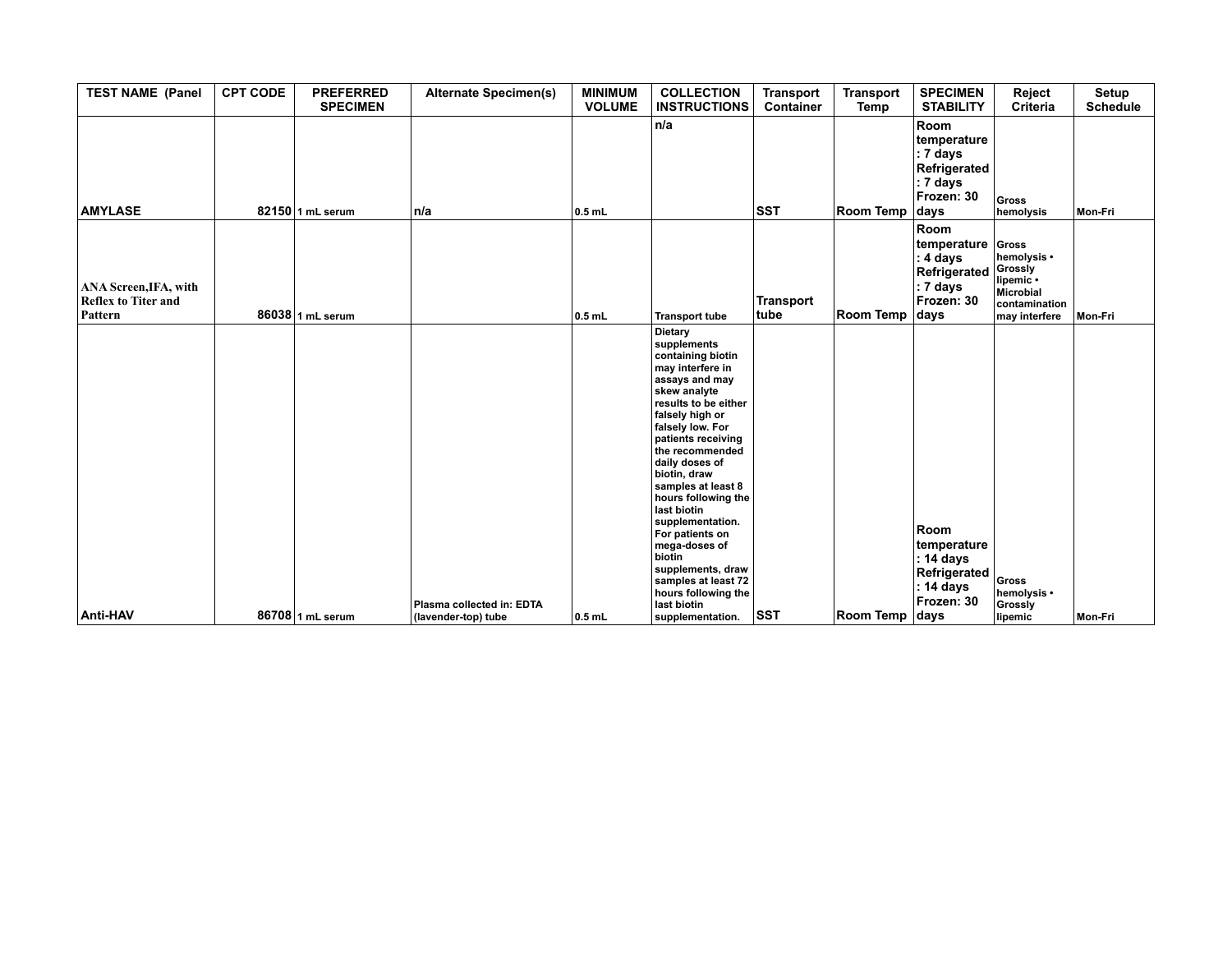| <b>TEST NAME (Panel</b>    | <b>CPT CODE</b> | <b>PREFERRED</b><br><b>SPECIMEN</b> | <b>Alternate Specimen(s)</b>                                              | <b>MINIMUM</b><br><b>VOLUME</b> | <b>COLLECTION</b><br><b>INSTRUCTIONS</b>                                                                                                                                                                                                                                                                                                                                                                                                                                        | <b>Transport</b><br>Container     | <b>Transport</b><br>Temp | <b>SPECIMEN</b><br><b>STABILITY</b>                                                                               | Reject<br>Criteria                                     | <b>Setup</b><br><b>Schedule</b> |
|----------------------------|-----------------|-------------------------------------|---------------------------------------------------------------------------|---------------------------------|---------------------------------------------------------------------------------------------------------------------------------------------------------------------------------------------------------------------------------------------------------------------------------------------------------------------------------------------------------------------------------------------------------------------------------------------------------------------------------|-----------------------------------|--------------------------|-------------------------------------------------------------------------------------------------------------------|--------------------------------------------------------|---------------------------------|
| Anti-HBe                   |                 | 86707 1 mL serum                    | n/a                                                                       | $0.5$ mL                        | Dietary<br>supplements<br>containing biotin<br>may interfere in<br>assays and may<br>skew analyte<br>results to be either<br>falsely high or<br>falsely low. For<br>patients receiving<br>the recommended<br>daily doses of<br>biotin, draw<br>samples at least 8<br>hours following the<br>last biotin<br>supplementation.<br>For patients on<br>mega-doses of<br>biotin<br>supplements, draw<br>samples at least 72<br>hours following the<br>last biotin<br>supplementation. | <b>SST</b>                        | Room Temp                | <b>Room</b><br>temperature<br>: 7 days<br>Refrigerated<br>: 14 days<br>Frozen: 30<br>days                         | Gross<br>hemolysis •<br>Grossly<br>lipemic .<br>Plasma | Mon-Fri                         |
| <b>APO lipoprotein A-1</b> |                 | 82172 1 mL serum                    | n/a                                                                       | $0.5$ mL                        | n/a                                                                                                                                                                                                                                                                                                                                                                                                                                                                             | <b>Transport</b><br>tube          | Room Temp                | Room<br>temperature<br>: 7 days<br>Refrigerated<br>: 10 days<br>Frozen: 30<br>days                                | Grossly<br>lipemic                                     | Mon-Fri                         |
| <b>APO lipoprotein B</b>   |                 | 82172 1 mL serum                    | n/a                                                                       | $0.5$ mL                        | n/a                                                                                                                                                                                                                                                                                                                                                                                                                                                                             | <b>Transport</b><br>tube          | Room Temp                | Room<br>temperature:<br>7 days<br><b>Refrigerated:</b><br>10 days<br>Frozen: 30<br>days                           | Grossly<br>lipemic                                     | Mon-Fri                         |
| <b>AST</b>                 |                 | 84450 1 mL serum                    | Sodium heparin (green-top)<br>tube • Lithium heparin (green-<br>top) tube | $0.5$ mL                        | N/A                                                                                                                                                                                                                                                                                                                                                                                                                                                                             | Serum<br>Separator<br>Tube (SST®) | Room<br>temperature      | <b>Serum and</b><br>plasma:<br>Room<br>temperature<br>: 4 days,<br>Refrigerated<br>: 7 days,<br>Frozen: 5<br>days | Hemolysis •<br>Anticoagulants<br>other than<br>heparin | Mon-Fri                         |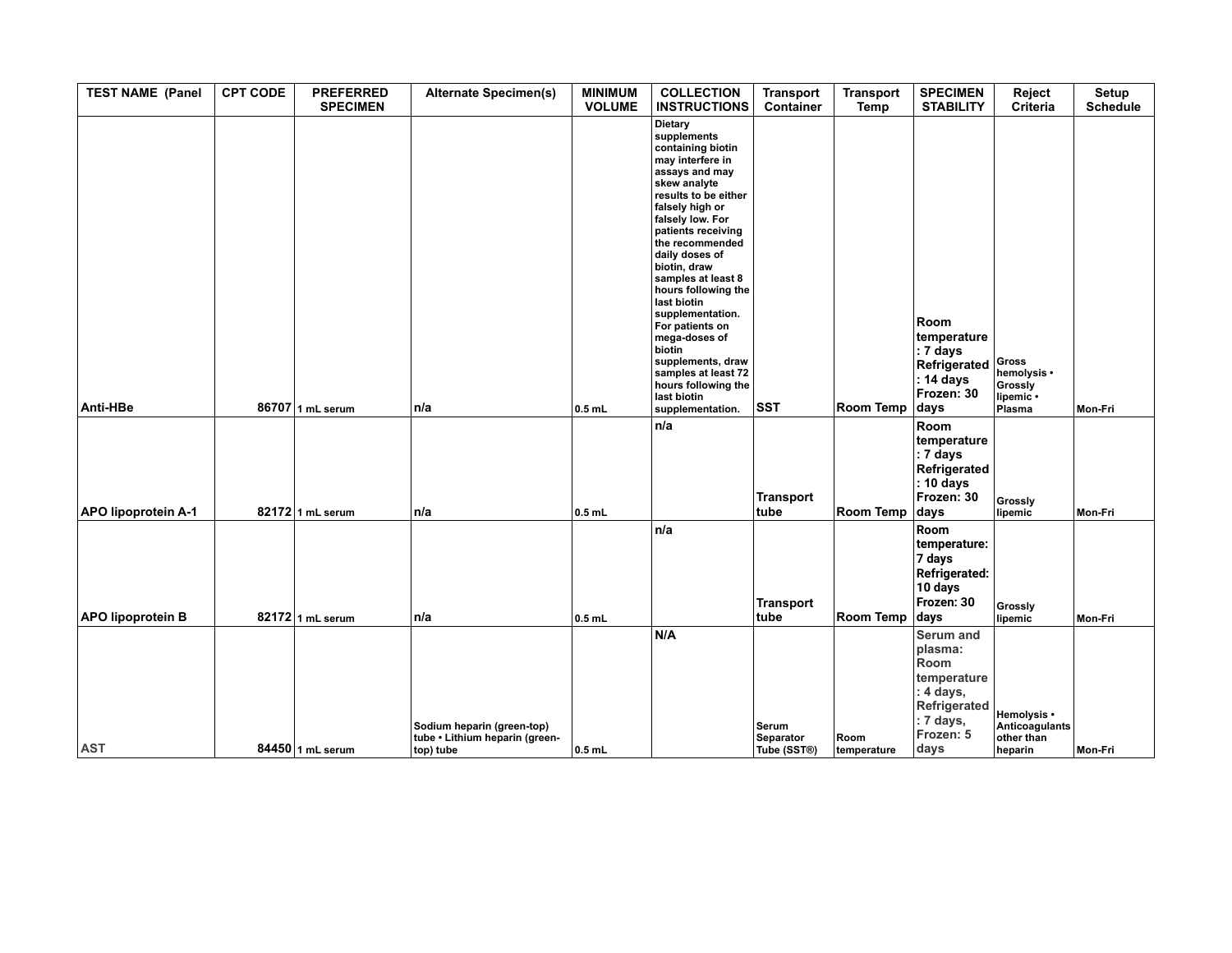| <b>TEST NAME (Panel</b>  | <b>CPT CODE</b> | <b>PREFERRED</b><br><b>SPECIMEN</b>                                     | <b>Alternate Specimen(s)</b>                                                                                                                        | <b>MINIMUM</b><br><b>VOLUME</b> | <b>COLLECTION</b><br><b>INSTRUCTIONS</b>                                                                                                                                                                          | <b>Transport</b><br>Container            | <b>Transport</b><br>Temp | <b>SPECIMEN</b><br><b>STABILITY</b>                                                                                          | Reject<br>Criteria                                                           | <b>Setup</b><br><b>Schedule</b> |
|--------------------------|-----------------|-------------------------------------------------------------------------|-----------------------------------------------------------------------------------------------------------------------------------------------------|---------------------------------|-------------------------------------------------------------------------------------------------------------------------------------------------------------------------------------------------------------------|------------------------------------------|--------------------------|------------------------------------------------------------------------------------------------------------------------------|------------------------------------------------------------------------------|---------------------------------|
| <b>BILIRUBIN, DIRECT</b> |                 | 82248 1 mL serum                                                        | <b>Plasma from: Lithium</b><br>heparin (green-top) tube,<br>Sodium heparin (green-<br>top) tube, Serum<br>transferred to an amber<br>transport vial | $0.5$ mL                        | Protect from light<br>by wrapping a<br>spun SST® in foil<br>or transferring<br>serum/plasma to<br>an amber transport Spun Serum<br>vial. Avoid<br>hemolysis.                                                      | Separator<br>Tube (SST®)                 | Room<br>temperature      | Room<br>temperature<br>: 24 hours *,<br>Refrigerated<br>: 72 hours*,<br>Frozen: 90<br>days*, * If<br>protected<br>from light | Hemolysis •<br><b>Anticoagulants</b><br>other than<br>heparin                | Mon-Fri                         |
| <b>BILIRUBIN, TOTAL</b>  |                 | $82247$ 1 mL serum                                                      | Serum transferred to an amber<br>transport vial . Plasma from:<br>Sodium heparin (green-top)<br>tube or lithium heparin (green-<br>top) tube        | $0.5$ mL                        | Protect from light<br>by wrapping a<br>spun SST® in foil<br>or transferring<br>serum or plasma to<br>an amber transport Spun Serum<br>vial. Avoid<br>hemolysis.                                                   | Separator<br>Tube (SST®)                 | Room<br>temperature      | Room<br>temperature<br>: 72 hours*,<br>Refrigerated<br>: 72 hours*,<br>Frozen: 90<br>days*, *If<br>protected<br>from light   | Hemolysis •<br>Anticoagulants<br>other than<br>heparin                       | Mon-Fri                         |
| <b>BMP</b>               |                 | $80048$ 1 mL serum                                                      | Spun SST <sup>®</sup> tube                                                                                                                          | $0.5$ mL                        |                                                                                                                                                                                                                   | Serum<br><b>Separator</b><br>Tube (SST®) | Room<br>temperature      | Room<br>temperature<br>: 72 hours,<br>Refrigerated<br>: 72 hours.<br>Frozen: 28<br>days                                      | See individual<br>tests                                                      | Mon-Fri                         |
| <b>BNP</b>               |                 | 1 mL frozen plasma<br>collected in an EDTA<br>83880 (lavender-top) tube | N/A                                                                                                                                                 | $0.5$ mL                        | <b>Collect specimen</b><br>in a plastic EDTA<br>(lavender-top)<br>tube. Centrifuge<br>tube and separate<br>plasma into a<br>plastic specimen<br>transport tube<br>within 1 hour.<br>Freeze plasma<br>immediately. | Transport tube   Frozen                  |                          | Room<br>temperature<br>: 1 hour,<br>Refrigerated<br>: 1 hour,<br>Frozen: 9<br>months<br><b>Plasma Only</b>                   | Collected in a<br>glass tube .<br>PPT potassium<br>EDTA (white-<br>top) tube | Mon-Fri                         |
| <b>BUN</b>               |                 | $84520$ 1 mL serum                                                      | Sodium heparin (green-top)<br>tube • Lithium heparin (green-<br>top) tube                                                                           | $0.5$ mL                        | N/A                                                                                                                                                                                                               | Serum<br>Separator<br>Tube (SST®)        | Room<br>temperature      | Room<br>temperature<br>: 7 days,<br>Refrigerated<br>: 5 days,<br>Frozen: 28<br>days                                          | <b>Anticoagulants</b><br>other than<br>heparin                               | Mon-Fri                         |
| C Peptide                |                 | 84681 1 mL serum                                                        | N/A                                                                                                                                                 | $0.5$ mL                        | N/A                                                                                                                                                                                                               | <b>Transport</b><br>∣tube                | Room Temp                | Room<br>temperature<br>: 4 days<br>Refrigerated<br>: 7 days<br>Frozen: 7<br>days                                             | Gross<br>hemolysis •<br>Plasma                                               | Mon-Fri                         |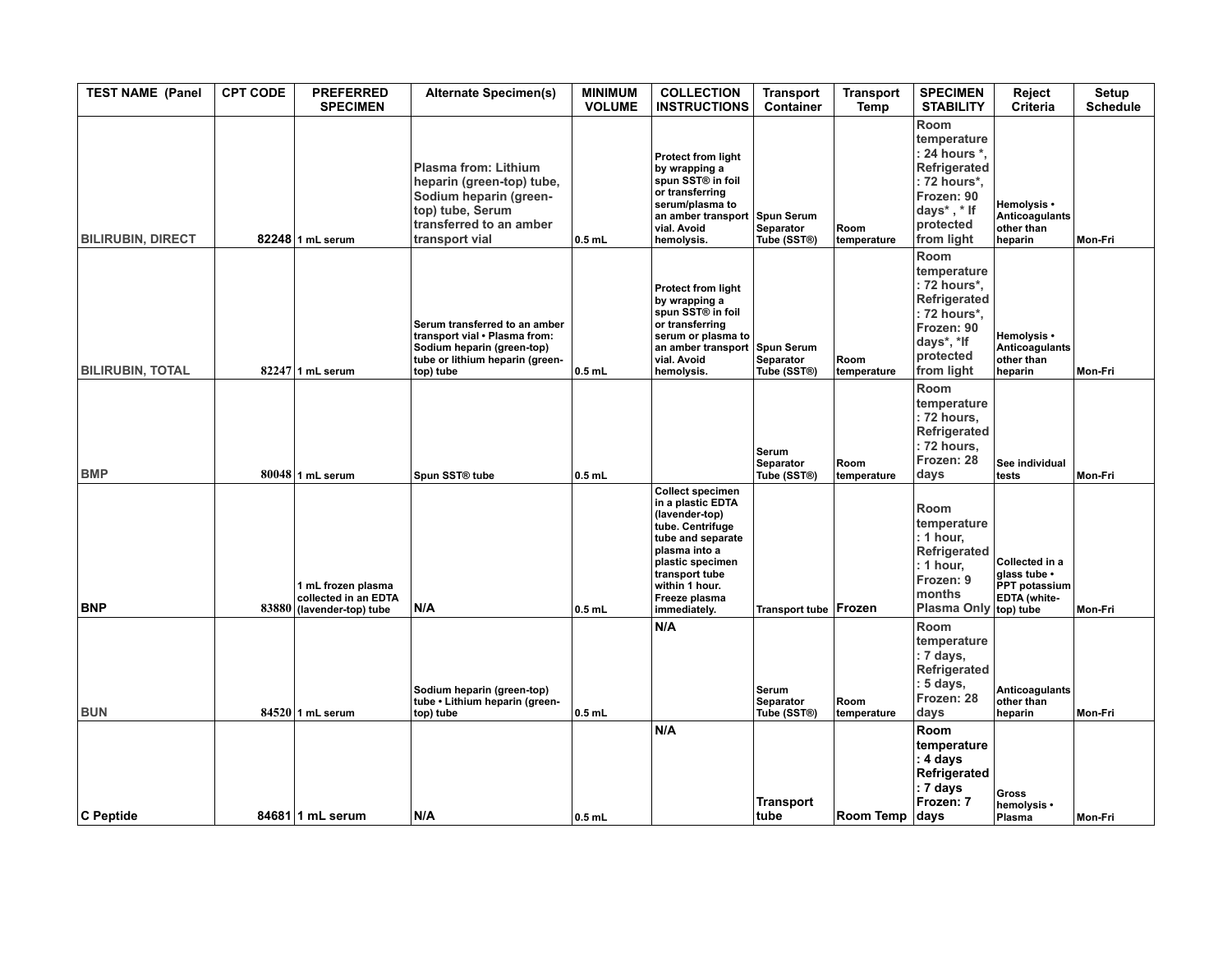| <b>TEST NAME (Panel</b> | <b>CPT CODE</b>      | <b>PREFERRED</b><br><b>SPECIMEN</b> | <b>Alternate Specimen(s)</b>                                              | <b>MINIMUM</b><br><b>VOLUME</b> | <b>COLLECTION</b><br><b>INSTRUCTIONS</b> | <b>Transport</b><br><b>Container</b>            | <b>Transport</b><br>Temp         | <b>SPECIMEN</b><br><b>STABILITY</b>                                                                                | Reject<br><b>Criteria</b>                  | Setup<br><b>Schedule</b> |
|-------------------------|----------------------|-------------------------------------|---------------------------------------------------------------------------|---------------------------------|------------------------------------------|-------------------------------------------------|----------------------------------|--------------------------------------------------------------------------------------------------------------------|--------------------------------------------|--------------------------|
| <b>CA 125</b>           | ***86304             | 1 mL serum                          | N/A                                                                       | $0.5$ mL                        | N/A                                      | <b>SST</b>                                      | Room Temp                        | Room<br>temperature<br>: 10 days<br>Refrigerated<br>: 12 days<br>Frozen: 28<br>days                                | N/A                                        | Mon-Fri                  |
|                         |                      |                                     |                                                                           |                                 | N/A                                      |                                                 |                                  | Room<br>temperature<br>: 7 days<br>Refrigerated<br>: 7 days<br>Frozen: 28                                          | Gross<br>hemolysis •<br>Grossly            |                          |
| CA 15-3                 | ***86300             | 1 mL serum                          | N/A                                                                       | $0.5$ mL                        | N/A                                      | <b>SST</b>                                      | Room Temp                        | days<br>Room<br>temperature<br>: 7 days<br>Refrigerated<br>: 7 days<br>Frozen: 28                                  | lipemic<br>Gross<br>hemolysis •<br>Grossly | Mon-Fri                  |
| CA 19.9<br>$CA$ 27.29   | ***86301<br>***86300 | 1 mL serum<br>1 mL serum            | N/A<br>N/A                                                                | $0.5$ mL<br>$0.5$ mL            | N/A                                      | <b>SST</b><br>Serum<br>Separator<br>Tube (SST®) | Room Temp<br>Room<br>temperature | days<br>Room<br>temperature<br>: 7 days,<br>Refrigerated<br>: 7 days,<br>Frozen: 28<br>days                        | lipemic<br>Gross<br>hemolysis              | Mon-Fri<br>Mon-Fri       |
| <b>CALCIUM</b>          |                      | $82310$ 1 mL serum                  | Sodium heparin (green-top)<br>tube • Lithium heparin (green-<br>top) tube | $0.5$ mL                        | N/A                                      | Serum<br><b>Separator</b><br>Tube (SST®)        | Room<br>temperature              | <b>Serum and</b><br>plasma:<br>Room<br>temperature<br>: 7 days,<br>Refrigerated<br>: 7 days,<br>Frozen: 28<br>days | Anticoagulants<br>other than<br>heparin    | Mon-Fri                  |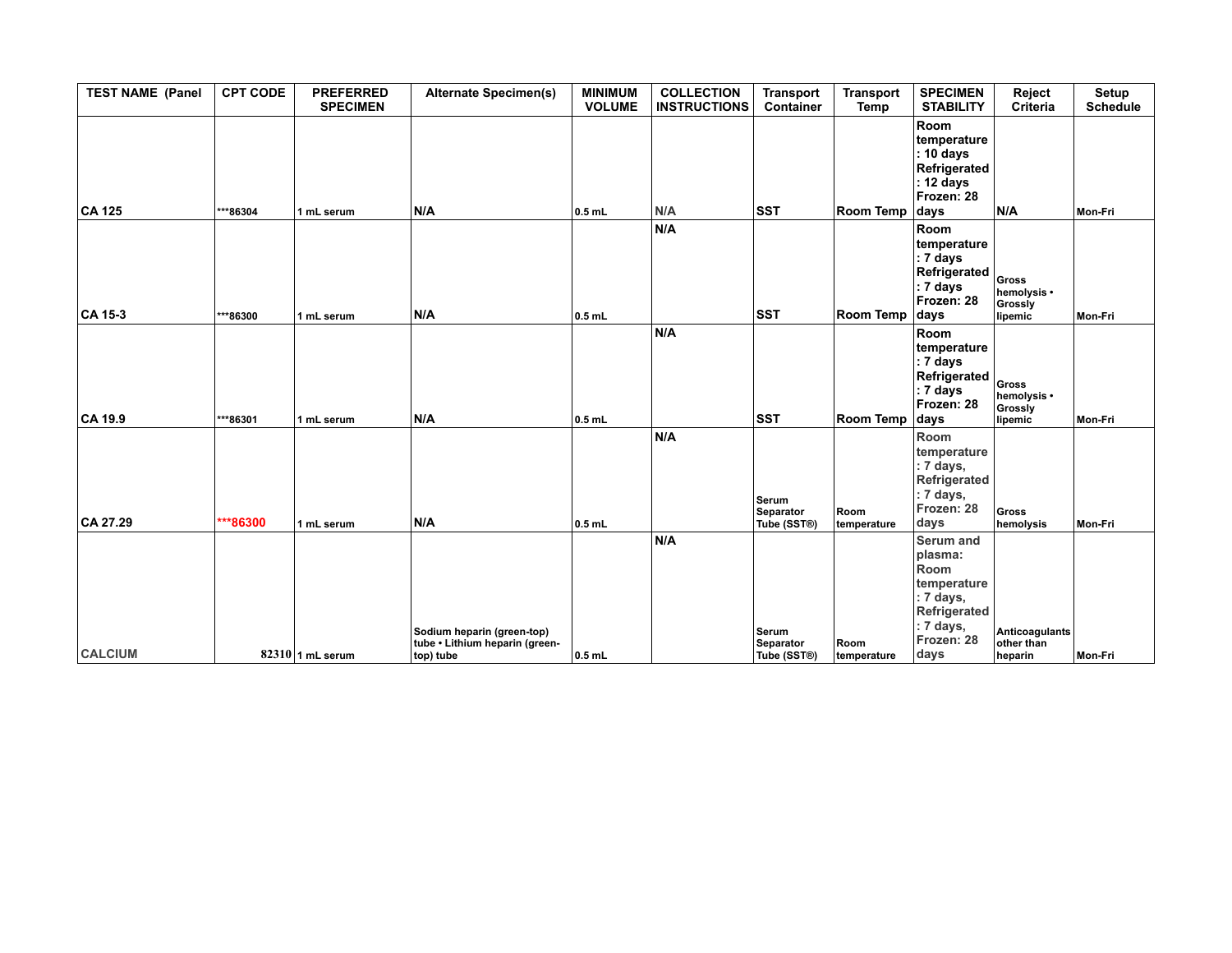| <b>TEST NAME (Panel</b>                                             | <b>CPT CODE</b> | <b>PREFERRED</b><br><b>SPECIMEN</b>                                                      | <b>Alternate Specimen(s)</b>                                                                        | <b>MINIMUM</b><br><b>VOLUME</b> | <b>COLLECTION</b><br><b>INSTRUCTIONS</b>                                                                                                                                                                                                                                                                                                                                                                                                                                                                     | <b>Transport</b><br>Container     | <b>Transport</b><br>Temp | <b>SPECIMEN</b><br><b>STABILITY</b>                                                                                                     | Reject<br>Criteria                                                   | Setup<br><b>Schedule</b> |
|---------------------------------------------------------------------|-----------------|------------------------------------------------------------------------------------------|-----------------------------------------------------------------------------------------------------|---------------------------------|--------------------------------------------------------------------------------------------------------------------------------------------------------------------------------------------------------------------------------------------------------------------------------------------------------------------------------------------------------------------------------------------------------------------------------------------------------------------------------------------------------------|-----------------------------------|--------------------------|-----------------------------------------------------------------------------------------------------------------------------------------|----------------------------------------------------------------------|--------------------------|
| <b>CALCIUM, 24 HR</b><br><b>URINE WITHOUT</b><br><b>CREATININE</b>  |                 | 10 mL aliquot of a<br>well-mixed, 24-hour<br>$82340$ collection                          | Unpreserved urine . Urinalysis<br>transport tube (yellow-top, blue<br>fill line, preservative tube) | 2 mL                            | Refrigerate during<br>and after<br>collection. Collect<br>urine with 25 mL of<br>6N HCI to maintain<br>a pH <3. Do not<br>include first<br>morning specimen;<br>collect all<br>subsequent<br>voidings. The last<br>specimen collected<br>should be the first<br>morning specimen<br>voided the<br>following morning<br>at the same time as<br>the previous<br>morning's first<br>voiding. Specify<br>24-hour total<br>volume and<br>collection duration<br>on specimen<br>container and test<br>requisition. | <b>Plastic urine</b><br>container | Room<br>temperature      | Room<br>temperature<br>: 5 days,<br>Refrigerated<br>: 35 days,<br>Frozen: 6<br>months                                                   | N/A                                                                  | Mon-Fri                  |
| <b>CALCIUM, RANDOM</b><br><b>URINE WITHOUT</b><br><b>CREATININE</b> |                 | 82310 10 mL random urine                                                                 | Unpreserved urine . Urinalysis<br>transport tube (yellow-top, blue<br>fill line, preservative tube) | 2 mL                            | Adjust pH to <3<br>with 6N HCI                                                                                                                                                                                                                                                                                                                                                                                                                                                                               | <b>Plastic urine</b><br>container | Room<br>temperature      | Room<br>temperature<br>$: 5$ days,<br>Refrigerated<br>: 35 days,<br>Frozen: 6<br>months                                                 | N/A                                                                  | Mon-Fri                  |
|                                                                     |                 | 3 grams solid stool<br>collected in a clean<br>leak-proof plastic<br>screw-cap container |                                                                                                     |                                 | <b>Collect stool</b><br>specimen in a<br>clean leak-proof<br>plastic screw-<br>cap container<br>without<br>preservative.<br>Room<br>temperature<br>stability: Stable<br>for 6 days.<br>However, due to<br>the sample<br>type, it is not<br>recommended<br>to keep stool<br>sample at room                                                                                                                                                                                                                    | Sterile leak-<br><b>proof</b>     |                          | Room<br>temperature<br>: See<br>Collection<br>Instructions,<br>Refrigerated<br>∣: 7 days,<br>Frozen -20°<br>$C: 28$ days<br>Frozen -70° | Stool<br>specimen<br>collected in a<br>container with<br>fixative or |                          |
| <b>CALPROTECTIN</b>                                                 |                 | 83993 without preservative                                                               | Liquid or semi-liquid stool                                                                         | 0.3 <sub>g</sub>                | temperature.                                                                                                                                                                                                                                                                                                                                                                                                                                                                                                 | container                         | Frozen                   | $C: 5$ months                                                                                                                           | preservative                                                         | Mon-Fri                  |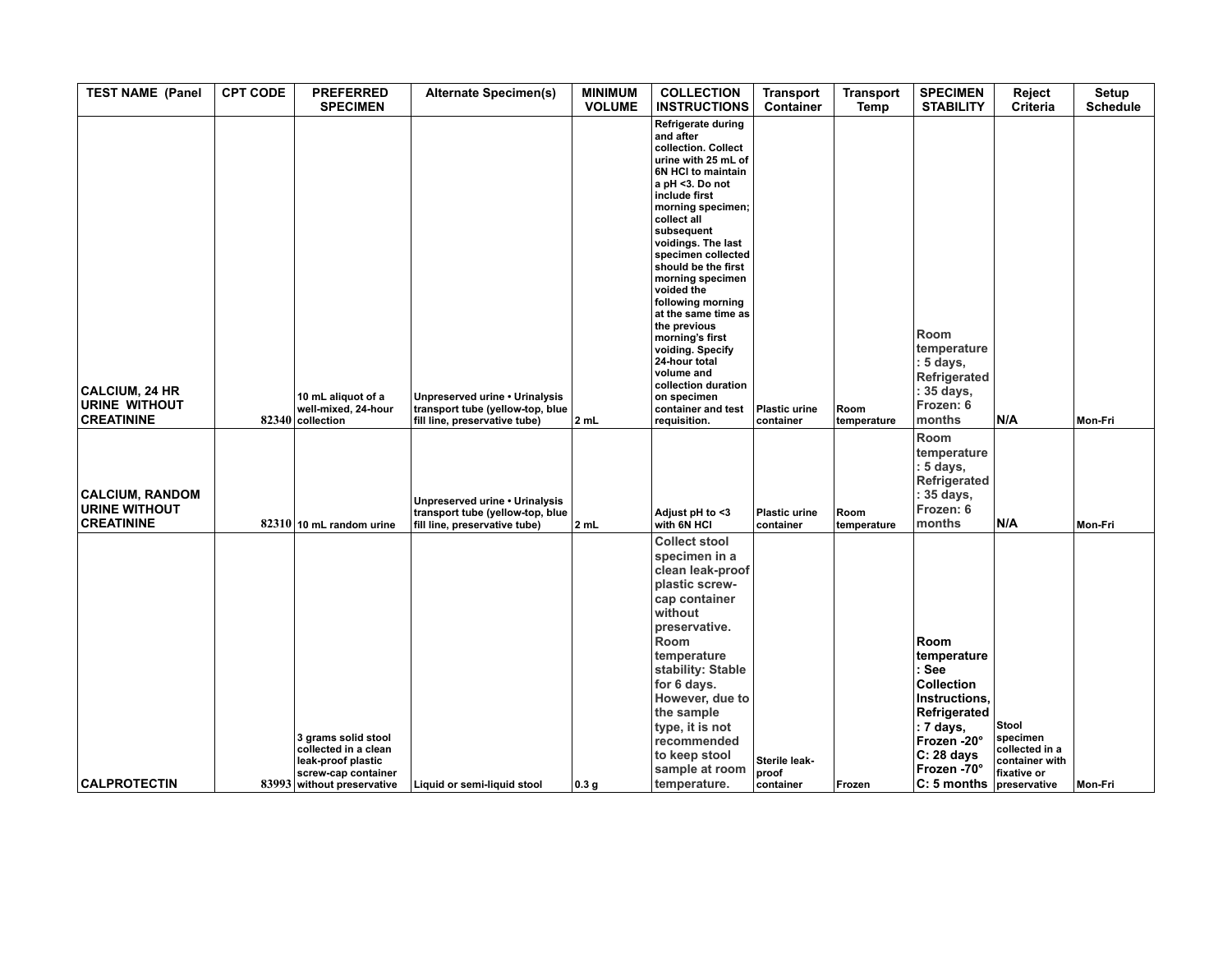| <b>TEST NAME (Panel</b>                    | <b>CPT CODE</b>               | <b>PREFERRED</b><br><b>SPECIMEN</b>                                                   | <b>Alternate Specimen(s)</b> | <b>MINIMUM</b><br><b>VOLUME</b> | <b>COLLECTION</b><br><b>INSTRUCTIONS</b>                                                                                                                                                                                                                                                                  | <b>Transport</b><br>Container                      | <b>Transport</b><br>Temp                       | <b>SPECIMEN</b><br><b>STABILITY</b>                                                                                                          | Reject<br>Criteria                                                                                                                                                                                                     | Setup<br><b>Schedule</b> |
|--------------------------------------------|-------------------------------|---------------------------------------------------------------------------------------|------------------------------|---------------------------------|-----------------------------------------------------------------------------------------------------------------------------------------------------------------------------------------------------------------------------------------------------------------------------------------------------------|----------------------------------------------------|------------------------------------------------|----------------------------------------------------------------------------------------------------------------------------------------------|------------------------------------------------------------------------------------------------------------------------------------------------------------------------------------------------------------------------|--------------------------|
| <b>CAMPY EIA</b>                           |                               | 10 grams stool<br>submitted in Cary-<br>Blair stool culture<br>87449 transport medium | N/A                          | 5 grams                         | N/A                                                                                                                                                                                                                                                                                                       | Cary-Blair<br>stool culture<br>transport<br>medium | Room<br>temperature                            | Room<br>temperature<br>: 4 days,<br>Refrigerated<br>Unacceptabl<br>e, Frozen:<br>Unacceptabl<br>е                                            | Unpreserved<br>at any<br>temperature •<br>Stool<br>specimens<br>preserved in<br>medium other<br>than those<br>listed . Stool<br>specimens<br>that have been<br>previously<br>concentrated •<br>Specimens in<br>diapers | Mon-Fri                  |
| <b>CBC W/AUTO W/PLT</b>                    | **85025                       | Whole blood from a<br>full EDTA (lavender-<br>top) tube                               | N/A                          | 1 mL whole blod platelets.      | <b>Maintain specimen</b><br>at room<br>temperature. Do<br>not refrigerate. If<br>multiple draw,<br>collect EDTA<br>(lavender-top) tube<br>last. Traumatic<br>draw can introduce<br>thromboplastin<br>and trap WBC and<br>platelets.<br><b>Refrigeration can</b><br>precipitate fibrin<br>and trap WBC and | <b>EDTA</b><br>(lavender-top)<br>tube              | Room<br>temperature                            | Room<br>temperature<br>48 hours,<br>Refrigerated<br>48 hours<br>(may cause<br>platelet<br>clumping),<br>Frozen:<br>Unacceptabl<br>e          | Hemolysis •<br>Clotted .<br>Received<br>frozen                                                                                                                                                                         | Mon-Fri                  |
| <b>CBC W/O DIFF W/O</b><br>PLTS (Hemogram) | 85014, 85018,<br>85041, 85048 | Whole blood from a<br>full EDTA (lavender-<br>top) tube                               | N/A                          | 1 mL whole blooplatelets.       | <b>Maintain specimen</b><br>at room<br>temperature. If<br>multiple draw,<br>collect EDTA<br>(lavender-top) tube<br>last. Traumatic<br>draw can introduce 1 mL whole<br>thromboplastin<br>and trap WBC and                                                                                                 | blood EDTA<br>(lavender-top)<br>tube               | Room<br>temperature<br>(do not<br>refrigerate) | Room<br>temperature<br>48 hours,<br>Refrigerated<br>: 48 hours<br>(may cause<br>platelet<br>clumping),<br>Frozen:<br>Unacceptabl<br>e        | Hemolysis •<br>Clotted .<br>Received<br>frozen                                                                                                                                                                         | Mon-Fri                  |
| <b>CBC W/O DIFF</b><br><b>W/PLTS</b>       | ***85027                      | Whole blood from a<br>full EDTA (lavender-<br>top) tube                               | N/A                          | 1 mL whole bloc platelets       | <b>Maintain specimen</b><br>at room<br>temperature. Do<br>not refrigerate. If<br>multiple draw,<br>collect EDTA<br>(lavender-top) tube<br>last. Traumatic<br>draw can introduce<br>thromboplastin<br>and trap WBC and<br>platelets.<br><b>Refrigeration can</b><br>precipitate fibrin<br>and trap WBC and | <b>EDTA</b><br>(lavender-top)<br>tube              | Room<br>temperature                            | Room<br>temperature<br>48 hours,<br>Refrigerated<br>: 48 hours<br>(may cause<br>platelet<br>clumping),<br>Frozen:<br>Unacceptabl<br>$\theta$ | Hemolysis •<br>Clotted .<br>Received<br>frozen                                                                                                                                                                         | Mon-Fri                  |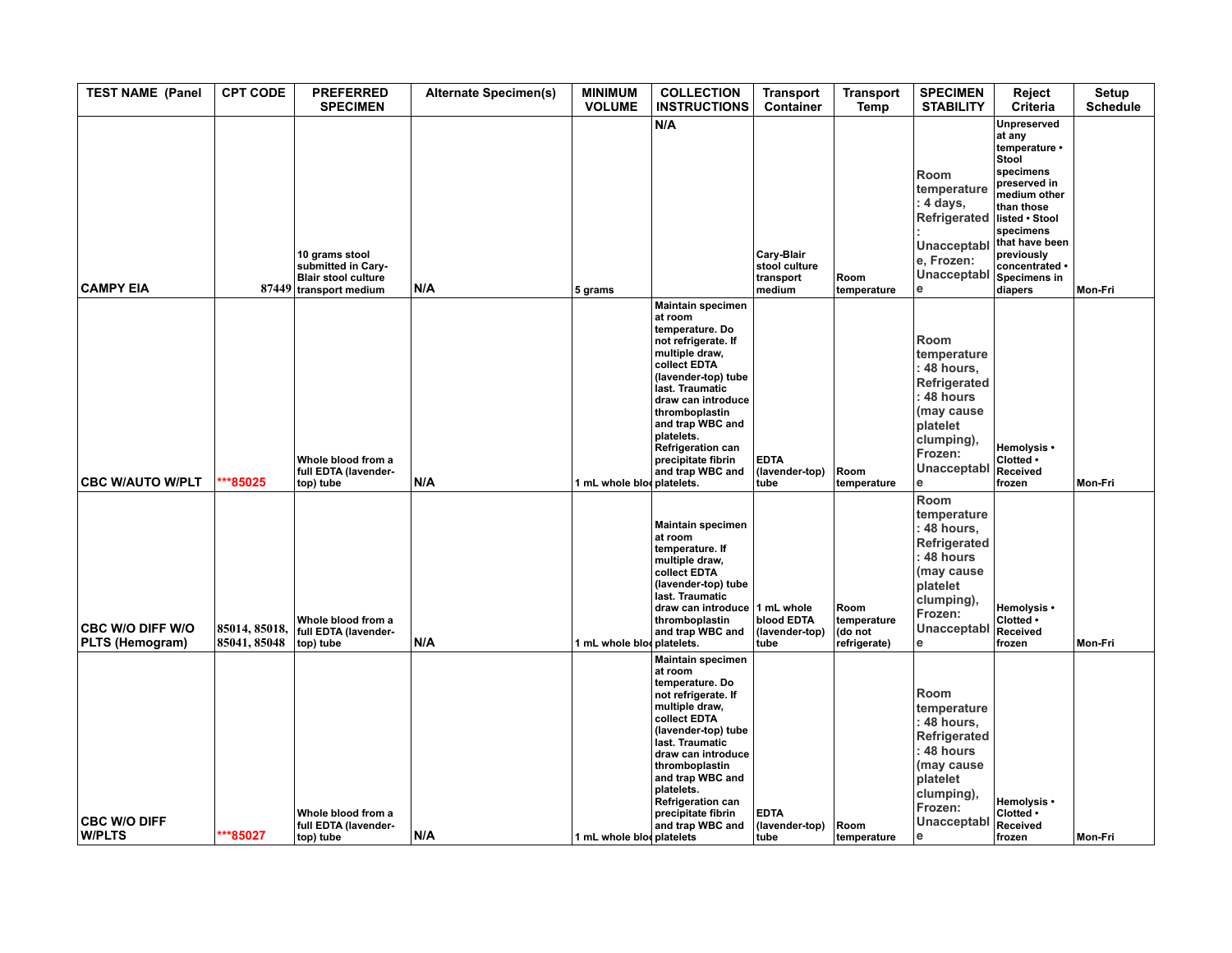| <b>TEST NAME (Panel</b>                                         | <b>CPT CODE</b>        | <b>PREFERRED</b><br><b>SPECIMEN</b>        | <b>Alternate Specimen(s)</b> | <b>MINIMUM</b><br><b>VOLUME</b> | <b>COLLECTION</b><br><b>INSTRUCTIONS</b>                                                                                                                                                                                                                                                                                                                                                                                                                                                                            | <b>Transport</b><br>Container                          | <b>Transport</b><br>Temp | <b>SPECIMEN</b><br><b>STABILITY</b>                                                                                                             | Reject<br><b>Criteria</b>                                                                                                                                            | Setup<br><b>Schedule</b> |
|-----------------------------------------------------------------|------------------------|--------------------------------------------|------------------------------|---------------------------------|---------------------------------------------------------------------------------------------------------------------------------------------------------------------------------------------------------------------------------------------------------------------------------------------------------------------------------------------------------------------------------------------------------------------------------------------------------------------------------------------------------------------|--------------------------------------------------------|--------------------------|-------------------------------------------------------------------------------------------------------------------------------------------------|----------------------------------------------------------------------------------------------------------------------------------------------------------------------|--------------------------|
| <b>CBC WITH PATH</b><br><b>REVIEW</b><br>(PERIPHERAL<br>SMEAR)  | **85025, 850 top) tube | Whole blood from a<br>full EDTA (lavender- | N/A                          | 1 mL whole blooplatelets        | <b>Maintain specimen</b><br>at room<br>temperature. Do<br>not refrigerate. If<br>multiple draw,<br>collect EDTA<br>(lavender-top) tube<br>last. Traumatic<br>draw can introduce<br>thromboplastin<br>and trap WBC and<br>platelets.<br><b>Refrigeration can</b><br>precipitate fibrin<br>and trap WBC and                                                                                                                                                                                                           | <b>EDTA</b><br>(lavender-top)<br>tube                  | Room<br>temperature      | Room<br>temperature<br>: 48 hours,<br>Refrigerated<br>48 hours<br>(may cause<br>platelet<br>clumping),<br>Frozen:<br>Unacceptabl<br>$\mathbf e$ | Gross<br>hemolysis •<br>Clotted .<br><b>Quantity not</b><br>sufficient •<br>Age of<br>specimen                                                                       | Mon-Fri                  |
| <b>Clostridium difficile</b><br>Toxin/GDH with Reflex<br>to PCR | 87449,<br>87324        | 5 grams or 5 mL<br>unformed stool          | N/A                          | 1 gram or 1 mL                  | <b>Collect fresh</b><br>stool in sterile,<br>leak-proof<br>container<br>without media,<br>preservative, or<br>metal ion. For<br>patients<br>requiring the<br>use of diapers,<br>first line the<br>diaper with<br>clean plastic to<br>prevent<br>absorption.<br>Then transfer 5<br>grams or 5 mL<br>of the stool<br>specimen from<br>the plastic lined<br>diaper to the<br>sterile<br>container. Do<br>not submit the<br>diaper itself.<br>Cap securely.<br>Do not use any<br>preservative,<br>media or<br>additive. | Clean plastic<br>screw-cap,<br>leak-proof<br>container | Frozen                   | Room<br>temperature<br>Unacceptabl<br>е,<br>Refrigerated<br>: 72 hours,<br>Frozen: 30<br>days                                                   | Formed stool .<br>Stool<br>submitted in<br>transport<br>media or swab<br>· Rectal swab ·<br>Unfrozen stool<br>>72 hours old .<br><b>Received room</b><br>temperature | Mon-Fri                  |
|                                                                 |                        |                                            |                              |                                 | N/A                                                                                                                                                                                                                                                                                                                                                                                                                                                                                                                 | Serum<br>Separator                                     | Room                     | Room<br>temperature<br>: 7 days,<br>Refrigerated<br>: 7 days,<br>Frozen: 28                                                                     |                                                                                                                                                                      |                          |
| <b>CEA</b>                                                      | ***82378               | 1 mL serum                                 | N/A                          | $0.5$ mL                        |                                                                                                                                                                                                                                                                                                                                                                                                                                                                                                                     | Tube (SST®)                                            | temperature              | days                                                                                                                                            | N/A                                                                                                                                                                  | Mon-Fri                  |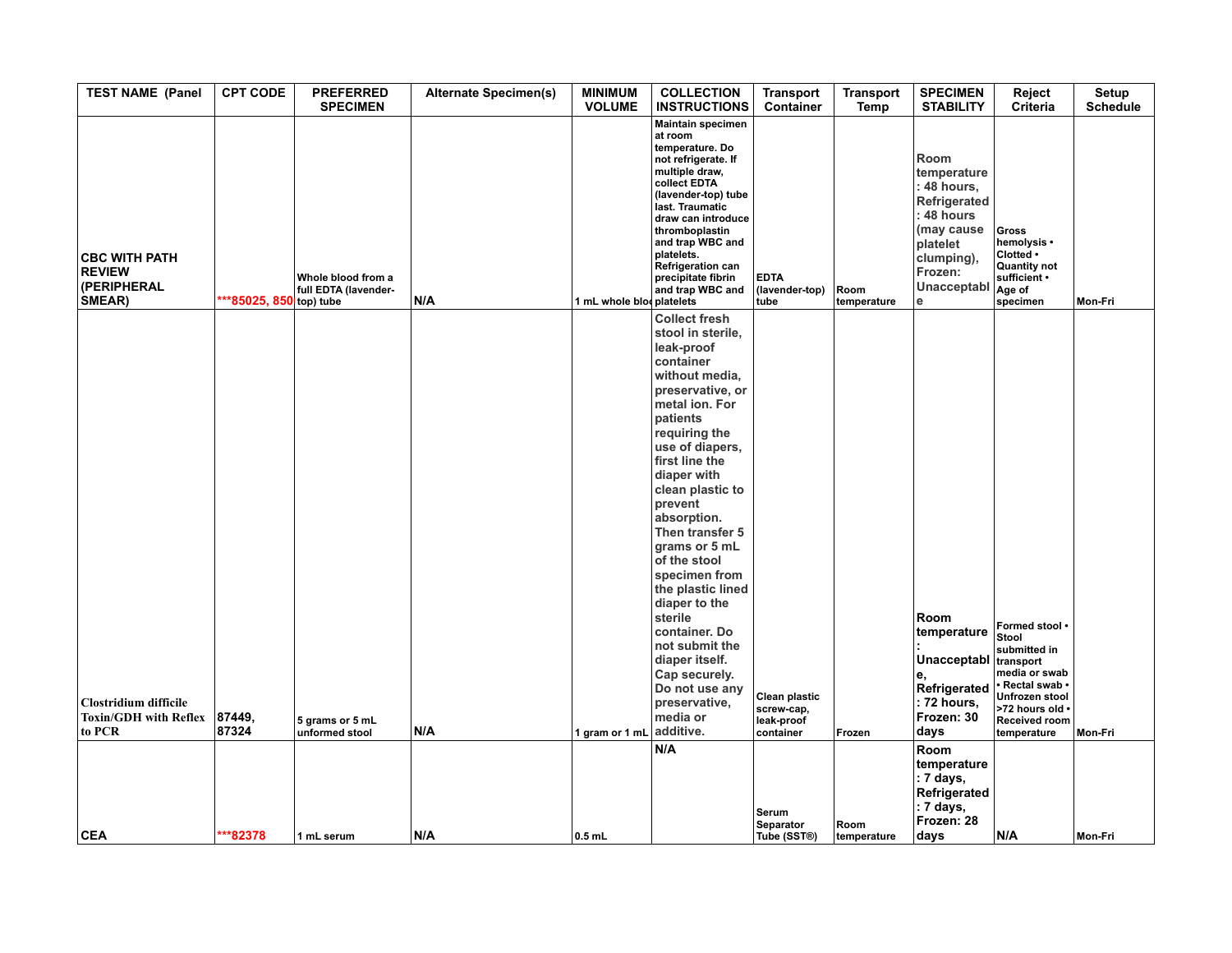| <b>TEST NAME (Panel</b>                                             | <b>CPT CODE</b> | <b>PREFERRED</b><br><b>SPECIMEN</b>                                                                                        | <b>Alternate Specimen(s)</b>                                                                                                         | <b>MINIMUM</b><br><b>VOLUME</b> | <b>COLLECTION</b><br><b>INSTRUCTIONS</b>                                                                           | <b>Transport</b><br>Container     | <b>Transport</b><br>Temp | <b>SPECIMEN</b><br><b>STABILITY</b>                                                                                                                                                                               | Reject<br>Criteria                                                                                         | Setup<br><b>Schedule</b> |
|---------------------------------------------------------------------|-----------------|----------------------------------------------------------------------------------------------------------------------------|--------------------------------------------------------------------------------------------------------------------------------------|---------------------------------|--------------------------------------------------------------------------------------------------------------------|-----------------------------------|--------------------------|-------------------------------------------------------------------------------------------------------------------------------------------------------------------------------------------------------------------|------------------------------------------------------------------------------------------------------------|--------------------------|
| <b>CHLORIDE, 24 HOUR</b><br><b>URINE WITHOUT</b><br><b>CREATINE</b> |                 | 10 mL aliquot of a 24-<br>hour urine collected in<br>a no preservative<br>82436 plastic urine container preservative tube) | Urine preserved with boric acid<br>• Urine preserved with acetic<br>acid . Urinalysis transport tube<br>(yellow-top, blue fill line, | 2 mL                            | <b>Record total</b><br>volume and<br>collection time on<br>specimen<br>container and test<br>requisition           | <b>Plastic urine</b><br>container | Room<br>temperature      | Room<br>temperature<br>: 14 days,<br>Refrigerated<br>: 14 days,<br>Frozen: 60<br>days                                                                                                                             | Urine<br>preserved with<br>HCI                                                                             | Mon-Fri                  |
| <b>CHLORIDE, RANDOM</b><br><b>URINE WITHOUT</b><br><b>CREATINE</b>  |                 | 10 mL random urine<br>collected in a no<br>preservative plastic<br>82436 urine container                                   | Urinalysis transport tube<br>(yellow-top, blue fill line,<br>preservative tube)                                                      | 2 mL                            | N/A                                                                                                                | <b>Plastic urine</b><br>container | Room<br>temperature      | Room<br>temperature<br>: 14 days,<br>Refrigerated<br>: 14 days,<br>Frozen: 60<br>days                                                                                                                             | N/A                                                                                                        | Mon-Fri                  |
| <b>CHOLESTEROL</b>                                                  | $**82465$       | 1 mL serum                                                                                                                 | Plasma collected in: Sodium<br>heparin (green-top) tube or<br>lithium heparin (green-top)<br>tube                                    | $0.5$ mL                        | N/A                                                                                                                | Serum<br>Separator<br>Tube (SST®) | Room<br>temperature      | Serum:<br><b>Room</b><br>temperature<br>: 7 days,<br>Refrigerated<br>: 7 days,<br>Frozen: 90<br>days,<br>Plasma:<br><b>Room</b><br>temperature<br>: 48 hours,<br>Refrigerated<br>48 hours,<br>Frozen: 6<br>months | <b>Gross</b><br>hemolysis •<br>Anticoagula<br>nts other<br>than heparin<br>Moderate<br>to gross<br>icterus | Mon-Fri                  |
| <b>CHLORIDE</b>                                                     |                 | $82435$ 1 mL serum                                                                                                         | Sodium heparin (green-top)<br>tube • Lithium heparin (green-<br>top) tube                                                            | $0.5$ mL                        | N/A                                                                                                                | Serum<br>Separator<br>Tube (SST®) | Room<br>temperature      | Serum and<br>plasma:<br><b>Room</b><br>temperature<br>: 7 days,<br>Refrigerated<br>: 7 days,<br>Frozen: 28<br>days                                                                                                | <b>Anticoagulants</b><br>other than<br>heparin                                                             | Mon-Fri                  |
| <b>CK (CREATININE</b><br><b>KINASE)</b>                             |                 | $82550$ 1 mL serum                                                                                                         | Plasma collected in: Sodium<br>heparin (green-top) or lithium<br>heparin (green-top) tube                                            |                                 | If CK and CK<br><b>Isoenzymes</b> are<br>ordered together,<br>specimen must be<br>Plasma collecte submitted frozen | Serum<br>Separator<br>Tube (SST®) | Room<br>temperature      | <b>Serum and</b><br>plasma:<br>Room<br>temperature<br>: 72 hours,<br>Refrigerated<br>: 7 days,<br>Frozen: 28<br>days                                                                                              | Gross<br>hemolysis •<br><b>Anticoagulants</b><br>other than<br>heparin                                     | Mon-Fri                  |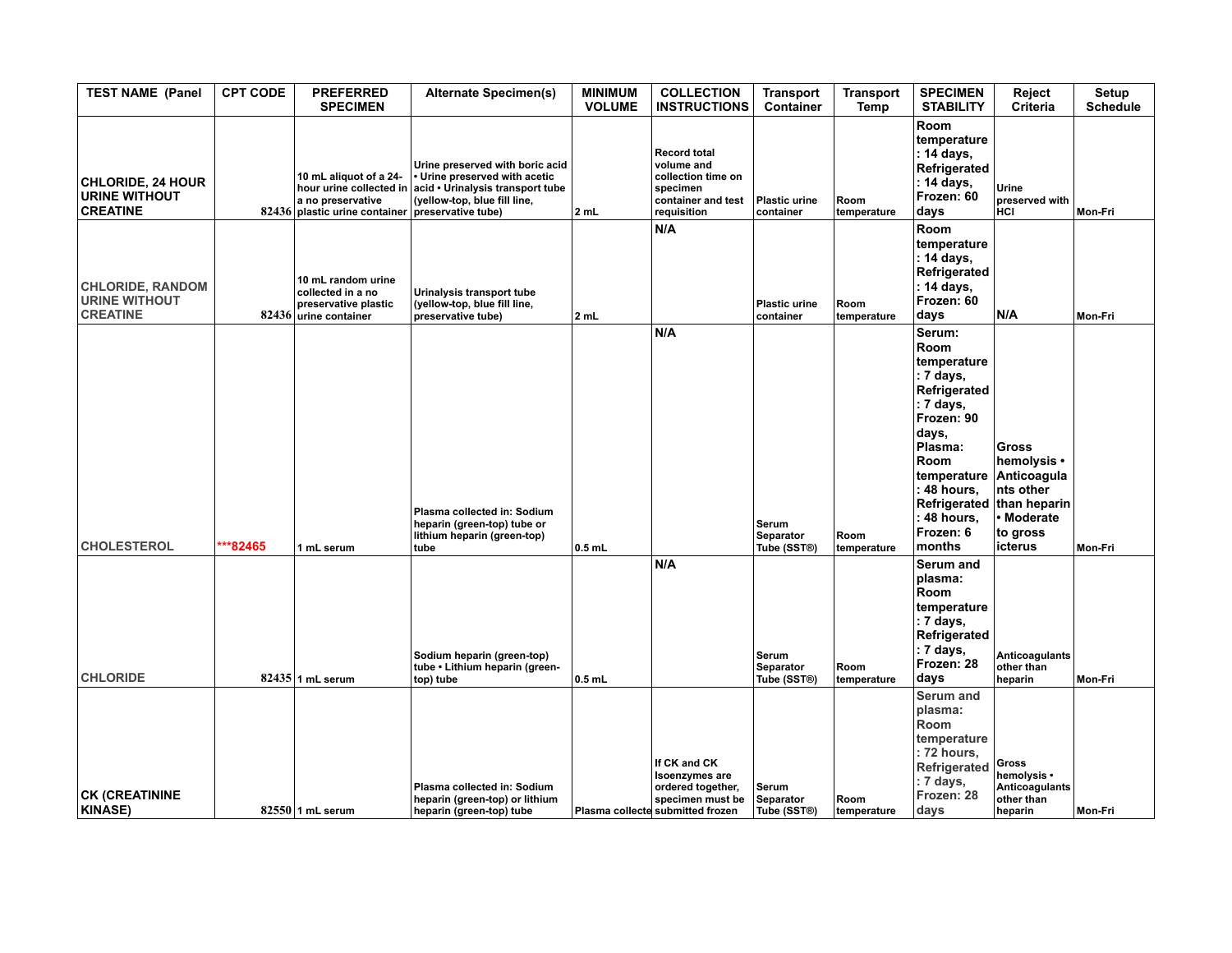| <b>TEST NAME (Panel</b>                       | <b>CPT CODE</b> | <b>PREFERRED</b><br><b>SPECIMEN</b>            | <b>Alternate Specimen(s)</b>                                                                      | <b>MINIMUM</b><br><b>VOLUME</b> | <b>COLLECTION</b><br><b>INSTRUCTIONS</b>                                                                                                              | <b>Transport</b><br>Container                  | <b>Transport</b><br>Temp         | <b>SPECIMEN</b><br><b>STABILITY</b>                                                              | Reject<br>Criteria                                                        | Setup<br><b>Schedule</b> |
|-----------------------------------------------|-----------------|------------------------------------------------|---------------------------------------------------------------------------------------------------|---------------------------------|-------------------------------------------------------------------------------------------------------------------------------------------------------|------------------------------------------------|----------------------------------|--------------------------------------------------------------------------------------------------|---------------------------------------------------------------------------|--------------------------|
| <b>CMP</b>                                    |                 | $80053$ 1 mL serum                             | Spun SST® tube                                                                                    | $0.5$ mL                        | N/A                                                                                                                                                   | Serum<br>Separator<br>Tube (SST®)              | Room<br>temperature              | Room<br>temperature<br>: 72 hours,<br>Refrigerated<br>: 72 hours,<br>Frozen:<br>Unacceptabl<br>е | See individual<br>tests                                                   | Mon-Fri                  |
| <b>CMV IfF</b>                                |                 | $86644$ 1 mL serum                             | N/A                                                                                               | $0.5$ mL                        | N/A                                                                                                                                                   | Transport tube temperature                     | Room                             | Room<br>temperature<br>: 4 days,<br>Refrigerated<br>: 7 days,<br>Frozen: 30<br>days              | Gross<br>hemolysis •<br>Grossly<br>lipemic •<br>Grossly icteric   Mon-Fri |                          |
|                                               |                 |                                                |                                                                                                   |                                 | N/A                                                                                                                                                   |                                                |                                  | Room<br>temperature<br>: 4 days,                                                                 | Gross                                                                     |                          |
| <b>CMV IgM</b>                                |                 | $86645$ 1 mL serum                             | N/A                                                                                               | $0.5$ mL                        |                                                                                                                                                       | Transport tube temperature                     | Room                             | Refrigerated<br>: 7 days,<br>Frozen: 30<br>days                                                  | hemolysis •<br>Grossly<br>lipemic .<br>Grossly icteric   Mon-Fri          |                          |
| CO <sub>2</sub>                               |                 | 1 full unopened spun<br>82374 gel barrier tube | Plasma collected in: Sodium<br>heparin (green-top) tube or<br>lithium heparin (green-top)<br>tube | $0.5$ mL                        | Do not open tube                                                                                                                                      | 1 full<br>unopened<br>spun gel<br>barrier tube | Room<br>temperature              | Room<br>temperature<br>: 72 hours,<br>Refrigerated<br>: 72 hours,<br>Frozen: 31<br>days          | Anticoagulants<br>other than<br>heparin • Red-<br>top tube (no<br>gel)    | Mon-Fri                  |
|                                               |                 |                                                |                                                                                                   |                                 | N/A                                                                                                                                                   |                                                |                                  | Room<br>temperature                                                                              |                                                                           |                          |
| Complement<br><b>Component C3c and</b><br>C4c | 86160 (x2)      | 1 mL serum                                     | N/A                                                                                               | $0.5$ mL                        |                                                                                                                                                       | <b>Transport tube</b>                          | Refrigerated<br>$ $ (cold packs) | Unacceptabl<br>e.<br>Refrigerated<br>: 4 days,<br>Frozen: 21<br>days                             | N/A                                                                       | Mon-Fri                  |
|                                               |                 |                                                |                                                                                                   |                                 | Note: Assay not<br>recommended<br>when patient is<br>receiving<br>prednisone/prednis<br>olone therapy due<br>to cross reactivity<br>with the antibody | Serum<br>Separator                             | Room                             | Room<br>temperature<br>: 7 days,<br>Refrigerated<br>: 7 days,<br>Frozen: 28                      |                                                                           |                          |
| <b>CORTISOL TOTAL</b>                         |                 | $82533$ 1 mL serum                             | N/A                                                                                               | $0.5$ mL                        | used in this assay.                                                                                                                                   | Tube (SST®)                                    | <b>Itemperature</b>              | days                                                                                             | N/A                                                                       | Mon-Fri                  |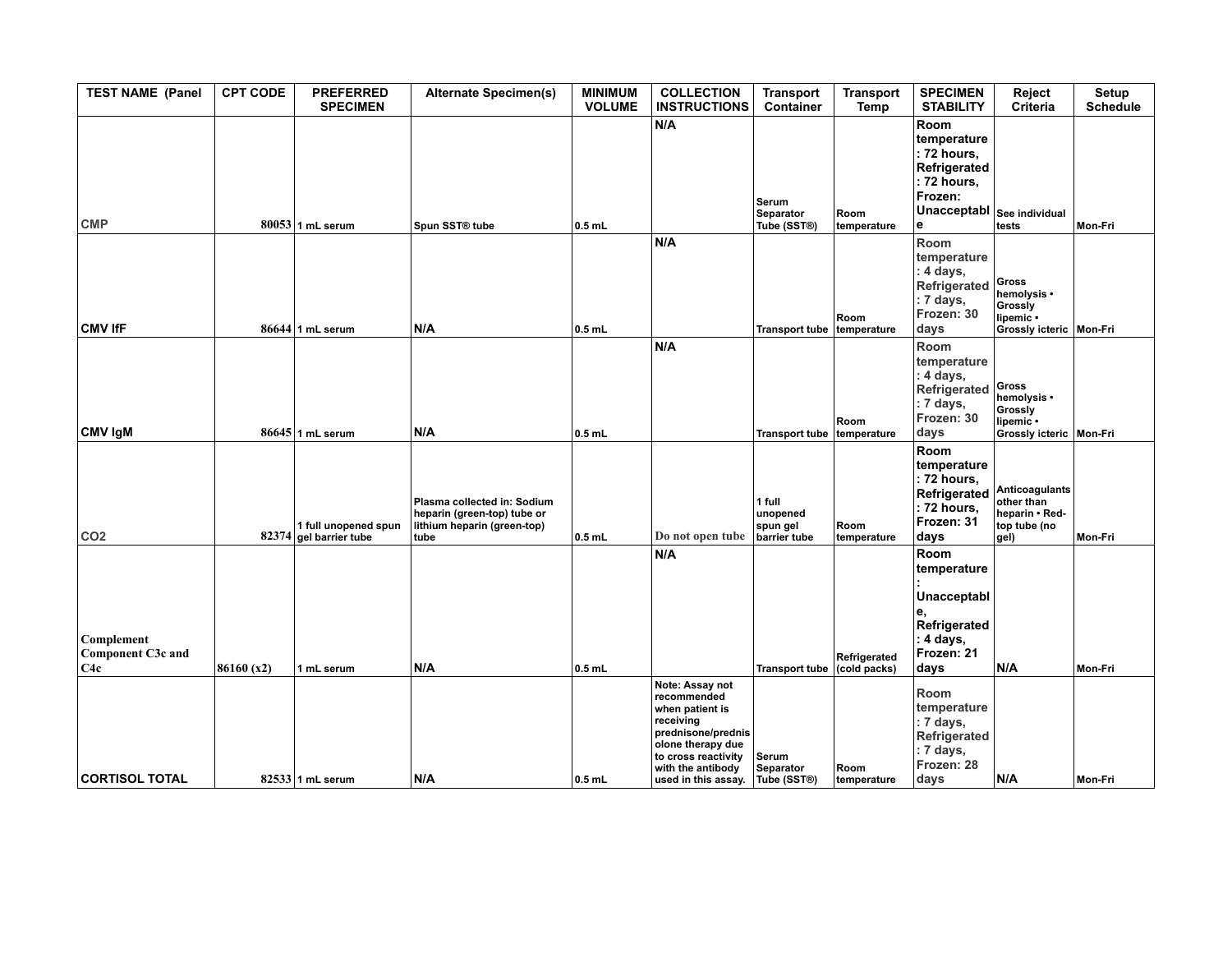| <b>TEST NAME (Panel</b>  | <b>CPT CODE</b> | <b>PREFERRED</b><br><b>SPECIMEN</b> | <b>Alternate Specimen(s)</b>                                              | <b>MINIMUM</b><br><b>VOLUME</b> | <b>COLLECTION</b><br><b>INSTRUCTIONS</b>                                                                                                                                                                                                                                                                                                  | <b>Transport</b><br>Container     | <b>Transport</b><br>Temp | <b>SPECIMEN</b><br><b>STABILITY</b>                                                   | Reject<br>Criteria                                                | Setup<br><b>Schedule</b> |
|--------------------------|-----------------|-------------------------------------|---------------------------------------------------------------------------|---------------------------------|-------------------------------------------------------------------------------------------------------------------------------------------------------------------------------------------------------------------------------------------------------------------------------------------------------------------------------------------|-----------------------------------|--------------------------|---------------------------------------------------------------------------------------|-------------------------------------------------------------------|--------------------------|
| <b>CORTISOL AM</b>       |                 | $82533$ 1 mL serum                  | N/A                                                                       | $0.5$ mL                        | <b>Collect</b><br>specimen<br>between 7-9 a.<br>m. Indicate the<br>collection time<br>on the<br>specimen<br>container and<br>test requisition.<br>Note: Assay is<br>not<br>recommended<br>when patient is<br>receiving<br>prednisone/pre<br>dnisolone<br>therapy due to<br>cross reactivity<br>with the<br>antibody used<br>in this assay | Serum<br>Separator<br>Tube (SST®) | Room<br>temperature      | Room<br>temperature<br>: 7 days,<br>Refrigerated<br>: 7 days,<br>Frozen: 28<br>days   | N/A                                                               | Mon-Fri                  |
| <b>CORTISOL PM</b>       |                 | $82533$ 1 mL serum                  | N/A                                                                       | $0.5$ mL                        | Collect<br>specimen<br>between 3-5 p.<br>m. Indicate<br>collection time<br>on specimen<br>container and<br>test requisition.<br>Note: Assay is<br>not<br>recommended<br>when patient is<br>receiving<br>prednisone/pre<br>dnisolone<br>therapy due to<br>cross reactivity<br>with the<br>antibody used<br>in this assay                   | Serum<br>Separator<br>Tube (SST®) | Room<br>temperature      | Room<br>temperature<br>$: 7$ days,<br>Refrigerated<br>: 7 days,<br>Frozen: 28<br>days | N/A                                                               | Mon-Fri                  |
|                          |                 |                                     |                                                                           |                                 | N/A                                                                                                                                                                                                                                                                                                                                       |                                   |                          | Room                                                                                  |                                                                   |                          |
| <b>CREATININE, SERUM</b> |                 | $82565$ 1 mL serum                  | Sodium heparin (green-top)<br>tube • Lithium heparin (green-<br>top) tube | $ 0.5$ mL                       |                                                                                                                                                                                                                                                                                                                                           | Serum<br>Separator<br>Tube (SST®) | Room<br>temperature      | temperature<br>: 7 days,<br>Refrigerated<br>: 7 days,<br>Frozen: 28<br>days           | <b>Grossly icteric</b><br>Anticoagulants<br>other than<br>heparin | Mon-Fri                  |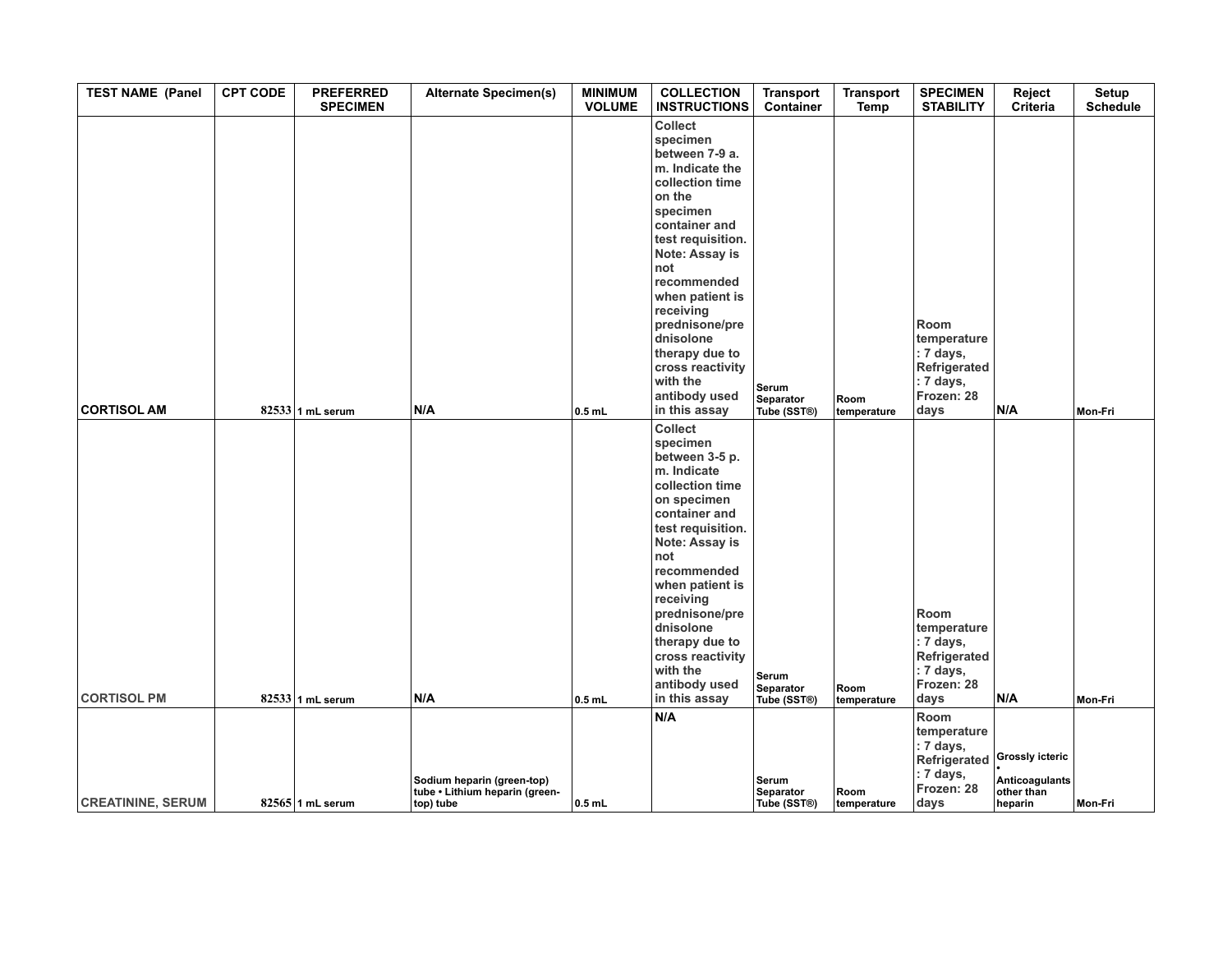| <b>TEST NAME (Panel</b>                  | <b>CPT CODE</b>        | <b>PREFERRED</b><br><b>SPECIMEN</b>                                                                                                                                                                                                                                                                                                                                                                                                                                                                                                                                                                                                                                                                                                  | <b>Alternate Specimen(s)</b>                                                                                                                                                                                                                                                                                                                                                                                                                                                                                                                            | <b>MINIMUM</b><br><b>VOLUME</b> | <b>COLLECTION</b><br><b>INSTRUCTIONS</b>                                                                                                                                                                                                                                                                                                                                                                                                                                                                                                                                                                                                                                                                                                                                                          | Transport<br><b>Container</b>                                                                                                                      | <b>Transport</b><br>Temp | <b>SPECIMEN</b><br><b>STABILITY</b>                                                                                                                                                                                                                               | Reject<br>Criteria                                                                                                                                                                                                                                                                                                                                                                                                                                                                                                                                                                                 | Setup<br><b>Schedule</b> |
|------------------------------------------|------------------------|--------------------------------------------------------------------------------------------------------------------------------------------------------------------------------------------------------------------------------------------------------------------------------------------------------------------------------------------------------------------------------------------------------------------------------------------------------------------------------------------------------------------------------------------------------------------------------------------------------------------------------------------------------------------------------------------------------------------------------------|---------------------------------------------------------------------------------------------------------------------------------------------------------------------------------------------------------------------------------------------------------------------------------------------------------------------------------------------------------------------------------------------------------------------------------------------------------------------------------------------------------------------------------------------------------|---------------------------------|---------------------------------------------------------------------------------------------------------------------------------------------------------------------------------------------------------------------------------------------------------------------------------------------------------------------------------------------------------------------------------------------------------------------------------------------------------------------------------------------------------------------------------------------------------------------------------------------------------------------------------------------------------------------------------------------------------------------------------------------------------------------------------------------------|----------------------------------------------------------------------------------------------------------------------------------------------------|--------------------------|-------------------------------------------------------------------------------------------------------------------------------------------------------------------------------------------------------------------------------------------------------------------|----------------------------------------------------------------------------------------------------------------------------------------------------------------------------------------------------------------------------------------------------------------------------------------------------------------------------------------------------------------------------------------------------------------------------------------------------------------------------------------------------------------------------------------------------------------------------------------------------|--------------------------|
| <b>CRP</b>                               |                        | $86140$  1 mL serum                                                                                                                                                                                                                                                                                                                                                                                                                                                                                                                                                                                                                                                                                                                  | N/A                                                                                                                                                                                                                                                                                                                                                                                                                                                                                                                                                     | $0.5$ mL                        | N/A                                                                                                                                                                                                                                                                                                                                                                                                                                                                                                                                                                                                                                                                                                                                                                                               | Serum<br>Separator<br>Tube (SST®)                                                                                                                  | Room<br>temperature      | Room<br>temperature<br>$: 7$ days,<br>Refrigerated<br>: 30 days,<br>Frozen: 1<br>vear                                                                                                                                                                             | N/A                                                                                                                                                                                                                                                                                                                                                                                                                                                                                                                                                                                                | Mon-Fri                  |
| CRP, HS                                  | ***86141               | 1 mL serum                                                                                                                                                                                                                                                                                                                                                                                                                                                                                                                                                                                                                                                                                                                           | Plasma collected in: Sodium<br>heparin (green-top) tube or<br>lithium heparin (green-top)<br>tube                                                                                                                                                                                                                                                                                                                                                                                                                                                       | $0.5$ mL                        | N/A                                                                                                                                                                                                                                                                                                                                                                                                                                                                                                                                                                                                                                                                                                                                                                                               | Serum<br>Separator<br>Tube (SST®)                                                                                                                  | Room<br>temperature      | <b>Room</b><br>temperature<br>$: 7$ days,<br>Refrigerated<br>$: 7$ days,<br>Frozen: 90<br>days                                                                                                                                                                    | N/A                                                                                                                                                                                                                                                                                                                                                                                                                                                                                                                                                                                                | Mon-Fri                  |
|                                          |                        | 3 mL or 3 grams<br>abscess, deep wound,<br>tissue, normally<br>sterile body fluids<br>other than blood,<br>bronchoscopic<br>specimens obtained<br>by the Double Lumen<br>Brush technique,<br>suprapubic urine<br>aspirates obtained<br>from bladder,<br>nephrostomy tube or<br>suprapubic<br>catheterization,<br>aspirated pus from<br>deep wound or<br>abscess or<br>tympanocentesis<br>fluid, genital<br>specimens from these<br>sites only: cul-de-sac<br>aspiration,<br>culdocentesis,<br>percutaneous<br>transfundal<br>aspiration, fallopian<br>tube, surgical<br>specimens, exudates<br>collected in an<br>Anaerobic transport<br>gel vial for fluid and<br>tissue specimens or<br>Anaerobic transport<br>swab with Amies gel | (2 swabs) abscess or deep<br>wound, normally sterile body<br>fluids other than blood,<br>bronchoscopic specimens<br>obtained by the Double Lumen<br>Brush technique, suprapubic<br>urine aspirates obtained from<br>bladder, nephrostomy tube or<br>suprapubic catheterization,<br>aspirated pus from deep<br>wound or abscess or<br>tympanocentesis fluid, genital<br>specimens from these sites<br>only: Cul-de-sac aspiration,<br>culdocentesis-percutaneous<br>transfundal aspiration,<br>fallopian tube, surgical<br>specimens, exudates collected |                                 | <b>Tissues and fluids</b><br>are superior to a<br>swab specimen. If<br>swabs must be<br>used, collect 2<br>anaerobic<br>transport swabs,<br>one for culture and<br>one for gram stain<br>or submit one<br>anaerobic<br>transport swab<br>with one air dried<br>smear or one<br><b>ESwab (white-cap)</b><br>for both culture<br>and gram stain.<br>Specimens not<br>listed as<br>acceptable may be<br>processed for<br>anaerobic culture<br>only after<br>consultation with a<br>Microbiology<br><b>Scientific Director.</b><br>Do not submit<br>syringe with needle<br>attached. If<br>submitting syringe,<br>remove needle,<br>expel air and cap<br>syringe. Purulent<br>sterile body fluids<br>not submitted in an<br>anaerobic<br>transport tube may<br>be accepted for<br>culture if received | <b>Transport</b><br>device(s)<br>appropriate for<br>aerobic and<br>anaerobic<br>culture, such<br>as Anaerobic<br><b>Transport</b><br>Media or swab |                          | <b>ESwab or</b><br>Amies gel<br>swab: Room<br>temperature<br>: 48 hours,<br>Refrigerated<br>: 48 hours,<br>Frozen:<br>Unacceptabl<br>e, Anaerobic<br>Transport<br>Media:<br><b>Room</b><br>temperature<br>: 72 hours,<br>Refrigerated<br>$: 72$ hours,<br>Frozen: | <b>Specimens not</b><br>in an<br>anaerobic<br>transport<br>medium •<br><b>Expired</b><br>transport<br>media . Throat<br>specimens •<br>Nasopharynge<br>al specimens •<br>Sputum or<br>bronchoscopic<br>specimens •<br><b>Specimens not</b><br>collected by<br>Double Lumen<br><b>Brush</b><br>technique •<br>Stool and<br>rectal swabs •<br>Urine-voided<br>or catheter •<br><b>Vaginal and</b><br>cervical •<br><b>Specimens</b><br>from sites<br>contaminated<br>with intestinal<br>contents •<br>Superficial or<br>fresh wounds<br>External ear •<br>External eye •<br>Intrauterine<br>device • |                          |
| <b>Culture, Aerobic and</b><br>Anaerobic | 87070, 87075.<br>87205 | (blue-cap) or ESwab<br>(white-cap)                                                                                                                                                                                                                                                                                                                                                                                                                                                                                                                                                                                                                                                                                                   | in Amies gel (blue-cap) or<br><b>ESwab (white-cap)</b>                                                                                                                                                                                                                                                                                                                                                                                                                                                                                                  | 1 mL or 1 gram collection.      | within 8 hours of                                                                                                                                                                                                                                                                                                                                                                                                                                                                                                                                                                                                                                                                                                                                                                                 | in Amies gel<br>medium                                                                                                                             | Room<br>temperature      | Unacceptabl<br>l e                                                                                                                                                                                                                                                | <b>Tracheal</b><br>aspirates                                                                                                                                                                                                                                                                                                                                                                                                                                                                                                                                                                       | Mon-Fri                  |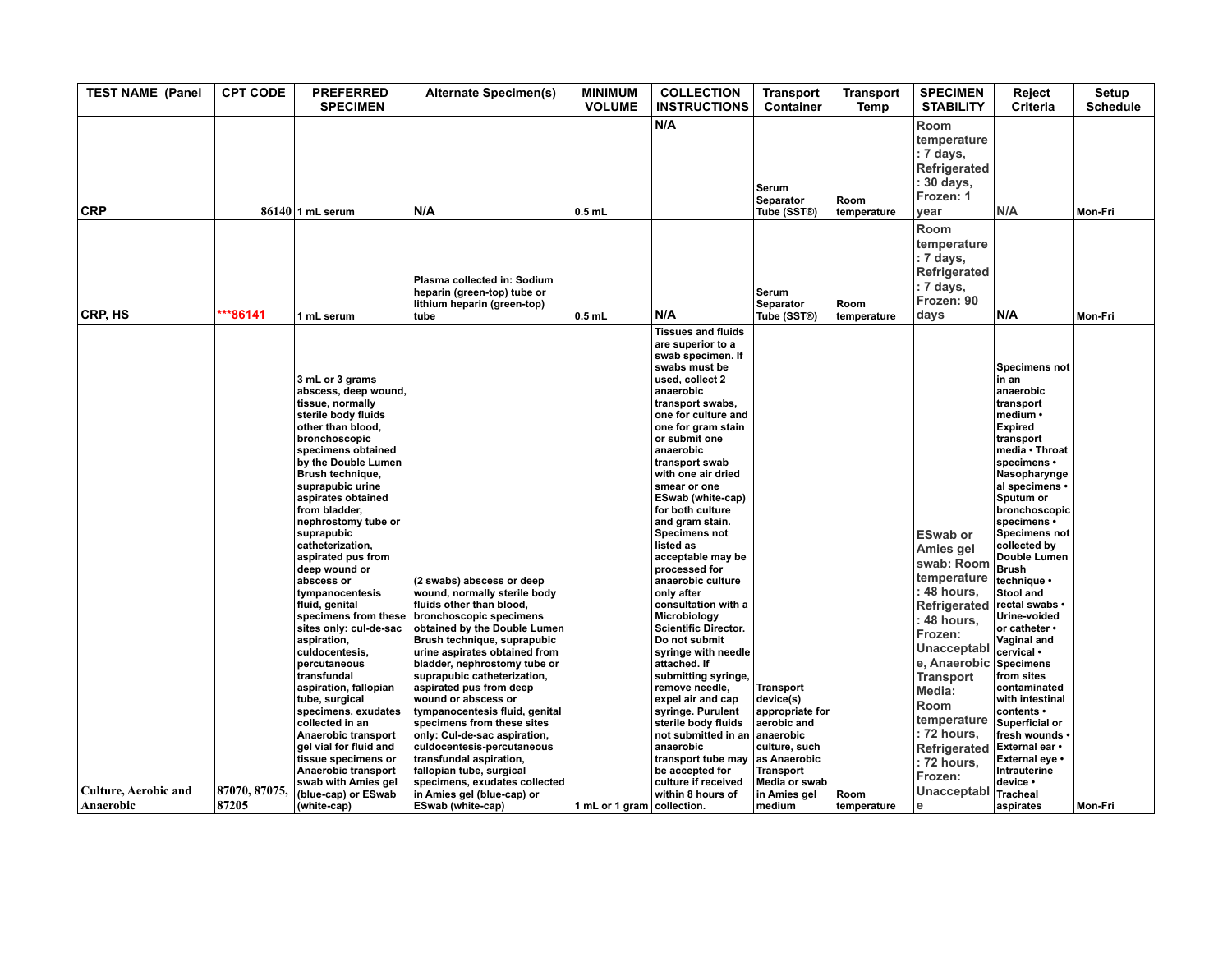| <b>TEST NAME (Panel</b> | <b>CPT CODE</b> | <b>PREFERRED</b><br><b>SPECIMEN</b>                                     | <b>Alternate Specimen(s)</b>                                                                                                                                                                                                                                                | <b>MINIMUM</b><br><b>VOLUME</b> | <b>COLLECTION</b><br><b>INSTRUCTIONS</b>                                                                                                                               | <b>Transport</b><br>Container                   | <b>Transport</b><br>Temp | <b>SPECIMEN</b><br><b>STABILITY</b>                                                                                                                                                                                                                                                        | Reject<br>Criteria                                                                                                                                                                                     | <b>Setup</b><br><b>Schedule</b> |
|-------------------------|-----------------|-------------------------------------------------------------------------|-----------------------------------------------------------------------------------------------------------------------------------------------------------------------------------------------------------------------------------------------------------------------------|---------------------------------|------------------------------------------------------------------------------------------------------------------------------------------------------------------------|-------------------------------------------------|--------------------------|--------------------------------------------------------------------------------------------------------------------------------------------------------------------------------------------------------------------------------------------------------------------------------------------|--------------------------------------------------------------------------------------------------------------------------------------------------------------------------------------------------------|---------------------------------|
| D-Dimer                 |                 | One full unopened<br>3.2% sodium citrate<br>85379 (light blue-top) tube | 1 mL frozen plasma: Centrifuge<br>specimen for 15 minutes at<br>2500-3500 rpm. Using a plastic<br>pipette, remove plasma, taking<br>care to avoid the WBC/Platelet<br>(buffy) layer and place into a<br>plastic transport tube and<br>freeze at -20° C. Ship on dry<br>ice. | 0.5 mL plasma - uncap.          | A completely filled<br>tube is necessary<br>because the<br>correct ratio of<br>blood to citrate is<br>critical (9:1). Mix by<br>gentle inversion 3-<br>4 times. Do not | 3.2% sodium<br>citrate (light<br>blue-top) tube | Room<br>temperature      | <b>Unopened</b><br>light blue-<br>top tube:<br>Room<br>temperature<br>$: 72$ hours,<br>Refrigerated<br>: 24 hours.<br>Frozen:<br>Unacceptabl<br>e, Separated<br>platelet-<br>poor<br>plasma:<br>Room<br>temperature<br>Unacceptabl<br>Refrigerated<br>Unacceptabl<br>e, Frozen:<br>30 days | <b>Gross</b><br>hemolysis •<br>Grossly<br>lipemic •<br>Clotted<br>specimen •<br>Improper<br>blood to citrate<br>ratio · Plasma<br>received room<br>temperature •<br>Plasma<br>received<br>refrigerated | Mon-Fri                         |
| <b>DHEA-SULFATE</b>     |                 | $82627$ 1 mL serum                                                      | N/A                                                                                                                                                                                                                                                                         | 1 mL serum                      | N/A                                                                                                                                                                    | Serum<br>Separator<br>Tube (SST®)               | Room<br>temperature      | Room<br>temperature<br>$: 14$ days,<br>Refrigerated<br>$: 14$ days.<br>Frozen: 28<br>days                                                                                                                                                                                                  | N/A                                                                                                                                                                                                    | Mon-Fri                         |
| <b>DIGOXIN</b>          | ***80162        | 1 mL serum<br>collected in a red-top<br>tube (no gel)                   | Plasma collected in: Sodium<br>heparin (green-top) tube,<br>lithium heparin (green-top)<br>tube, EDTA (lavender-top) tube,<br>or fluoride (gray-top) tube                                                                                                                   | $0.5$ mL                        | N/A                                                                                                                                                                    | Transport tube temperature                      | Room                     | Room<br>temperature<br>: 5 days,<br>Refrigerated<br>$: 10$ days,<br>Frozen: 30<br>days                                                                                                                                                                                                     | <b>Collected in</b><br>Serum<br><b>Separator</b><br>Tube (SST®) Mon-Fri                                                                                                                                |                                 |
| <b>DIRECT HDL</b>       | ***83721        | 1 mL serum                                                              | Plasma collected in: Sodium<br>heparin (green-top) tube or<br>lithium heparin (green-top)<br>tube                                                                                                                                                                           | $0.5$ mL                        | N/A                                                                                                                                                                    | Serum<br>Separator<br>Tube (SST <sup>®</sup> )  | Room<br>temperature      | Room<br>temperature<br>: 6 days,<br>Refrigerated<br>: 7 days,<br>Frozen: 31<br>days                                                                                                                                                                                                        | <b>Anticoagulants</b><br>other than<br>heparin                                                                                                                                                         | <b>Mon-Fri</b>                  |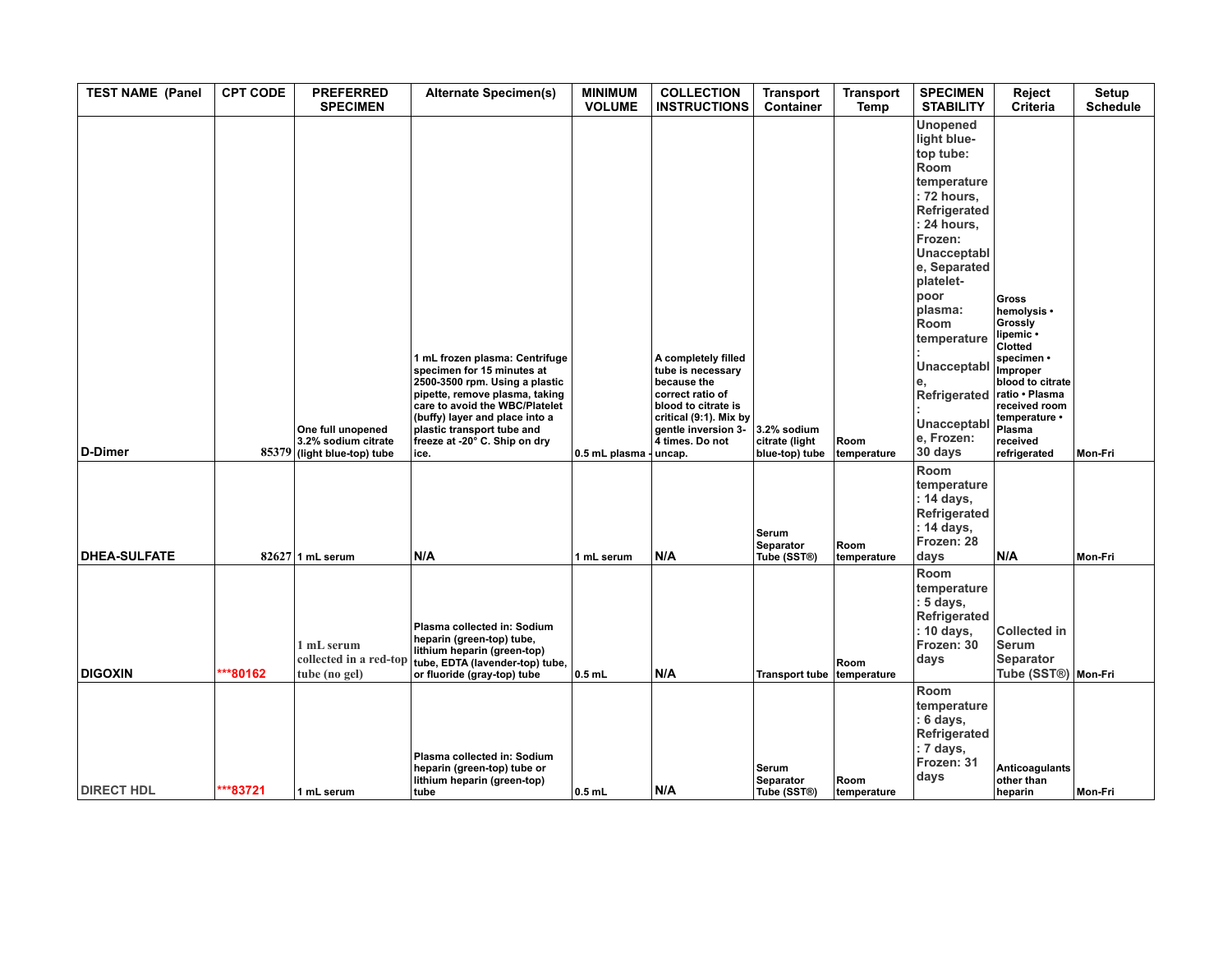| <b>TEST NAME (Panel</b>                     | <b>CPT CODE</b>           | <b>PREFERRED</b><br><b>SPECIMEN</b>                                     | <b>Alternate Specimen(s)</b> | <b>MINIMUM</b><br><b>VOLUME</b> | <b>COLLECTION</b><br><b>INSTRUCTIONS</b>                                                                                                    | <b>Transport</b><br>Container         | <b>Transport</b><br>Temp     | <b>SPECIMEN</b><br><b>STABILITY</b>                                                                                                                                                    | Reject<br>Criteria                                                                                  | Setup<br><b>Schedule</b> |
|---------------------------------------------|---------------------------|-------------------------------------------------------------------------|------------------------------|---------------------------------|---------------------------------------------------------------------------------------------------------------------------------------------|---------------------------------------|------------------------------|----------------------------------------------------------------------------------------------------------------------------------------------------------------------------------------|-----------------------------------------------------------------------------------------------------|--------------------------|
| <b>EBV AB PANEL (EBV</b><br>IgG, IgM, EBNA) | 86664, 86665 (11 mL serum |                                                                         | N/A                          | $0.8$ mL                        | N/A                                                                                                                                         | <b>Transport tube</b>                 | <b>Room</b><br>temperature   | Room<br>temperature<br>: 4 days,<br>Refrigerated<br>: 7 days,<br>Frozen: 30<br>days                                                                                                    | N/A                                                                                                 | Mon-Fri                  |
| Elastase-1                                  |                           | $83520$ 1 g stool                                                       | N/A                          | 0.3 <sub>g</sub>                | <b>Collect undiluted</b><br>feces in clean, dry,<br>sterile leak-proof<br>container. Do not<br>add fixative or<br>preservative.             | <b>Transport tube</b>                 | Refrigerated<br>(cold packs) | Room<br>temperature<br>: 7 days,<br>Refrigerated<br>: 7 days,<br>Frozen: 1<br>year                                                                                                     | <b>Specimens</b><br>collected in<br>formalin, MF,<br>SAF or PVA .<br>Cary-Blair<br>media            | Mon-Fri                  |
| <b>ESR</b>                                  |                           | <b>Whole blood: Full</b><br><b>EDTA</b> (lavender-<br>$85652$ top) tube | N/A                          | 2 mL                            | <b>Maintain specimen</b><br>at room<br>temperature. If<br>multiple tests are<br>ordered, please<br>submit a separate<br>tube for this test. | <b>EDTA</b><br>(lavender-top)<br>tube | Room<br>temperature          | Room<br>temperature<br>: 24 hours,<br>Refrigerated<br>: 24 hours                                                                                                                       | Hemolysis •<br>Samples >24<br>hours old .<br><b>Clotted</b>                                         | Mon-Fri                  |
| <b>Estradiol</b>                            |                           | $82670$ 1 mL serum                                                      | N/A                          | 0.5mL                           |                                                                                                                                             | Serum<br>Separator<br>Tube (SST®)     | Room<br>temperature          | Room<br>temperature<br>: 7 days,<br>Refrigerated<br>: 7 days,<br>Frozen: 6<br>months, *Do<br>not add<br>estradiol<br>testing to a<br>barrier gel<br>specimen<br>older than<br>72 hours | <b>Serum stored</b><br>on barrier gel<br>for more than<br>72 hours                                  | Mon-Fri                  |
| <b>ESTRIOL</b>                              |                           | 0.5 mL serum<br>collected in a red-top<br>$82677$ tube (no-gel)         | N/A                          | $0.3$ mL                        | N/A                                                                                                                                         | Transport tube (cold packs)           | Refrigerated                 | Room<br>temperature<br>: 48 hours,<br>Refrigerated<br>: 7 days,<br>Frozen: 28<br>days                                                                                                  | Gross<br>hemolysis •<br>Serum<br>separator tube<br>(SST) ∙<br><b>Received room</b><br>temperature   | Mon-Fri                  |
| <b>ESTRONE</b>                              |                           | 0.5 mL serum<br>collected in a red-top<br>$82679$ tube (no-gel)         | N/A                          | $0.25$ mL                       |                                                                                                                                             | Transport tube (cold packs)           | Refrigerated                 | Room<br>temperature<br>: 5 days,<br>Refrigerated<br>: 7 days,<br>Frozen: 28<br>days                                                                                                    | Gross<br>hemolysis •<br>Serum<br>separator tube<br>$(SST)$ •<br><b>Received room</b><br>temperature | Mon-Fri                  |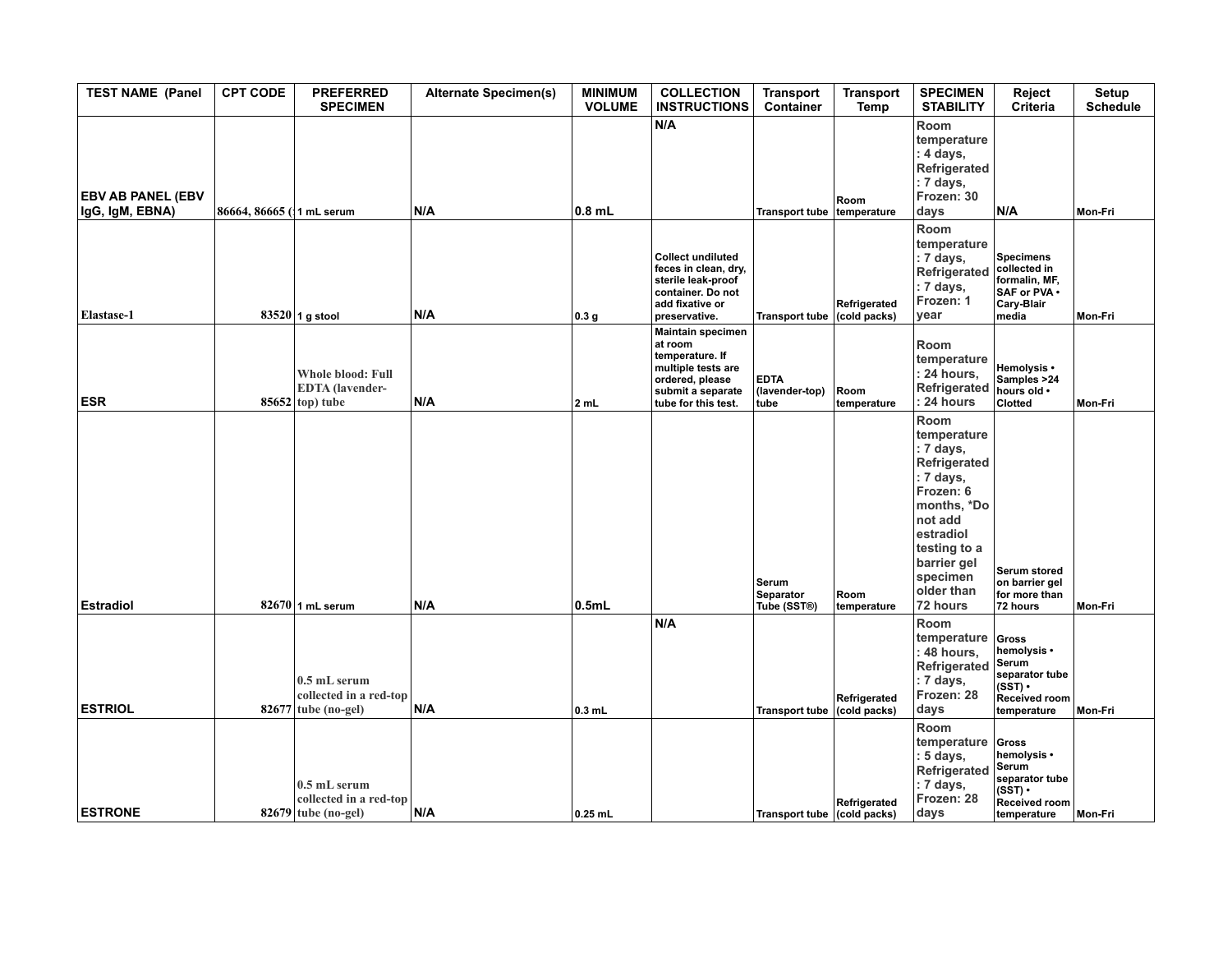| <b>TEST NAME (Panel</b> | <b>CPT CODE</b>           | <b>PREFERRED</b><br><b>SPECIMEN</b> | <b>Alternate Specimen(s)</b>                                                                      | <b>MINIMUM</b><br><b>VOLUME</b> | <b>COLLECTION</b><br><b>INSTRUCTIONS</b> | Transport<br><b>Container</b>     | Transport<br>Temp   | <b>SPECIMEN</b><br><b>STABILITY</b>                                                                      | Reject<br>Criteria                                     | Setup<br><b>Schedule</b> |
|-------------------------|---------------------------|-------------------------------------|---------------------------------------------------------------------------------------------------|---------------------------------|------------------------------------------|-----------------------------------|---------------------|----------------------------------------------------------------------------------------------------------|--------------------------------------------------------|--------------------------|
| <b>FE/TIBC</b>          | ***83540, ***8 1 mL serum |                                     | Plasma collected in: Sodium<br>heparin (green-top) tube or<br>lithium heparin (green-top)<br>tube | 0.5mL                           | N/A                                      | Serum<br>Separator<br>Tube (SST®) | Room<br>temperature | Room<br>temperature<br>: 6 days,<br>Refrigerated<br>∣: 7 days,<br>Frozen: 28<br>days                     | Hemolysis •<br>Anticoagulants<br>other than<br>heparin | Mon-Fri                  |
| <b>FERRITIN</b>         | ***82728                  | 1 mL serum                          | N/A                                                                                               | $ 0.5$ mL                       | N/A                                      | Serum<br>Separator<br>Tube (SST®) | Room<br>temperature | Room<br>temperature<br>$: 7 \text{ days},$<br>Refrigerated<br>$: 7 \text{ days},$<br>Frozen: 28<br>∣days | Gross<br>hemolysis •<br>Plasma                         | Mon-Fri                  |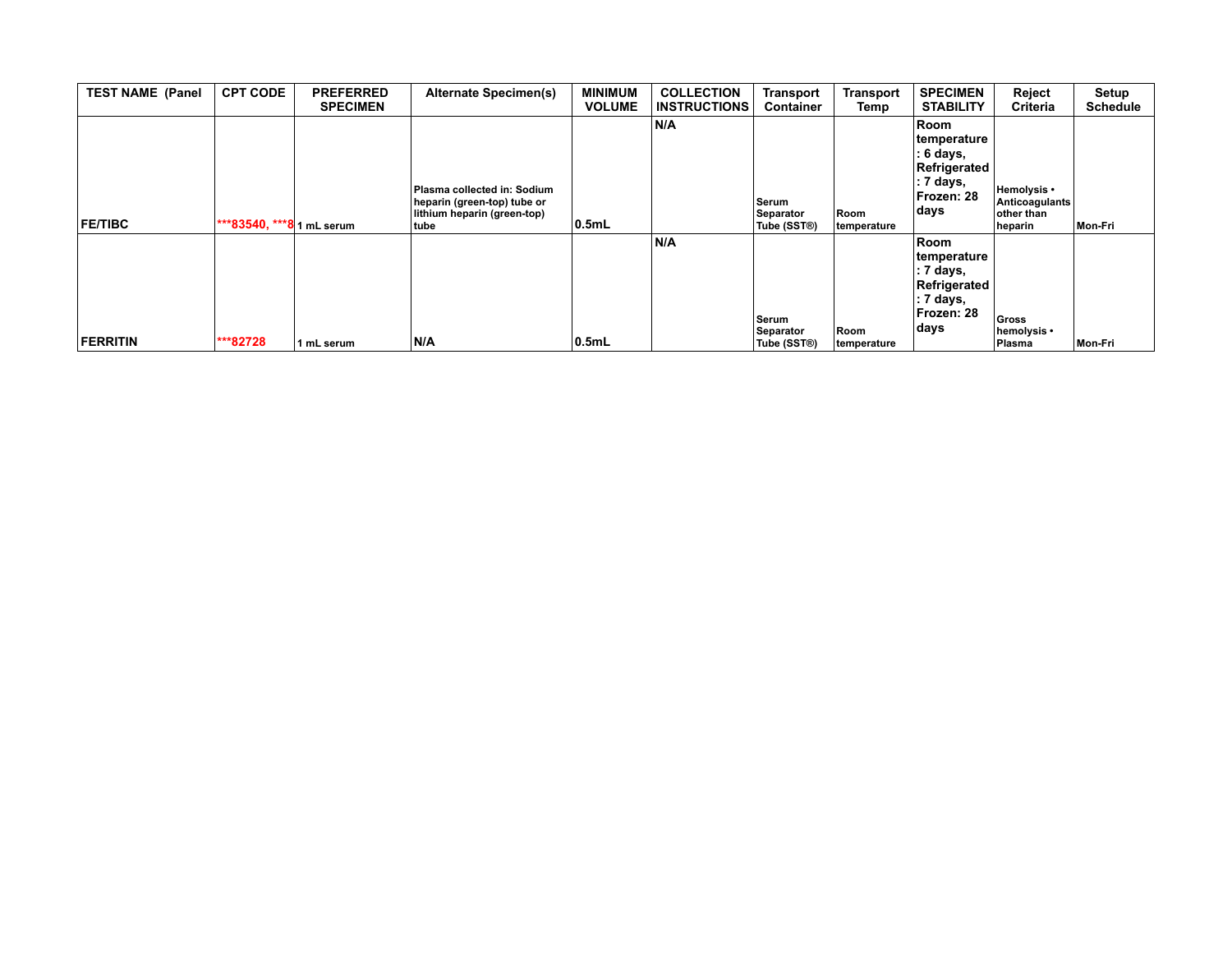| <b>TEST NAME (Panel</b>     | <b>CPT CODE</b>    | <b>PREFERRED</b><br><b>SPECIMEN</b> | <b>Alternate Specimen(s)</b> | <b>MINIMUM</b><br><b>VOLUME</b> | <b>COLLECTION</b><br><b>INSTRUCTIONS</b>                                                                                                                                                                                                                                                                                                                                                                                                                                                                                                          | <b>Transport</b><br>Container            | <b>Transport</b><br>Temp | <b>SPECIMEN</b><br><b>STABILITY</b>                                                                   | Reject<br>Criteria | Setup<br><b>Schedule</b> |
|-----------------------------|--------------------|-------------------------------------|------------------------------|---------------------------------|---------------------------------------------------------------------------------------------------------------------------------------------------------------------------------------------------------------------------------------------------------------------------------------------------------------------------------------------------------------------------------------------------------------------------------------------------------------------------------------------------------------------------------------------------|------------------------------------------|--------------------------|-------------------------------------------------------------------------------------------------------|--------------------|--------------------------|
|                             |                    |                                     |                              |                                 | <b>Dietary</b><br>supplements<br>containing<br>biotin may<br>interfere in<br>assays and may<br>skew analyte<br>results to be<br>either falsely<br>high or falsely<br>low. For<br>patients<br>receiving the<br>recommended<br>daily doses of<br>biotin, draw<br>samples at least<br>8 hours<br>following the<br>last biotin<br>supplementatio<br>n. For patients<br>on mega-doses<br>of biotin<br>supplements,<br>draw samples<br>at least 72<br>hours following<br>the last biotin<br>supplementatio<br>n. Note: If<br>transport to<br>performing |                                          |                          | Room<br>temperature                                                                                   |                    |                          |
|                             | ***82746           |                                     |                              |                                 | laboratory will<br>exceed 24<br>hours please<br>transport<br>refrigerated                                                                                                                                                                                                                                                                                                                                                                                                                                                                         | Serum<br>Separator                       | Room                     | : 36 Hours,<br>Refrigerated<br>: 7 days,<br>Frozen: 30<br>days                                        |                    |                          |
| <b>FOLATE</b><br><b>FSH</b> | $83001$ 1 mL serum | 1 mL serum                          | Amber vial                   | 0.5mL                           | (cold packs)<br>Note: For pre-<br>pubertal children,<br>test code 36087<br>FSH, Pediatrics<br>assay is                                                                                                                                                                                                                                                                                                                                                                                                                                            | Tube (SST®)<br>Serum<br><b>Separator</b> | temperature<br>Room      | Room<br>temperature<br>$\vert$ : 7 days,<br>Refrigerated<br>$: 7 \text{ days},$<br>Frozen: 28<br>days | <b>Hemolysis</b>   | Mon-Fri                  |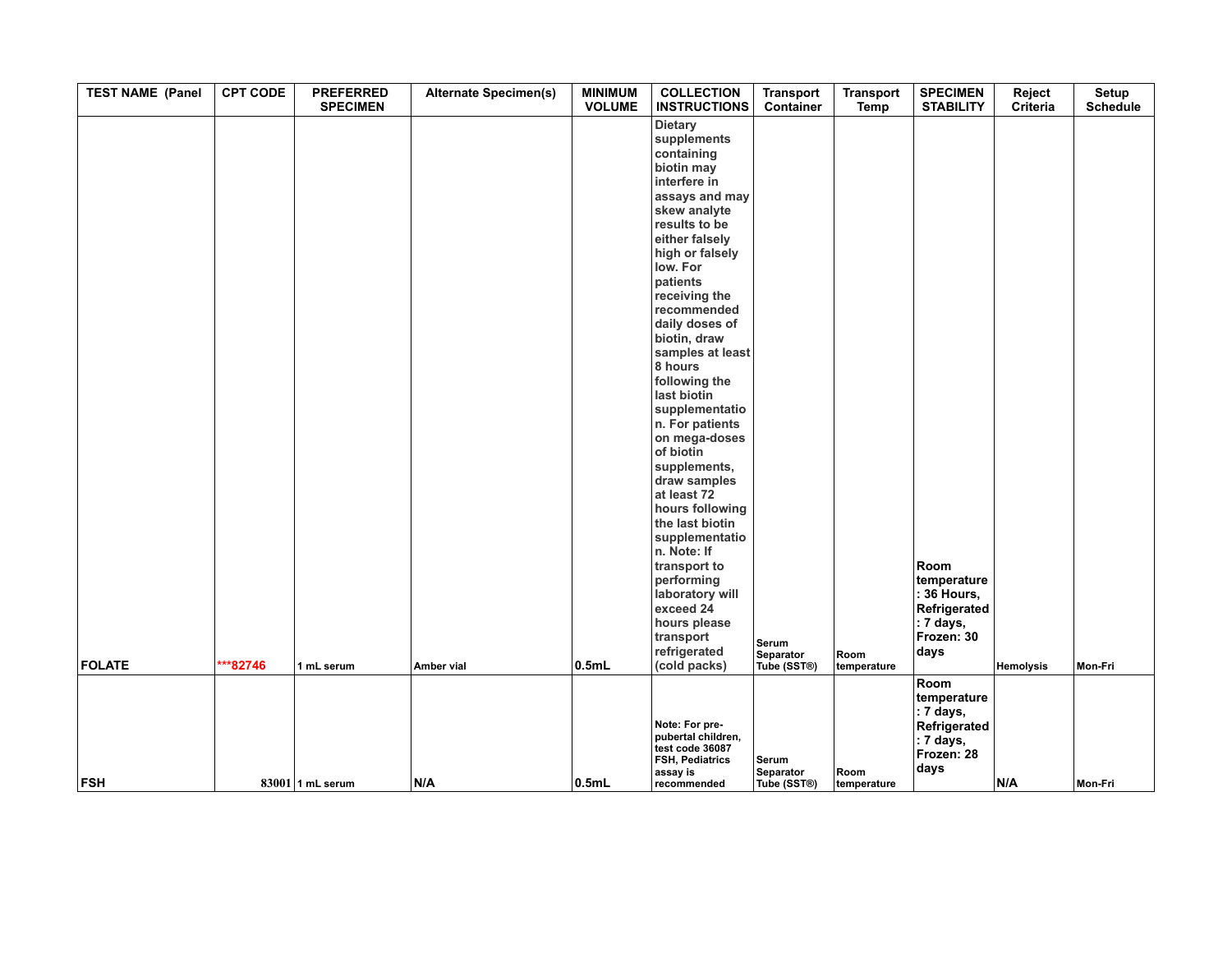| <b>TEST NAME (Panel</b> | <b>CPT CODE</b> | <b>PREFERRED</b><br><b>SPECIMEN</b>                                                                  | <b>Alternate Specimen(s)</b>                   | <b>MINIMUM</b><br><b>VOLUME</b> | <b>COLLECTION</b><br><b>INSTRUCTIONS</b>                                                                                                                                    | <b>Transport</b><br>Container                   | <b>Transport</b><br>Temp                                                                                    | <b>SPECIMEN</b><br><b>STABILITY</b>                                                                                                                                                                                                                                                                            | Reject<br>Criteria                                                                                                                 | Setup<br><b>Schedule</b> |
|-------------------------|-----------------|------------------------------------------------------------------------------------------------------|------------------------------------------------|---------------------------------|-----------------------------------------------------------------------------------------------------------------------------------------------------------------------------|-------------------------------------------------|-------------------------------------------------------------------------------------------------------------|----------------------------------------------------------------------------------------------------------------------------------------------------------------------------------------------------------------------------------------------------------------------------------------------------------------|------------------------------------------------------------------------------------------------------------------------------------|--------------------------|
| FT3                     |                 | $84481$ 1 mL serum                                                                                   | N/A                                            | 0.5mL                           | N/A                                                                                                                                                                         | Serum<br>Separator<br>Tube (SST®)               | Room<br>temperature                                                                                         | Room<br>temperature<br>: 7 days,<br>Refrigerated<br>: 7 days,<br>Frozen: 28<br>days                                                                                                                                                                                                                            | N/A                                                                                                                                | Mon-Fri                  |
| FT4                     | $**84439$       | 1 mL serum                                                                                           | N/A                                            | 0.5mL                           | N/A                                                                                                                                                                         | Serum<br>Separator<br>Tube (SST®)               | Room<br>temperature                                                                                         | Room<br>temperature<br>: 7 days,<br>Refrigerated<br>: 7 days,<br>Frozen: 28<br>days                                                                                                                                                                                                                            | N/A                                                                                                                                | Mon-Fri                  |
| <b>GIARDIA</b>          |                 | 10 grams or 10 mL<br>stool preserved in<br>10% formalin or Total-<br>Fix <sup>®</sup> transport vial | Cary-Blair medium • Fresh<br>unpreserved stool | 5 grams or 5 ml homogenous.     | <b>Transfer stool</b><br>within 30 minutes<br>of collection into<br>formalin or Total-<br>Fix® vial. Fill to<br>line on transport<br>vial. Mix contents<br>thoroughly until | 10% formalin<br>or Total-Fix®<br>transport vial | Preserved:<br>Room<br>temperature e,<br>, Cary-Blair<br>or fresh:<br>Refrigerated Frozen: 1<br>(cold packs) | Preserved:<br>Room<br>temperature<br>: 60 days,<br>Refrigerated<br>: 60 days,<br>Frozen:<br>Unacceptabl<br>e, Cary-<br><b>Blair: Room</b><br>temperature<br>Unacceptabl<br>Refrigerated<br>: 7 days,<br>Frozen: 7<br>days, Fresh:<br>Room<br>temperature<br>Unacceptabl<br>Refrigerated<br>: 48 hours,<br>year | <b>Specimens</b><br>other than<br>stool in 10%<br>formalin, Total-<br>Fix®, SAF,<br>Cary-Blair or<br>fresh<br>unpreserved<br>stool | Mon-Fri                  |
| <b>GLUCOSE</b>          | ***82947        | 1 mL serum                                                                                           | N/A                                            | $0.5$ mL                        | N/A                                                                                                                                                                         | Serum<br>Separator<br>Tube (SST®)               | Room<br>temperature                                                                                         | Room<br>temperature<br>: 4 days,<br>Refrigerated<br>: 7 days,<br>Frozen: 28<br>days                                                                                                                                                                                                                            | Unspun<br>serum<br>separator<br>tube (SST®) Mon-Fri                                                                                |                          |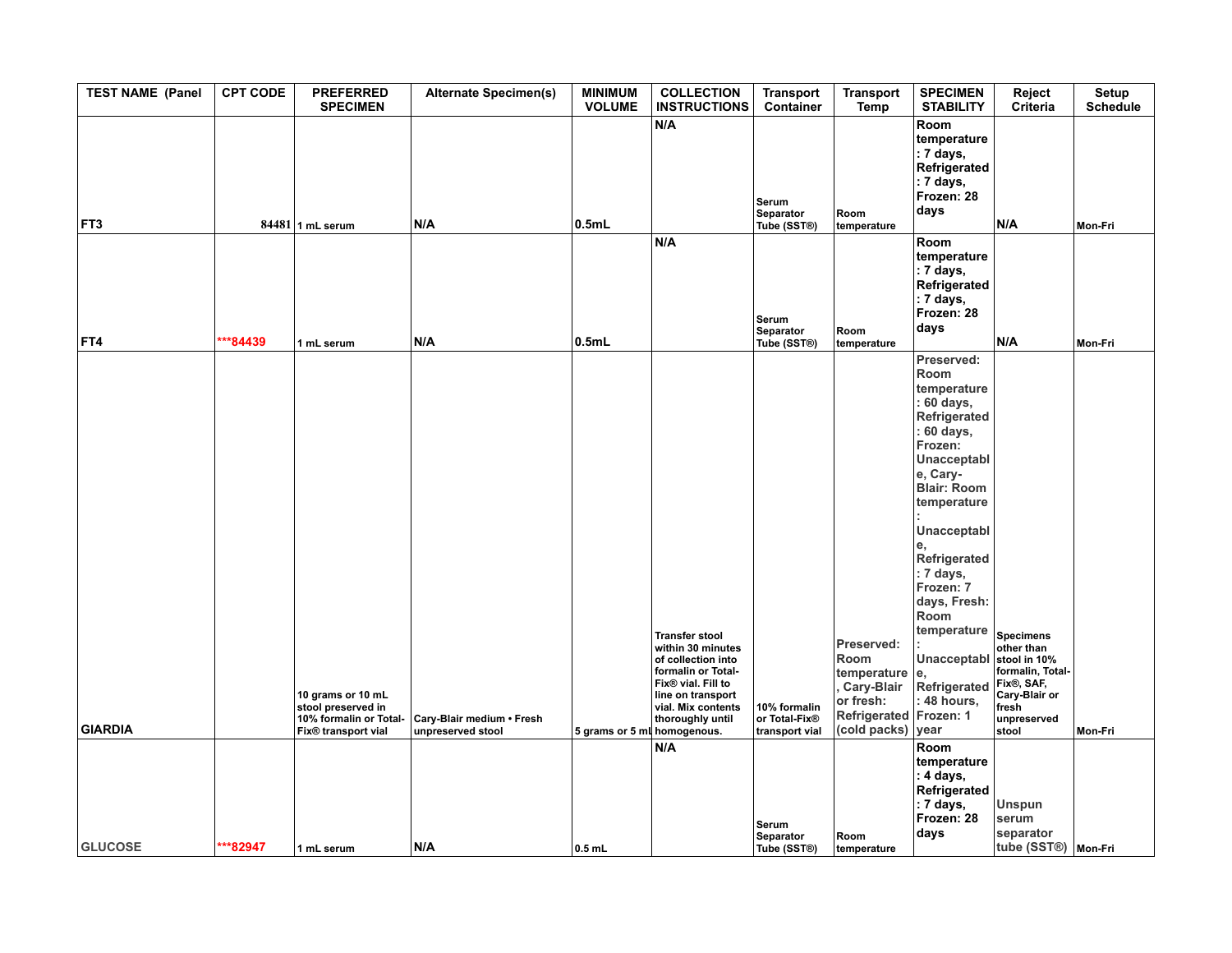| <b>TEST NAME (Panel</b>                 | <b>CPT CODE</b>                             | <b>PREFERRED</b><br><b>SPECIMEN</b>                                                                                    | <b>Alternate Specimen(s)</b>                           | <b>MINIMUM</b><br><b>VOLUME</b> | <b>COLLECTION</b><br><b>INSTRUCTIONS</b>                                                                                                                                                                                                                                                                                | <b>Transport</b><br>Container         | <b>Transport</b><br>Temp | <b>SPECIMEN</b><br><b>STABILITY</b>                                                                       | Reject<br><b>Criteria</b>                                                                                                                                                                                                               | Setup<br><b>Schedule</b> |
|-----------------------------------------|---------------------------------------------|------------------------------------------------------------------------------------------------------------------------|--------------------------------------------------------|---------------------------------|-------------------------------------------------------------------------------------------------------------------------------------------------------------------------------------------------------------------------------------------------------------------------------------------------------------------------|---------------------------------------|--------------------------|-----------------------------------------------------------------------------------------------------------|-----------------------------------------------------------------------------------------------------------------------------------------------------------------------------------------------------------------------------------------|--------------------------|
| <b>GUIAC</b>                            | ***82274<br>(HCPCS:<br>$\overline{G}$ 0328) | <b>Fecal specimen</b><br>collected from<br>toilet water and<br>brushed on the<br>InSure <sup>®</sup> FOBT test<br>card | N/A                                                    | N/A                             | See collection<br>instructions<br>included in<br>InSure <sup>®</sup> test kit.<br>One InSure <sup>®</sup> FOBT<br>test card with<br>specimen applied<br>to both windows.                                                                                                                                                | InSure <sup>®</sup> FOBT<br>test card | Room<br>temperature      | Room<br>temperature<br>: 14 days,<br>Refrigerated<br><b>Unacceptabl</b><br>e, Frozen:<br>Unacceptabl<br>e | Stool<br>submitted in<br>any container<br>InSure <sup>®</sup> FOBT<br>cards with<br>stool applied<br>to the sample<br>windows . Any<br>test card with<br>obvious blood<br>present •<br>Received<br>refrigerated •<br>Received<br>frozen | Mon-Fri                  |
| H Pylor IgG                             |                                             | 86677 1mL Serum                                                                                                        | N/A                                                    | $0.5$ mL                        | N/A                                                                                                                                                                                                                                                                                                                     | Serum<br>Separator<br>Tube (SST®)     | Room<br>temperature      | Room<br>temperature<br>: 14 days<br>Refrigerated<br>: 14 days<br>Frozen: 14<br>days                       | Non-serum<br>samples.<br>grossly<br>hemolized,<br>icteric or<br>lipemic,                                                                                                                                                                | Mon-Fri                  |
| <b>H PYLORI STOOL</b><br><b>ANTIGEN</b> | 87338 stool                                 | 0.5 mL or 0.5 grams of<br>semi-solid stool or 20<br>mm diameter solid                                                  | N/A                                                    | $0.5$ mL                        | Collect 0.5 mL or<br>0.5 grams of<br>semi-solid stool or<br>20 mm diameter<br>solid stool and<br>transfer to<br>properly labeled<br>plastic, leak-proof<br>container. Do not<br>place stool in<br>preservative,<br>transport media<br>or swab. Watery,<br>diarrheal stool is<br>not acceptable.                         | Plastic leak-<br>proof<br>container   | <b>FROZEN</b>            | Room<br>temperature<br>Unacceptabl<br>Refrigerated<br>: 72 hours<br>Frozen: 30<br>days                    | <b>Watery,</b><br>diarrheal stool<br>Stool in<br>preservative,<br>transport<br>media or swab   Mon-Fri                                                                                                                                  |                          |
| H&H                                     | ***85014, ***8 top) tube                    | Whole blood from a<br>full EDTA (lavender-                                                                             | Microtainer 0.5 mL · EDTA<br>(lavender-top) tube: 1 mL | N/A                             | <b>Maintain specimen</b><br>at room<br>temperature. Do<br>not refrigerate. If<br>multiple draw,<br>collect EDTA<br>(lavender-top) tube<br>last. Traumatic<br>draw can introduce<br>thromboplastin<br>and trap WBC and<br>platelets.<br><b>Refrigeration can</b><br>precipitate fibrin<br>and trap WBC and<br>platelets. | <b>EDTA</b><br>(lavender-top)<br>tube | Room<br>temperature      | Room<br>temperature<br>: 48 hours,<br>Refrigerated<br>: 48 hours,<br>Frozen:<br>Unacceptabl<br>е          | Hemolysis •<br>Clotted .<br>Received<br><b>frozen</b>                                                                                                                                                                                   | <b>Mon-Fri</b>           |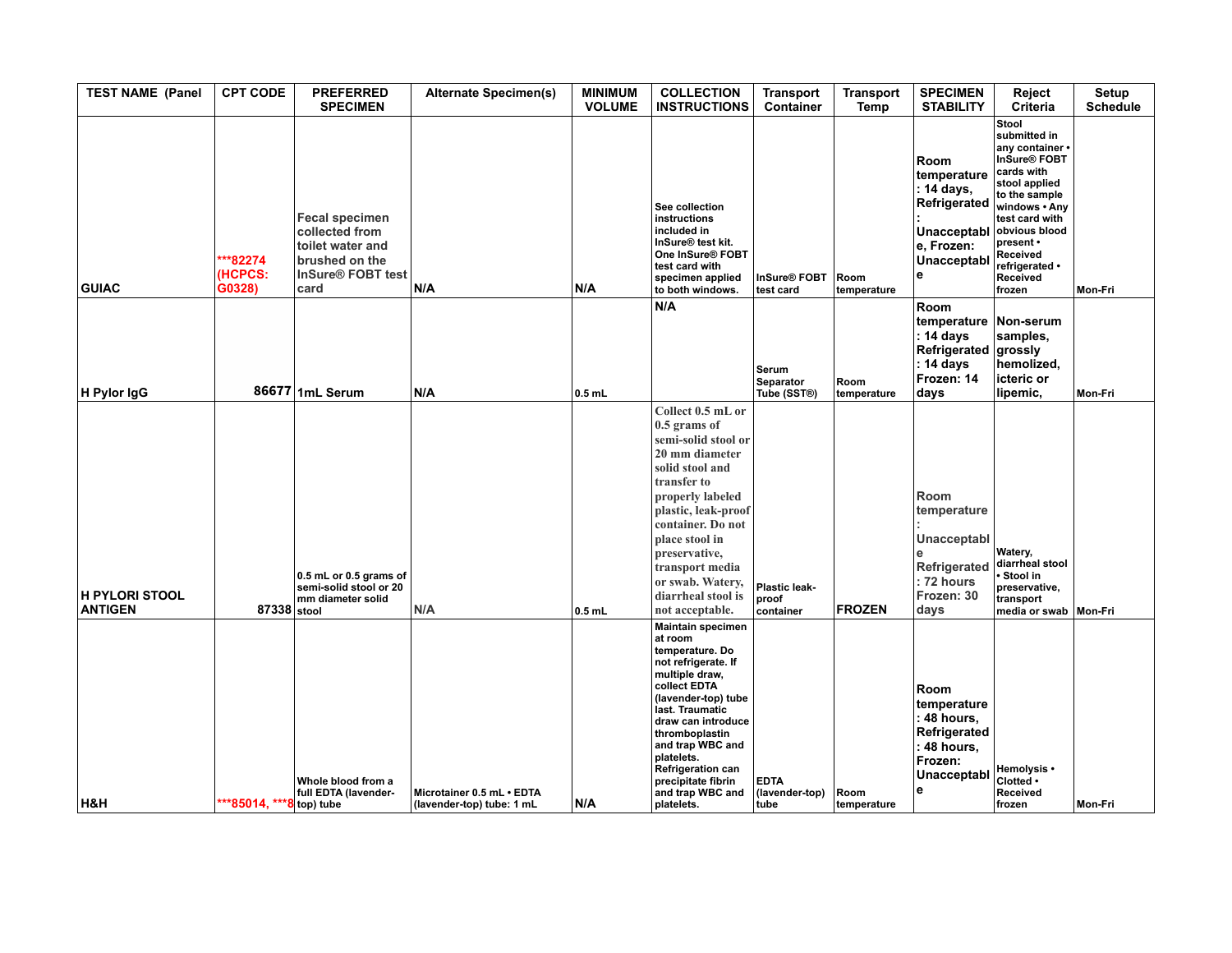| <b>TEST NAME (Panel</b>        | <b>CPT CODE</b> | <b>PREFERRED</b><br><b>SPECIMEN</b>                     | <b>Alternate Specimen(s)</b>                     | <b>MINIMUM</b><br><b>VOLUME</b> | <b>COLLECTION</b><br><b>INSTRUCTIONS</b>                                                                                                                                                                                                                                                                                                                                                                                                                                        | <b>Transport</b><br><b>Container</b>  | <b>Transport</b><br>Temp | <b>SPECIMEN</b><br><b>STABILITY</b>                                                                                                  | Reject<br>Criteria                                | Setup<br><b>Schedule</b> |
|--------------------------------|-----------------|---------------------------------------------------------|--------------------------------------------------|---------------------------------|---------------------------------------------------------------------------------------------------------------------------------------------------------------------------------------------------------------------------------------------------------------------------------------------------------------------------------------------------------------------------------------------------------------------------------------------------------------------------------|---------------------------------------|--------------------------|--------------------------------------------------------------------------------------------------------------------------------------|---------------------------------------------------|--------------------------|
| HAV IgM                        | **86709         | 1 mL serum                                              | Plasma collected in: EDTA<br>(lavender-top) tube | $0.5$ mL                        | Dietary<br>supplements<br>containing biotin<br>may interfere in<br>assays and may<br>skew analyte<br>results to be either<br>falsely high or<br>falsely low. For<br>patients receiving<br>the recommended<br>daily doses of<br>biotin, draw<br>samples at least 8<br>hours following the<br>last biotin<br>supplementation.<br>For patients on<br>mega-doses of<br>biotin<br>supplements, draw<br>samples at least 72<br>hours following the<br>last biotin<br>supplementation. | <b>SST</b>                            | Room<br>Temperatur<br>е  | Room<br>temperature<br>: 14 days<br>Refrigerated<br>: 14 days<br>Frozen: 30<br>days                                                  | <b>Gross</b><br>hemolysis •<br>Grossly<br>lipemic | Mon-Fri                  |
| <b>HBsAg REFLEX</b><br>Confirm | ***87340        | 2 mL serum                                              | Plasma collected in: EDTA<br>(lavender-top) tube | 1 mL                            | Note: When only a<br>single test,<br><b>Hepatitis B Surface</b><br>Antigen, is ordered<br>to diagnose<br>Hepatitis B in a<br>pregnant woman,<br>additional tests<br>such as liver<br>enzymes should be<br>ordered to confirm<br>the diagnosis.                                                                                                                                                                                                                                  | <b>SST</b>                            | Room<br>Temperatur<br>е  | Room<br>temperature<br>: 14 days<br>Refrigerated<br>: 14 days<br>Frozen: 30<br>days                                                  | <b>Gross</b><br>hemolysis •<br>Grossly<br>lipemic | Mon-Fri                  |
| <b>HCG (TOTAL QUANT)</b>       | ***84702        | 1 mL serum                                              | n/a                                              | $0.3$ mL                        | n/a                                                                                                                                                                                                                                                                                                                                                                                                                                                                             | <b>SST</b>                            | Room<br>Temperatur<br>е  | Room<br>temperature<br>: 14 days<br>Refrigerated<br>: 14 days<br>Frozen: 28<br>days                                                  | N/A                                               | Mon-Fri                  |
| <b>HCT</b>                     | ***85014        | Whole blood from a<br>full EDTA (lavender-<br>top) tube | N/A                                              | Microtainer: 0.5 platelets.     | <b>Maintain specimen</b><br>at room<br>temperature. Do<br>not refrigerate. If<br>multiple draw,<br>collect EDTA<br>(lavender-top) tube<br>last. Traumatic<br>draw can introduce<br>thromboplastin<br>and trap WBC and<br>platelets.<br><b>Refrigeration can</b><br>precipitate fibrin<br>and trap WBC and                                                                                                                                                                       | <b>EDTA</b><br>(lavender-top)<br>tube | Room<br>Temperatur<br>e  | Room<br>temperature<br>: 48 hours<br>Refrigerated<br>: 48 hours<br>(may cause<br>platelet<br>clumping)<br>Frozen:<br><b>Unstable</b> | Hemolysis •<br>Clotted .<br>Received<br>frozen    | Mon-Fri                  |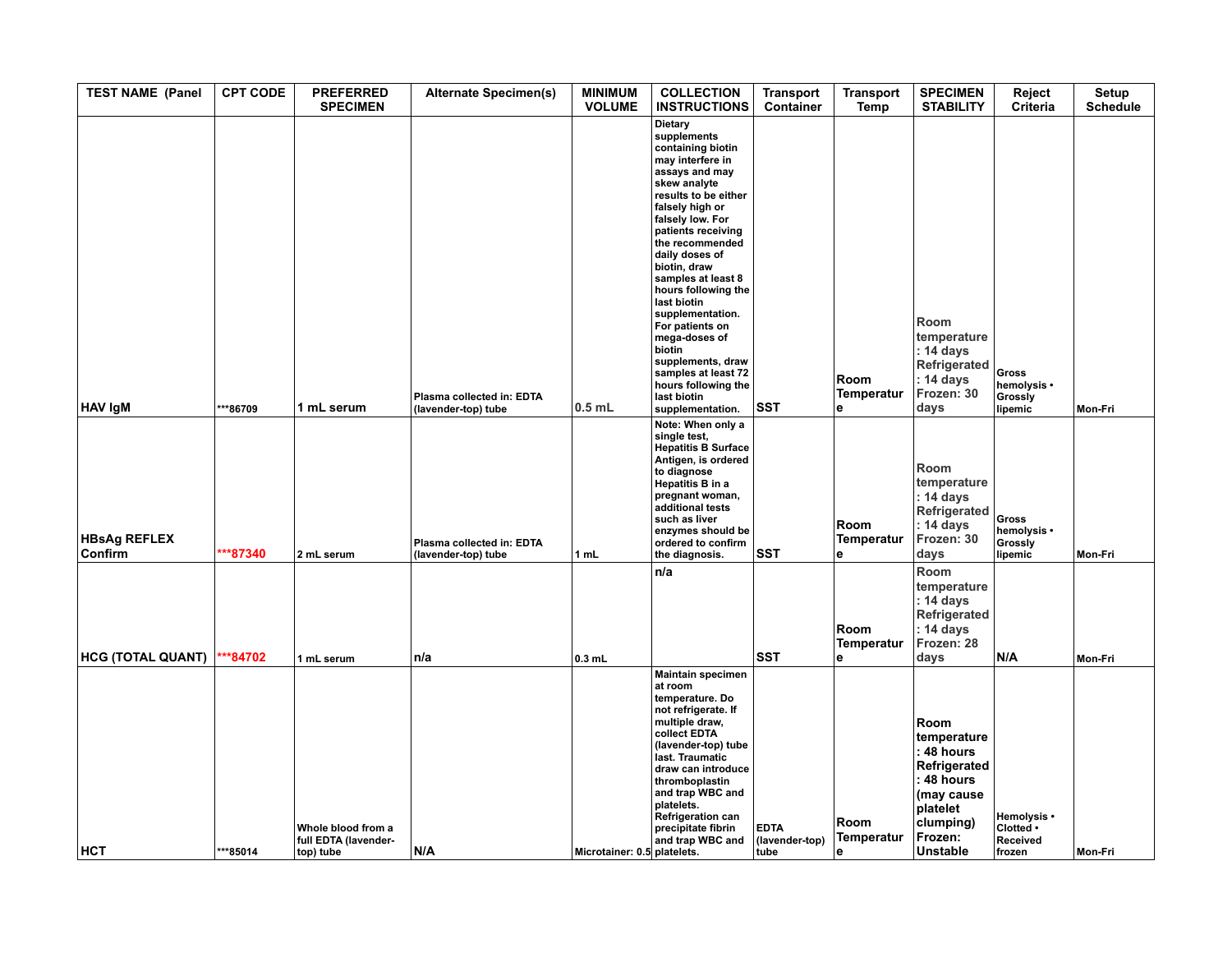| <b>TEST NAME (Panel</b>                                  | <b>CPT CODE</b> | <b>PREFERRED</b><br><b>SPECIMEN</b>          | <b>Alternate Specimen(s)</b>                                                                 | <b>MINIMUM</b><br><b>VOLUME</b> | <b>COLLECTION</b><br><b>INSTRUCTIONS</b>                                                                                                                                                                                                                                                                                                                                                                                                                                               | <b>Transport</b><br>Container | <b>Transport</b><br>Temp                                     | <b>SPECIMEN</b><br><b>STABILITY</b>                                                      | Reject<br><b>Criteria</b>                                                 | Setup<br><b>Schedule</b> |
|----------------------------------------------------------|-----------------|----------------------------------------------|----------------------------------------------------------------------------------------------|---------------------------------|----------------------------------------------------------------------------------------------------------------------------------------------------------------------------------------------------------------------------------------------------------------------------------------------------------------------------------------------------------------------------------------------------------------------------------------------------------------------------------------|-------------------------------|--------------------------------------------------------------|------------------------------------------------------------------------------------------|---------------------------------------------------------------------------|--------------------------|
| <b>HCV</b>                                               | 87522 tube      | 3 mL plasma collected<br>EDTA (lavender-top) | and separated from an Plasma collected in: PPT<br>potassium EDTA (white-top)<br>tube . Serum | 1 mL                            | Do not freeze<br>whole blood or any<br>samples stored in<br>primary tube.<br>Freshly drawn<br>specimens (whole<br>blood) may be<br>stored at 2-25°C for<br>up to 24 hours<br>prior to<br>centrifugation.<br>Separate plasma or<br>serum from cells<br>within 24 hours of<br>collection by<br>centrifugation.<br>Follow<br>manufacturer's<br>instructions for<br>collection tube<br>handling.                                                                                           |                               | $ \textsf{Transformer tube} $ Refrigerated $ \textsf{days} $ | Room<br>temperature<br>: 72 hours<br>Refrigerated<br>: 14 days<br>Frozen: 84             | <b>Whole blood</b><br>samples >24<br>hours old .<br>Frozen whole<br>blood | Mon-Fri                  |
| <b>Heb B Core Antibody</b>                               |                 | 86705 1 mL serum                             | Plasma collected in: EDTA<br>(lavender-top) tube                                             | $0.5$ mL                        | <b>Dietary</b><br>supplements<br>containing biotin<br>may interfere in<br>assays and may<br>skew analyte<br>results to be either<br>falsely high or<br>falsely low. For<br>patients receiving<br>the recommended<br>daily doses of<br>biotin, draw<br>samples at least 8<br>hours following the<br>last biotin<br>supplementation.<br>For patients on<br>mega-doses of<br>biotin<br>supplements, draw<br>samples at least 72<br>hours following the<br>last biotin<br>supplementation. | <b>SST</b>                    | Room<br>Temperatur<br>le.                                    | Room<br>temperature<br>: 5 days<br>Refrigerated<br>: 14 days<br>Frozen: 21<br>days       | Gross<br>hemolysis •<br>Grossly<br>lipemic                                | Mon-Fri                  |
| <b>Hep B Surface</b><br>antigen w/reflex<br>confirmation | ***87340        | 2 mL serum                                   | Plasma collected in: EDTA<br>(lavender-top) tube                                             | 1 mL                            | Note: When only a<br>single test,<br><b>Hepatitis B Surface</b><br>Antigen, is ordered<br>to diagnose<br><b>Hepatitis B in a</b><br>pregnant woman,<br>additional tests<br>such as liver<br>enzymes should be<br>ordered to confirm<br>the diagnosis.                                                                                                                                                                                                                                  | <b>SST</b>                    | Room<br><b>Temperatur</b><br>le.                             | Room<br>temperature<br>: 7 days<br>Refrigerated Gross<br>: 14 days<br>Frozen: 30<br>days | hemolysis •<br>Grossly<br>lipemic                                         | Mon-Fri                  |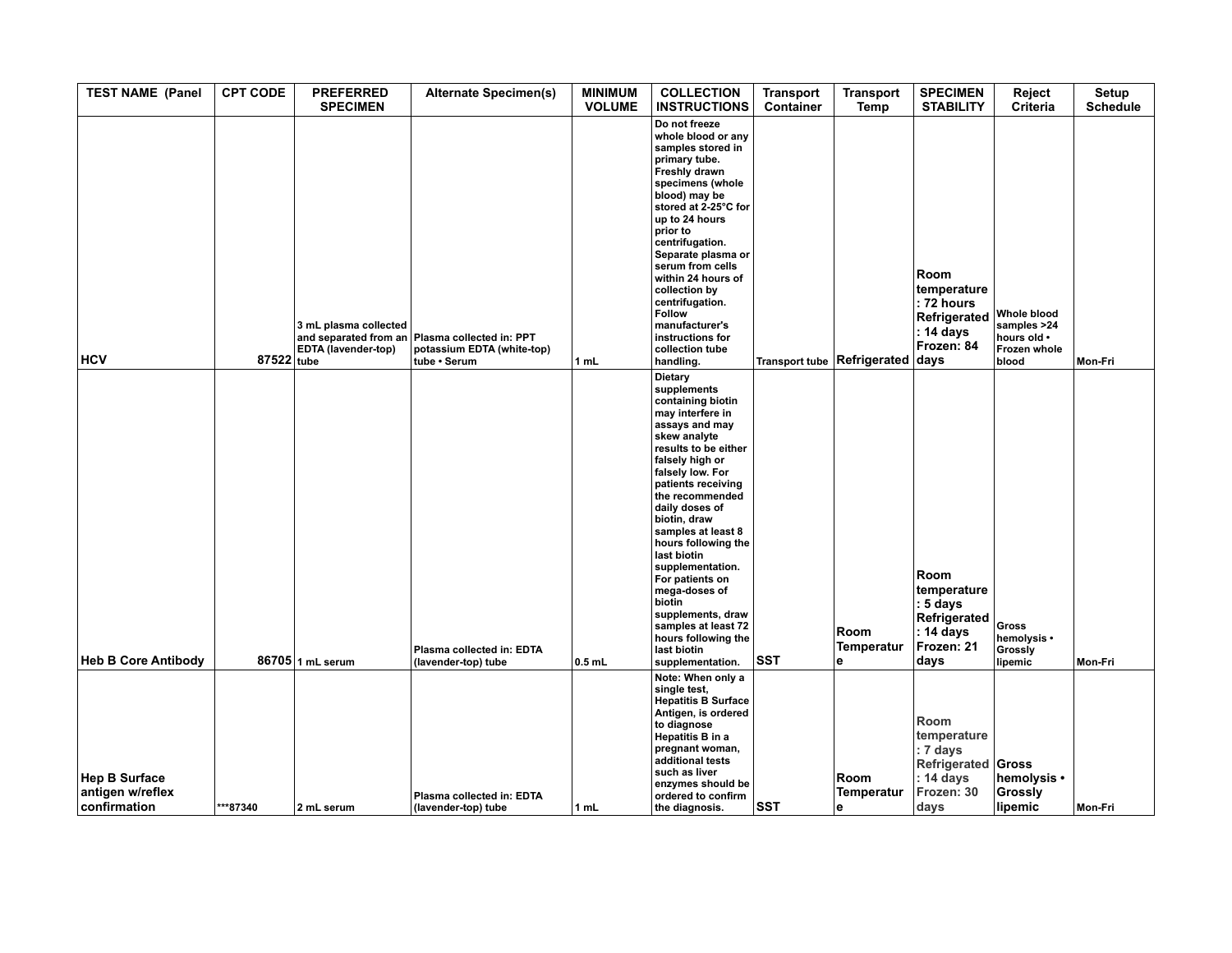| <b>TEST NAME (Panel</b>                                                                                                                                                                                                                                                   | <b>CPT CODE</b> | <b>PREFERRED</b><br><b>SPECIMEN</b>        | <b>Alternate Specimen(s)</b> | <b>MINIMUM</b><br><b>VOLUME</b> | <b>COLLECTION</b><br><b>INSTRUCTIONS</b>                                                                                                                                                                                                                                                                  | Transport<br>Container        | <b>Transport</b><br>Temp | <b>SPECIMEN</b><br><b>STABILITY</b>                                                                                          | Reject<br>Criteria                   | Setup<br><b>Schedule</b> |
|---------------------------------------------------------------------------------------------------------------------------------------------------------------------------------------------------------------------------------------------------------------------------|-----------------|--------------------------------------------|------------------------------|---------------------------------|-----------------------------------------------------------------------------------------------------------------------------------------------------------------------------------------------------------------------------------------------------------------------------------------------------------|-------------------------------|--------------------------|------------------------------------------------------------------------------------------------------------------------------|--------------------------------------|--------------------------|
| <b>HEPATIC PANEL</b><br>(LFT) (Total Protein,<br>Albumin, Globulin<br>(calculated),<br>Albumin/Globulin<br>Ratio (calculated),<br><b>Total Bilirubin, Direct</b><br><b>Bilirubin, Indirect</b><br>Bilirubin (calculated),<br><b>Alkaline</b><br>Phosphatase, AST,<br>ALT) |                 | 80076 1 mL serum                           | N/A                          | $0.5$ mL                        | n/a                                                                                                                                                                                                                                                                                                       | <b>SST</b>                    | Room<br>Temperatur       | Room<br>temperature<br>: 24 hours<br>Refrigerated<br>: 72 hours<br>Frozen:<br>Unacceptabl                                    | Hemolysis •<br>Received<br>∣frozen   | Mon-Fri                  |
| <b>HGB</b>                                                                                                                                                                                                                                                                | ***85018        | Whole blood from a<br>full EDTA (lavender- | Microtainer: 0.5 mL · EDTA   | N/A                             | <b>Maintain specimen</b><br>at room<br>temperature. Do<br>not refrigerate. If<br>multiple draw,<br>collect EDTA<br>(lavender-top) tube<br>last. Traumatic<br>draw can introduce<br>thromboplastin<br>and trap WBC and<br>platelets.<br><b>Refrigeration can</b><br>precipitate fibrin<br>and trap WBC and | <b>EDTA</b><br>(lavender-top) | Room                     | Room<br>temperature<br>48 hours<br>Refrigerated<br>48 hours<br>(may cause<br>platelet<br>clumping)<br>Frozen:<br>Unacceptabl | Hemolysis •<br>Clotted .<br>Received |                          |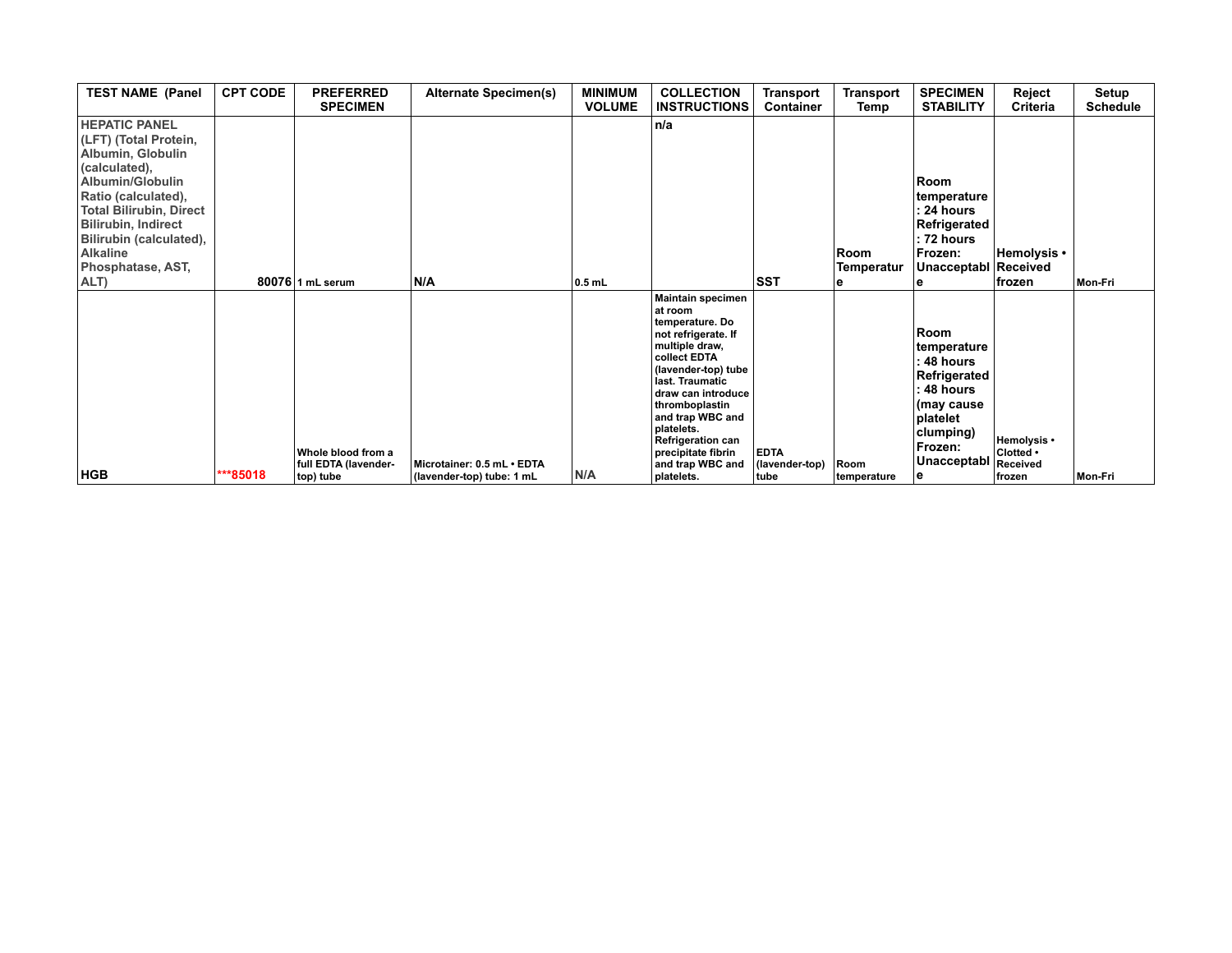| <b>TEST NAME (Panel</b>               | <b>CPT CODE</b> | <b>PREFERRED</b><br><b>SPECIMEN</b> | <b>Alternate Specimen(s)</b>                                     | <b>MINIMUM</b><br><b>VOLUME</b> | <b>COLLECTION</b><br><b>INSTRUCTIONS</b> | <b>Transport</b><br>Container | <b>Transport</b><br>Temp | <b>SPECIMEN</b><br><b>STABILITY</b> | Reject<br>Criteria | Setup<br><b>Schedule</b> |
|---------------------------------------|-----------------|-------------------------------------|------------------------------------------------------------------|---------------------------------|------------------------------------------|-------------------------------|--------------------------|-------------------------------------|--------------------|--------------------------|
|                                       |                 |                                     |                                                                  |                                 | Serum: Submit<br>1 dedicated             |                               |                          |                                     |                    |                          |
|                                       |                 |                                     |                                                                  |                                 | serum                                    |                               |                          |                                     |                    |                          |
|                                       |                 |                                     |                                                                  |                                 | separator tube                           |                               |                          |                                     |                    |                          |
|                                       |                 |                                     |                                                                  |                                 | (SST®) or red-                           |                               |                          |                                     |                    |                          |
|                                       |                 |                                     |                                                                  |                                 | top tube (no                             |                               |                          |                                     |                    |                          |
|                                       |                 |                                     |                                                                  |                                 | gel). The tube                           |                               |                          |                                     |                    |                          |
|                                       |                 |                                     |                                                                  |                                 | should be                                |                               |                          |                                     |                    |                          |
|                                       |                 |                                     |                                                                  |                                 | centrifuged                              |                               |                          |                                     |                    |                          |
|                                       |                 |                                     |                                                                  |                                 | after clotting<br>and remain             |                               |                          |                                     |                    |                          |
|                                       |                 |                                     |                                                                  |                                 | unopened.                                |                               |                          |                                     |                    |                          |
|                                       |                 |                                     |                                                                  |                                 |                                          |                               |                          |                                     |                    |                          |
|                                       |                 |                                     |                                                                  |                                 | <b>Plasma: Collect</b>                   |                               |                          |                                     |                    |                          |
|                                       |                 |                                     |                                                                  |                                 | in an EDTA                               |                               |                          |                                     |                    |                          |
|                                       |                 |                                     |                                                                  |                                 | (lavender-top)                           |                               |                          |                                     |                    |                          |
|                                       |                 |                                     |                                                                  |                                 | tube and                                 |                               |                          |                                     |                    |                          |
|                                       |                 |                                     |                                                                  |                                 | centrifuge tube<br>within 24 hours       |                               |                          |                                     |                    |                          |
|                                       |                 |                                     |                                                                  |                                 | of collection.                           |                               |                          |                                     |                    |                          |
|                                       |                 |                                     |                                                                  |                                 | Transfer plasma                          |                               |                          |                                     |                    |                          |
|                                       |                 |                                     |                                                                  |                                 | to a plastic                             |                               |                          |                                     |                    |                          |
|                                       |                 |                                     |                                                                  |                                 | screw-cap vial,                          |                               |                          |                                     |                    |                          |
|                                       |                 |                                     |                                                                  |                                 | label as plasma,                         |                               |                          |                                     |                    |                          |
|                                       |                 |                                     |                                                                  |                                 | and submit for                           |                               |                          |                                     |                    |                          |
|                                       |                 |                                     |                                                                  |                                 | testing.                                 |                               |                          |                                     |                    |                          |
|                                       |                 |                                     |                                                                  |                                 | <b>Submitted</b>                         |                               |                          | <b>Room</b>                         |                    |                          |
|                                       |                 |                                     |                                                                  |                                 | tubes must be                            |                               |                          | temperature                         |                    |                          |
|                                       |                 |                                     |                                                                  |                                 | labeled with                             |                               |                          | : 72 hours                          |                    |                          |
| HIV (HIV-1/2 Antigen                  |                 |                                     |                                                                  |                                 | patient                                  |                               |                          | Refrigerated                        |                    |                          |
| and Antibodies,<br>Fourth Generation, |                 |                                     | Serum collected in: Red-top                                      |                                 | identifier and<br>submitted only         | Serum                         |                          | : 5 days<br>Frozen: 30              |                    |                          |
| with Reflexes)                        |                 | $87389$ 3 mL serum                  | tube (no gel) . Plasma collected<br>in: EDTA (lavender-top) tube | 2 mL                            | for HIV testing.                         | Separator<br>Tube (SST®)      | Room<br>temperature      | days                                | N/A                | Mon-Fri                  |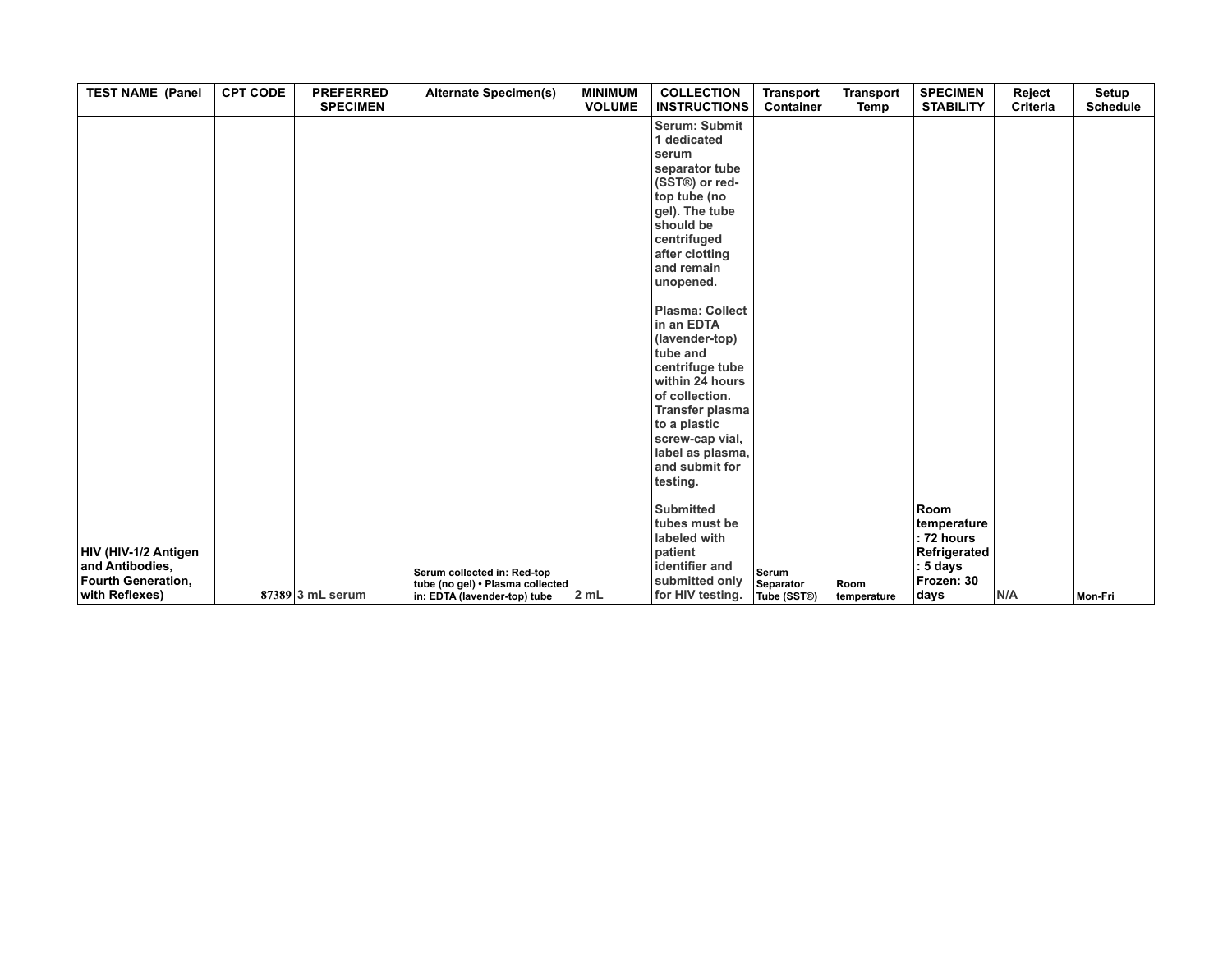| <b>TEST NAME (Panel</b> | <b>CPT CODE</b> | <b>PREFERRED</b><br><b>SPECIMEN</b> | <b>Alternate Specimen(s)</b>    | <b>MINIMUM</b><br><b>VOLUME</b> | <b>COLLECTION</b><br><b>INSTRUCTIONS</b> | <b>Transport</b><br>Container | <b>Transport</b><br>Temp | <b>SPECIMEN</b><br><b>STABILITY</b> | Reject<br>Criteria          | Setup<br><b>Schedule</b> |
|-------------------------|-----------------|-------------------------------------|---------------------------------|---------------------------------|------------------------------------------|-------------------------------|--------------------------|-------------------------------------|-----------------------------|--------------------------|
|                         |                 |                                     |                                 |                                 | Red-top tubes:                           |                               |                          |                                     |                             |                          |
|                         |                 |                                     |                                 |                                 | Place the                                |                               |                          |                                     |                             |                          |
|                         |                 |                                     |                                 |                                 | specimen in a                            |                               |                          |                                     |                             |                          |
|                         |                 |                                     |                                 |                                 | refrigerator or                          |                               |                          |                                     |                             |                          |
|                         |                 |                                     |                                 |                                 | ice bath for 30                          |                               |                          |                                     |                             |                          |
|                         |                 |                                     |                                 |                                 | minutes after<br>collection.             |                               |                          |                                     |                             |                          |
|                         |                 |                                     |                                 |                                 | <b>Centrifuge the</b>                    |                               |                          |                                     |                             |                          |
|                         |                 |                                     |                                 |                                 | specimen as                              |                               |                          |                                     |                             |                          |
|                         |                 |                                     |                                 |                                 | soon as                                  |                               |                          |                                     |                             |                          |
|                         |                 |                                     |                                 |                                 | possible after                           |                               |                          |                                     |                             |                          |
|                         |                 |                                     |                                 |                                 | complete clot                            |                               |                          |                                     |                             |                          |
|                         |                 |                                     |                                 |                                 | formation has                            |                               |                          |                                     |                             |                          |
|                         |                 |                                     |                                 |                                 | taken place.                             |                               |                          |                                     |                             |                          |
|                         |                 |                                     |                                 |                                 | <b>Transfer the</b><br>serum to a        |                               |                          |                                     |                             |                          |
|                         |                 |                                     |                                 |                                 | plastic screw-                           |                               |                          |                                     |                             |                          |
|                         |                 |                                     |                                 |                                 | cap vial.,                               |                               |                          |                                     |                             |                          |
|                         |                 |                                     |                                 |                                 | <b>Barrier gel</b>                       |                               |                          |                                     |                             |                          |
|                         |                 |                                     |                                 |                                 | separator                                |                               |                          |                                     |                             |                          |
|                         |                 |                                     |                                 |                                 | tubes: Place the                         |                               |                          |                                     |                             |                          |
|                         |                 |                                     |                                 |                                 | specimen in a                            |                               |                          |                                     |                             |                          |
|                         |                 |                                     |                                 |                                 | refrigerator for                         |                               |                          |                                     |                             |                          |
|                         |                 |                                     |                                 |                                 | 30 minutes after<br>collection.          |                               |                          |                                     |                             |                          |
|                         |                 |                                     |                                 |                                 | <b>Centrifuge the</b>                    |                               |                          |                                     |                             |                          |
|                         |                 |                                     |                                 |                                 | specimen as                              |                               |                          |                                     |                             |                          |
|                         |                 |                                     |                                 |                                 | soon as                                  |                               |                          |                                     |                             |                          |
|                         |                 |                                     |                                 |                                 | possible after                           |                               |                          |                                     |                             |                          |
|                         |                 |                                     |                                 |                                 | complete clot                            |                               |                          |                                     |                             |                          |
|                         |                 |                                     |                                 |                                 | formation has                            |                               |                          |                                     |                             |                          |
|                         |                 |                                     |                                 |                                 | taken place. Do<br>not place             |                               |                          |                                     |                             |                          |
|                         |                 |                                     |                                 |                                 | barrier tubes in                         |                               |                          |                                     |                             |                          |
|                         |                 |                                     |                                 |                                 | an ice bath as                           |                               |                          |                                     |                             |                          |
|                         |                 |                                     |                                 |                                 | freezing may                             |                               |                          |                                     |                             |                          |
|                         |                 |                                     |                                 |                                 | prevent the                              |                               |                          |                                     |                             |                          |
|                         |                 |                                     |                                 |                                 | barrier gel from                         |                               |                          |                                     |                             |                          |
|                         |                 |                                     |                                 |                                 | adequately                               |                               |                          |                                     |                             |                          |
|                         |                 |                                     |                                 |                                 | separating<br>serum from                 |                               |                          |                                     |                             |                          |
|                         |                 |                                     |                                 |                                 | cells., EDTA or                          |                               |                          |                                     |                             |                          |
|                         |                 |                                     |                                 |                                 | heparin tubes:                           |                               |                          |                                     |                             |                          |
|                         |                 |                                     |                                 |                                 | Place the                                |                               |                          |                                     |                             |                          |
|                         |                 |                                     |                                 |                                 | specimen in a                            |                               |                          |                                     |                             |                          |
|                         |                 |                                     |                                 |                                 | refrigerator or                          |                               |                          |                                     |                             |                          |
|                         |                 |                                     |                                 |                                 | ice bath until                           |                               |                          |                                     |                             |                          |
|                         |                 |                                     |                                 |                                 | the specimen                             |                               |                          |                                     |                             |                          |
|                         |                 |                                     |                                 |                                 | can be<br>centrifuged.                   |                               |                          |                                     |                             |                          |
|                         |                 |                                     |                                 |                                 | Centrifuge the                           |                               |                          |                                     |                             |                          |
|                         |                 |                                     |                                 |                                 | specimen as                              |                               |                          | Room                                | <b>Gross</b><br>hemolysis • |                          |
|                         |                 |                                     |                                 |                                 | soon as                                  |                               |                          | temperature                         | Grossly                     |                          |
|                         |                 |                                     |                                 |                                 | possible and                             |                               |                          | : 4 days                            | lipemic ·                   |                          |
|                         |                 |                                     |                                 |                                 | transfer the                             |                               |                          | Refrigerated                        | Unseparated<br>serum or     |                          |
|                         |                 |                                     | Plasma collected in: Sodium     |                                 | plasma to a                              |                               |                          | : 14 days                           | plasma •                    |                          |
| <b>HOMOCYSTEINE</b>     | ***83090        |                                     | heparin (green-top) tube or     | $0.5$ mL                        | plastic screw-<br>cap vial.              |                               | Room                     | Frozen: 6                           | <b>Whole blood</b>          |                          |
|                         |                 | 1 mL serum                          | <b>EDTA</b> (lavender-top) tube |                                 |                                          | Transport tube temperature    |                          | months                              | specimens                   | <b>Mon-Fri</b>           |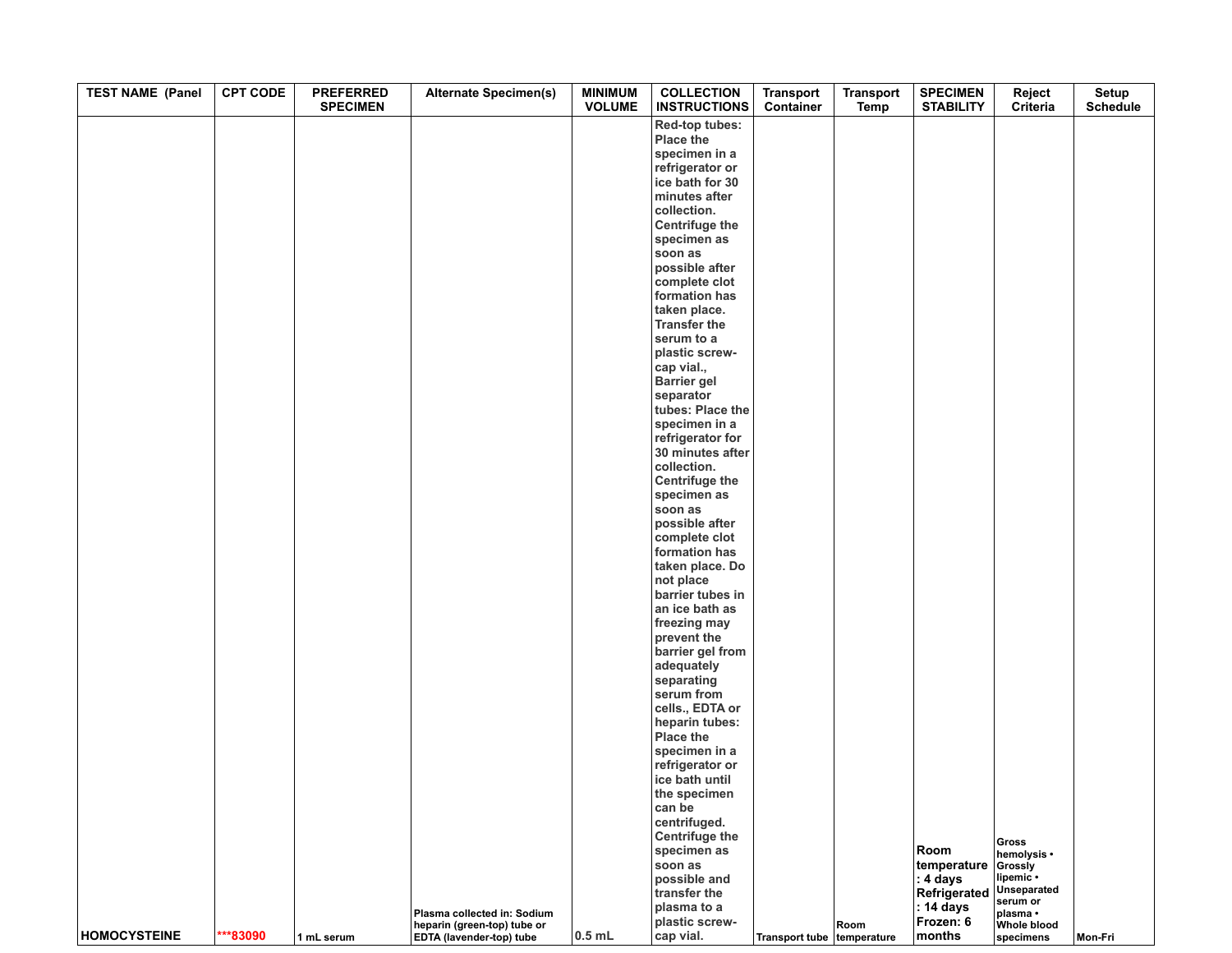| <b>TEST NAME (Panel</b>                               | <b>CPT CODE</b> | <b>PREFERRED</b><br><b>SPECIMEN</b> | <b>Alternate Specimen(s)</b> | <b>MINIMUM</b><br><b>VOLUME</b> | <b>COLLECTION</b><br><b>INSTRUCTIONS</b>                                                                                                                                                                                                                                  | <b>Transport</b><br>Container     | <b>Transport</b><br>Temp     | <b>SPECIMEN</b><br><b>STABILITY</b>                                                               | Reject<br>Criteria                                                                                                                                   | Setup<br><b>Schedule</b> |
|-------------------------------------------------------|-----------------|-------------------------------------|------------------------------|---------------------------------|---------------------------------------------------------------------------------------------------------------------------------------------------------------------------------------------------------------------------------------------------------------------------|-----------------------------------|------------------------------|---------------------------------------------------------------------------------------------------|------------------------------------------------------------------------------------------------------------------------------------------------------|--------------------------|
| <b>HSV-1</b>                                          |                 | $86695$ 1 mL serum                  | N/A                          | $0.5$ mL                        | N/A                                                                                                                                                                                                                                                                       | Transport tube temperature        | Room                         | Room<br>temperature<br>$: 7$ days<br>Refrigerated<br>$\vert$ : 14 days<br>Frozen: 30<br>days      | Gross<br>hemolysis •<br>Grossly<br>lipemic •<br>Plasma                                                                                               | Mon-Fri                  |
| <b>HSV-2</b>                                          |                 | 86696 1 mL serum                    | N/A                          | $0.5$ mL                        | N/A                                                                                                                                                                                                                                                                       | Transport tube temperature        | Room                         | Room<br>temperature<br>$: 7$ days<br>Refrigerated<br>: 14 days<br>Frozen: 30<br>days              | <b>Gross</b><br>hemolysis •<br>Grossly<br>lipemic •<br>Plasma                                                                                        | Mon-Fri                  |
| IGF-1 Insulin Growth<br>Factor                        |                 | 83520 0.5 mL serum                  | N/A                          | $0.3$ mL                        | <b>Collect blood in</b><br>a red-top tube<br>(no gel) or<br>Serum<br><b>Separator Tube</b><br>(SST®).<br>For red-top tube<br>(no gel), allow<br>blood to clot<br>$(10-15 \text{ minutes})$<br>at room<br>temperature.<br>Separate serum<br>from cells and<br>refrigerate. | <b>Transport tube</b>             | Refrigerated<br>(cold packs) | Room<br>temperature<br>: 48 hours<br>Refrigerated<br>$ :7$ days<br>Frozen: 60<br>days             | Moderate<br>hemolysis •<br>Grossly<br>lipemic •<br>Received in<br>glass tube .<br><b>Received room</b><br>temperature •<br>Grossly icteric   Mon-Fri |                          |
| IGF-BP3                                               |                 | $83520$ 1 mL serum                  | N/A                          | $0.5$ mL                        | N/A                                                                                                                                                                                                                                                                       | <b>Transport tube</b>             | Room<br>temperature          | Room<br>temperature<br>$\vert$ : 7 days<br>Refrigerated<br>$\vert$ : 14 days<br>Frozen: 1<br>vear | <b>Gross</b><br>hemolysis •<br>Grossly<br>lipemic                                                                                                    | Mon-Fri                  |
| <b>Immunoglobulins</b><br>Panel, Serum IgG IgA<br>lgM | 82784 (x3)      | 2 mL serum                          | N/A                          | $0.5$ mL                        | N/A                                                                                                                                                                                                                                                                       | Serum<br>Separator<br>Tube (SST®) | Room<br>temperature          | Room<br>temperature<br>: 72 hours<br>Refrigerated<br>$\vert$ : 7 days<br>Frozen: 90<br>days       | <b>Gross</b><br>hemolysis •<br>Grossly<br>lipemic •<br>Grossly icteric   Mon-Fri                                                                     |                          |
| <b>INSULIN</b>                                        |                 | 83525 1 mL serum                    | N/A                          | $0.5$ mL                        | Unable to add<br><b>INSULIN</b> testing<br>unless sample was<br>submitted frozen                                                                                                                                                                                          | Transport tube (cold packs)       | Refrigerated                 | Room<br>temperature<br>: 8 hours<br>Refrigerated<br>$ : 7 \text{ days} $<br>Frozen: 28<br> days   | Hemolysis •<br>Plasma •<br>Grossly icteric   Mon-Fri                                                                                                 |                          |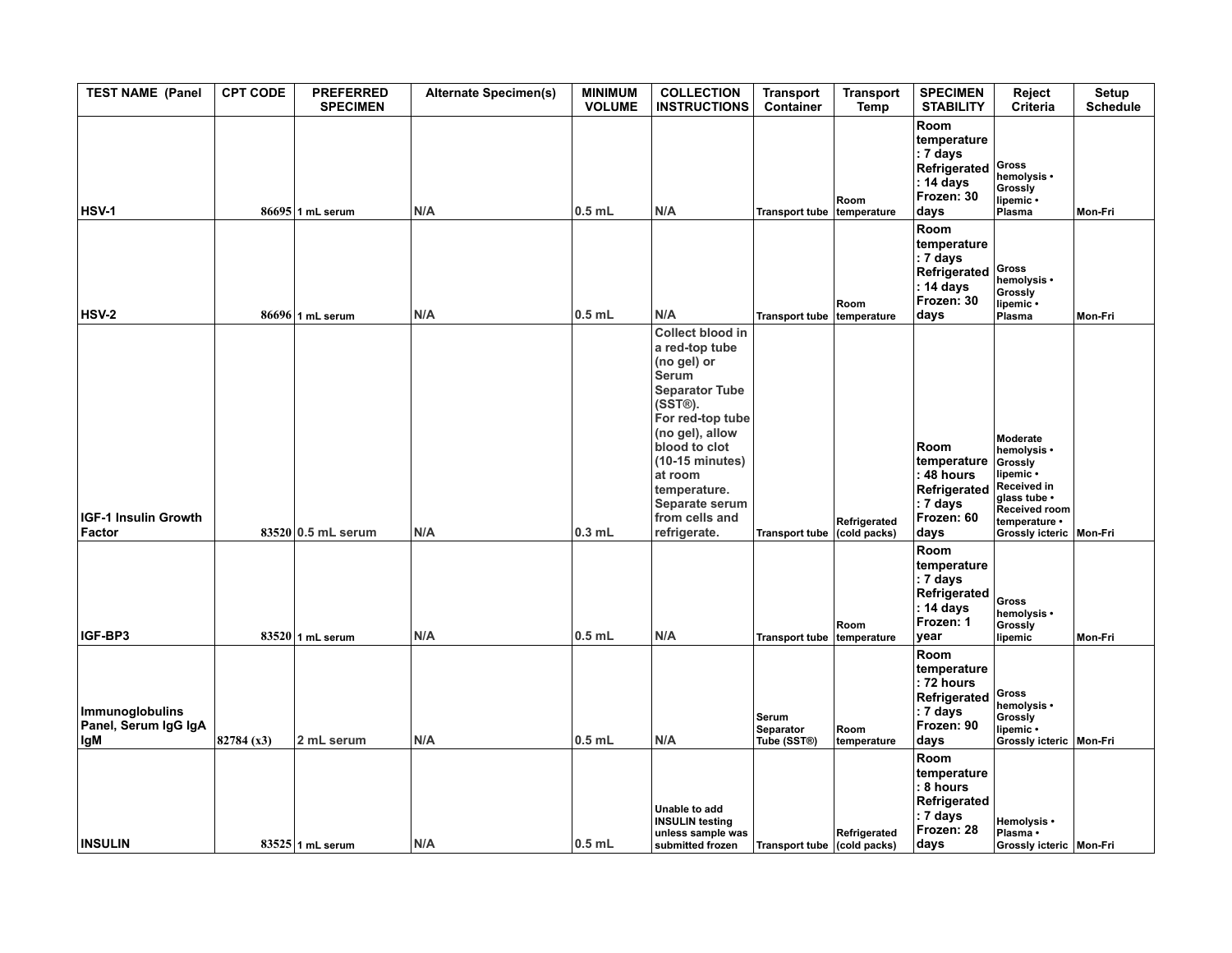| <b>TEST NAME (Panel</b>       | <b>CPT CODE</b> | <b>PREFERRED</b><br><b>SPECIMEN</b> | <b>Alternate Specimen(s)</b>                                                                                                                                                                    | <b>MINIMUM</b><br><b>VOLUME</b> | <b>COLLECTION</b><br><b>INSTRUCTIONS</b>                                                                                                         | <b>Transport</b><br>Container            | <b>Transport</b><br>Temp | <b>SPECIMEN</b><br><b>STABILITY</b>                                                                                                                                                                                                 | Reject<br><b>Criteria</b>                                              | Setup<br><b>Schedule</b> |
|-------------------------------|-----------------|-------------------------------------|-------------------------------------------------------------------------------------------------------------------------------------------------------------------------------------------------|---------------------------------|--------------------------------------------------------------------------------------------------------------------------------------------------|------------------------------------------|--------------------------|-------------------------------------------------------------------------------------------------------------------------------------------------------------------------------------------------------------------------------------|------------------------------------------------------------------------|--------------------------|
| <b>IRON (FE)</b>              | ***83540        | 1 mL serum                          | Plasma collected in:<br>Sodium heparin (green-<br>top) tube or lithium<br>heparin (green-top) tube                                                                                              | $0.5$ mL                        | N/A                                                                                                                                              | Serum<br><b>Separator</b><br>Tube (SST®) | Room<br>temperature      | Room<br>temperature<br>6 days<br>Refrigerated<br>: 7 days<br>Frozen: 31<br>days                                                                                                                                                     | Hemolysis •<br><b>Anticoagulants</b><br>other than<br>heparin          | Mon-Fri                  |
| Lactate<br>Dehydrogenase (LD) |                 | 83615 1 mL serum                    | Sodium heparin (green-top)<br>tube • Lithium heparin (green-<br>top) tube                                                                                                                       | $0.5$ mL                        | Do not refrigerate Separator<br>or freeze                                                                                                        | Serum<br>Tube (SST®)                     | Room<br>temperature      | Serum<br><b>Room</b><br>temperature<br>: 14 days<br>Refrigerated<br>48 hours<br>Frozen:<br>Unacceptabl<br>e<br>Plasma<br>Room<br>temperature<br>: 14 days<br>Refrigerated<br>Unacceptabl Hemolysis .<br>Frozen:<br>Unacceptabl<br>e | Received<br>frozen •<br><b>Anticoagulants</b><br>other than<br>heparin | Mon-Fri                  |
| Leviteracetam/Keppra          |                 | 1 mL serum<br>$80177$ tube (no gel) | Plasma collected in: EDTA<br>(lavender-top) tube, EDTA<br>(royal blue-top) tube, sodium<br>heparin (green-top) tube, or<br>collected in a red-top 3.2% sodium citrate (light blue-<br>top) tube | $0.5$ mL                        | Collect in red-top<br>tube (no gel).<br>Avoid use of<br><b>Serum Separator</b><br>Tube (SST®) as the<br>drug may be<br>adsorbed into the<br>gel. | <b>Transport tube</b>                    | Room<br>temperature      | Room<br>temperature<br>: 14 days<br>Refrigerated<br>: 28 days<br>Frozen: 60<br>days                                                                                                                                                 | Gross<br>hemolysis •<br><b>Serum</b><br>Separator<br>Tube (SST®)       | Mon-Fri                  |
| LH                            |                 | $83002$ 1 mL serum                  | N/A                                                                                                                                                                                             | $0.5$ mL                        | Note: For pre-<br>pubertal children,<br>test code 36086<br>LH, Pediatrics<br>assay is<br>recommended                                             | Serum<br>Separator<br>Tube (SST®)        | Room<br>temperature      | Room<br>temperature<br>: 7 days<br>Refrigerated<br>: 7 days<br>Frozen: 28<br>days<br><b>Setup</b><br><b>Schedule</b>                                                                                                                | N/A                                                                    | Mon-Fri                  |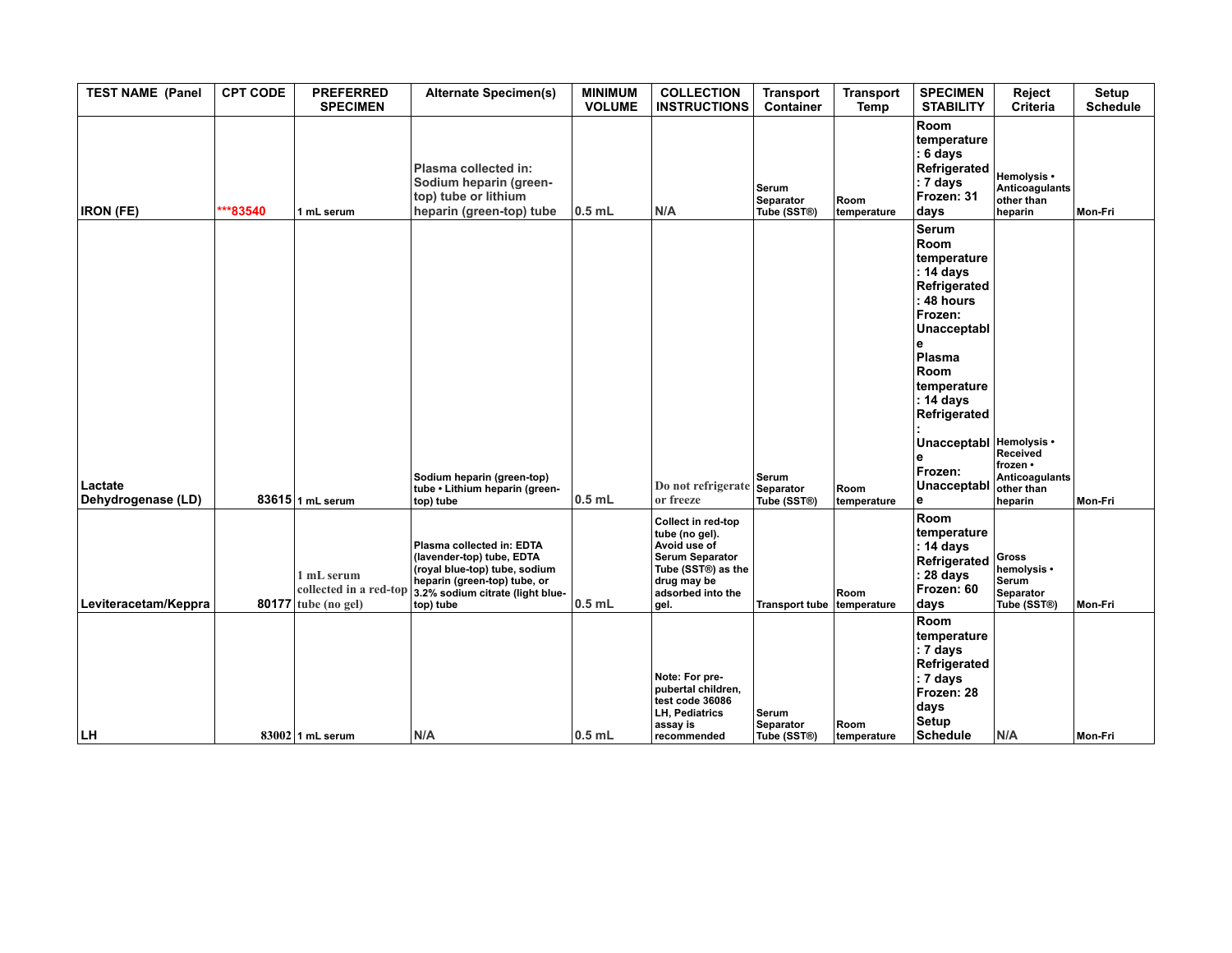| <b>TEST NAME (Panel</b>                                                                                                                                                                                                                                                                                                                                                                                         | <b>CPT CODE</b> | <b>PREFERRED</b><br><b>SPECIMEN</b> | <b>Alternate Specimen(s)</b>                                                                      | <b>MINIMUM</b><br><b>VOLUME</b> | <b>COLLECTION</b><br><b>INSTRUCTIONS</b>                                                                                                                                                                                | <b>Transport</b><br>Container            | <b>Transport</b><br>Temp | <b>SPECIMEN</b><br><b>STABILITY</b>                                                                                                                                                                           | Reject<br><b>Criteria</b>                                                                         | Setup<br><b>Schedule</b> |
|-----------------------------------------------------------------------------------------------------------------------------------------------------------------------------------------------------------------------------------------------------------------------------------------------------------------------------------------------------------------------------------------------------------------|-----------------|-------------------------------------|---------------------------------------------------------------------------------------------------|---------------------------------|-------------------------------------------------------------------------------------------------------------------------------------------------------------------------------------------------------------------------|------------------------------------------|--------------------------|---------------------------------------------------------------------------------------------------------------------------------------------------------------------------------------------------------------|---------------------------------------------------------------------------------------------------|--------------------------|
| <b>LIPASE</b>                                                                                                                                                                                                                                                                                                                                                                                                   |                 | 83690 1 mL serum                    | N/A                                                                                               | $0.5$ mL                        | Note: N-acetyl-p-<br>benzoquinone<br>imine (NAPQI)<br>(metabolite of<br>acetaminophen)<br>will generate<br>erroneously low<br>results in samples<br>for patients that<br>have taken toxic<br>doses of<br>acetaminophen. | Serum<br><b>Separator</b><br>Tube (SST®) | Room<br>temperature      | Room<br>temperature<br>: 8 days<br>Refrigerated<br>8 days<br>Frozen: 31<br>days                                                                                                                               | Grossly icteric   Mon-Fri                                                                         |                          |
| <b>LIPID PANEL</b><br><b>W/REFLEX DIRECT</b><br>LDL (Cholesterol,<br>Total, Triglycerides,<br><b>HDL Cholesterol,</b><br><b>LDL-Cholesterol</b><br>(calculated)<br><b>Cholesterol/HDL</b><br>Ratio (calculated),<br><b>Non-HDL Cholesterol</b><br>(calculated), If<br><b>Triglyceride result is</b><br>>400 mg/dL, then<br>Direct LDL will be<br>performed at an<br>additional charge<br>(CPT code(s): 83721).) | ***80061        | 1 mL serum                          | Plasma collected in: Sodium<br>heparin (green-top) tube or<br>lithium heparin (green-top)<br>tube | $0.5$ mL                        | <b>Centrifuge within</b><br>30-60 minutes<br>following<br>collection                                                                                                                                                    | Serum<br>Separator<br>Tube (SST®)        | Room<br>temperature      | <b>Serum</b><br><b>Room</b><br>temperature<br>: 48 hours<br>Refrigerated<br>: 7 days<br>Frozen: 28<br>days<br>Plasma<br>Room<br>temperature<br>: 48 hours<br>Refrigerated<br>: 48 hours<br>Frozen: 28<br>days | Gross<br>hemolysis •<br>Moderate to<br>gross icterus •<br>Anticoagulants<br>other than<br>heparin | Mon-Fri                  |
| <b>Lipid Panel Standard</b><br>((Cholesterol, Total,<br>Triglycerides, HDL<br>Cholesterol, LDL-<br>Cholesterol<br>(calculated))<br><b>Cholesterol/HDL</b><br>Ratio (calculated),<br><b>Non-HDL Cholesterol</b><br>(calculated)                                                                                                                                                                                  | ***80061        | 1 mL serum                          | Plasma collected in: Sodium<br>heparin (green-top) tube or<br>lithium heparin (green-top)<br>tube | $0.5$ mL                        | Centrifuge within<br>30-60 minutes<br>following<br>collection                                                                                                                                                           | Serum<br><b>Separator</b><br>Tube (SST®) | Room<br>temperature      | <b>Serum</b><br>Room<br>temperature<br>: 48 hours<br>Refrigerated<br>: 7 days<br>Frozen: 28<br>days<br>Plasma<br>Room<br>temperature<br>: 48 hours<br>Refrigerated<br>48 hours<br>Frozen: 28<br>days          | Gross<br>hemolysis •<br>Moderate to<br>gross icterus •<br>Anticoagulants<br>other than<br>heparin | Mon-Fri                  |
| Lithium                                                                                                                                                                                                                                                                                                                                                                                                         |                 | $80178$ 2 mL serum                  | Serum separator (gel barrier)<br>tubes · EDTA plasma · No<br>lithium containing<br>anticoagulants | $0.5$ mL                        | N/A                                                                                                                                                                                                                     | Transport tube temperature               | Room                     | <b>Room</b><br>temperature<br>: 10 days<br>Refrigerated<br>: 10 days<br>Frozen: Not<br>established                                                                                                            | <b>Plasma from</b><br>lithium-based<br>anticoagulants Mon-Fri                                     |                          |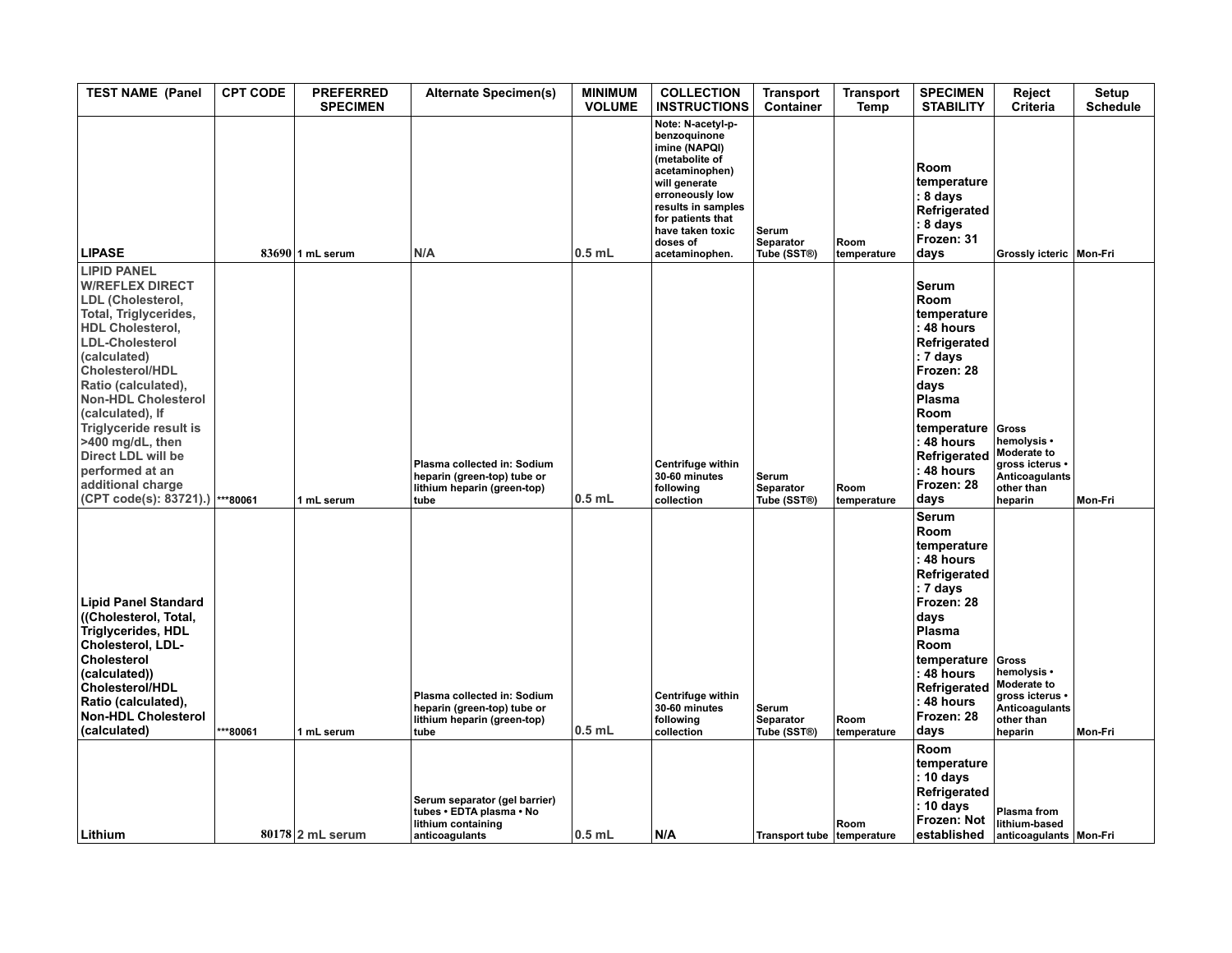| <b>TEST NAME (Panel</b>                   | <b>CPT CODE</b> | <b>PREFERRED</b><br><b>SPECIMEN</b>     | <b>Alternate Specimen(s)</b>                                              | <b>MINIMUM</b><br><b>VOLUME</b> | <b>COLLECTION</b><br><b>INSTRUCTIONS</b>                                                                                                                                                                                                                                                                                                                                                                                                                                                                           | <b>Transport</b><br>Container     | <b>Transport</b><br><b>Temp</b> | <b>SPECIMEN</b><br><b>STABILITY</b>                                                                                 | Reject<br>Criteria                                              | Setup<br>Schedule |
|-------------------------------------------|-----------------|-----------------------------------------|---------------------------------------------------------------------------|---------------------------------|--------------------------------------------------------------------------------------------------------------------------------------------------------------------------------------------------------------------------------------------------------------------------------------------------------------------------------------------------------------------------------------------------------------------------------------------------------------------------------------------------------------------|-----------------------------------|---------------------------------|---------------------------------------------------------------------------------------------------------------------|-----------------------------------------------------------------|-------------------|
| <b>MAGNESIUM</b>                          |                 | $83735$ 1 mL serum                      | Sodium heparin (green-top)<br>tube . Lithium heparin (green-<br>top) tube | $0.5$ mL                        | N/A                                                                                                                                                                                                                                                                                                                                                                                                                                                                                                                | Serum<br>Separator<br>Tube (SST®) | Room<br>temperature             | Serum and<br>plasma<br>Room<br>temperature<br>$ : 7$ days<br>Refrigerated<br>$\vert$ : 7 days<br>Frozen: 28<br>days | Gross<br>hemolysis •<br>Anticoagulants<br>other than<br>heparin | <b>Mon-Fri</b>    |
| <b>MAGNESIUM, 24</b><br><b>HOUR URINE</b> |                 | 10 mL urine - See<br>83735 Instructions | N/A                                                                       | 1 mL                            | Please submit a<br>10 mL aliquot of<br>a 24-hour<br>collection.<br><b>Collect urine</b><br>with 25 mL of<br>6N HCL to<br>maintain a pH<br>below 3. Do not<br>include first<br>morning<br>specimen;<br>collect all<br>subsequent<br>voidings. The<br>last sample<br>collected<br>should be the<br>first morning<br>specimen<br>voided the<br>following<br>morning at the<br>same time as<br>the previous<br>morning's first<br>voiding. Record<br>24-hour urine<br>volume on test<br>requisition and<br>urine vial. | Sterile screw-<br>cap container   | Room<br>temperature             | Room<br>temperature<br>$\vert$ : 4 days<br>Refrigerated<br>$ : 7 \text{ days} $<br>Frozen: 90<br>days               | N/A                                                             | Mon-Fri           |
|                                           |                 |                                         |                                                                           |                                 |                                                                                                                                                                                                                                                                                                                                                                                                                                                                                                                    |                                   |                                 | Room<br>temperature<br>∣: 4 days<br>Refrigerated<br>$ : 7$ days<br>Frozen: 30                                       |                                                                 |                   |
| Measles                                   |                 | $86765$ 1 mL serum                      | N/A                                                                       | $0.5$ mL                        | N/A                                                                                                                                                                                                                                                                                                                                                                                                                                                                                                                | Transport tube temperature        | Room                            | days                                                                                                                | N/A                                                             | Mon-Fri           |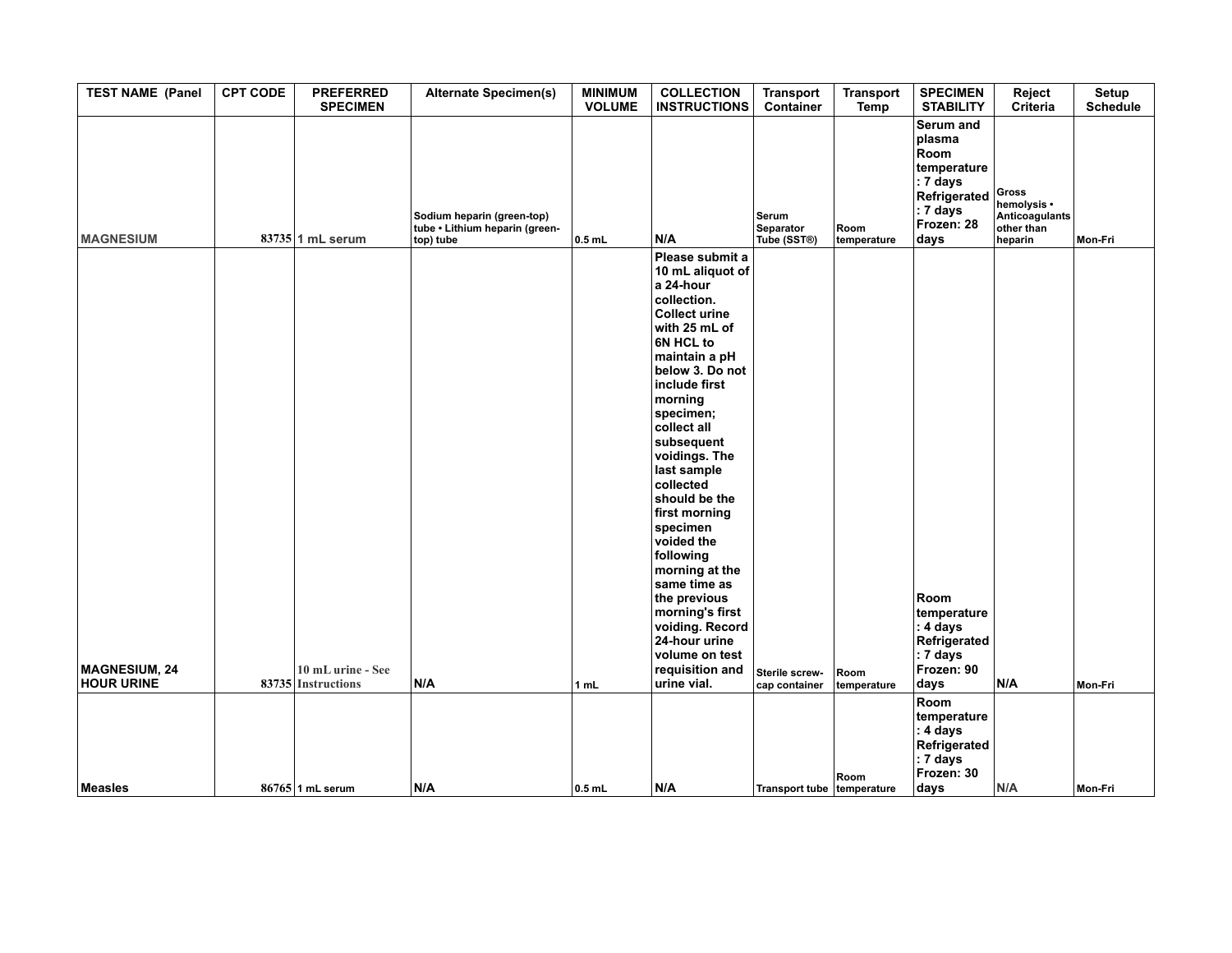| <b>TEST NAME (Panel</b>                  | <b>CPT CODE</b> | <b>PREFERRED</b><br><b>SPECIMEN</b>                                                             | <b>Alternate Specimen(s)</b>                                                    | <b>MINIMUM</b><br><b>VOLUME</b> | <b>COLLECTION</b><br><b>INSTRUCTIONS</b>                                                                                                                                                                                                                                                                                                   | <b>Transport</b><br>Container     | <b>Transport</b><br>Temp | <b>SPECIMEN</b><br><b>STABILITY</b>                                                         | Reject<br><b>Criteria</b> | Setup<br><b>Schedule</b> |
|------------------------------------------|-----------------|-------------------------------------------------------------------------------------------------|---------------------------------------------------------------------------------|---------------------------------|--------------------------------------------------------------------------------------------------------------------------------------------------------------------------------------------------------------------------------------------------------------------------------------------------------------------------------------------|-----------------------------------|--------------------------|---------------------------------------------------------------------------------------------|---------------------------|--------------------------|
| MICROALBUMIN, 24<br><b>HOUR URINE</b>    |                 | 5 mL urine aliquot<br>from a well mixed 24-<br>hour urine collection -<br>82043 no preservative | Urinalysis transport tube<br>(yellow-top, blue fill line,<br>preservative tube) | 2 mL                            | Specify 24-hour<br>total volume on<br>container and<br>test requisition.<br>Mix well if<br>aliquoting,<br><b>Note: Exercise</b><br>within 24 hours,<br>infection, fever,<br>congestive<br>heart failure,<br>marked<br>hyperglycemia,<br>and marked<br>hypertension<br>may elevate<br>urinary albumin<br>excretion over<br>baseline values. | <b>Plastic urine</b><br>container | Room<br>temperature      | Room<br>temperature<br>: 7 days<br>Refrigerated<br>: 14 days<br>Frozen: 6<br>months         | Acid preserved<br>urine   | Mon-Fri                  |
| Microalbumin, urine                      | 82043           | 10 mL random urine<br>no preservative                                                           | Urinalysis transport tube<br>(yellow-top, blue fill line,<br>preservative tube) | 2 mL                            | Mix well if<br>aliquoting,<br>Note: Exercise<br>within 24 hours,<br>infection, fever,<br>congestive<br>heart failure,<br>marked<br>hyperglycemia,<br>and marked<br>hypertension<br>may elevate<br>urinary albumin<br>excretion over<br>baseline values.                                                                                    | <b>Plastic urine</b><br>container | Room<br>temperature      | Room<br>temperature<br>: 7 days<br>Refrigerated<br>$: 7 \text{ days}$<br>Frozen: 28<br>days | Acid preserved<br>urine   | Mon-Fri                  |
| MICROALBUMIN/CRE<br><b>ATININE RATIO</b> | 82043,<br>82570 | 10 mL random urine<br>no preservative                                                           | Urinalysis transport tube<br>(yellow-top, blue fill line,<br>preservative tube) | 2 mL                            | Mix well if<br>aliquoting,<br><b>Note: Exercise</b><br>within 24 hours,<br>infection, fever,<br>congestive<br>heart failure,<br>marked<br>hyperglycemia,<br>and marked<br>hypertension<br>may elevate<br>urinary albumin<br>excretion over<br>baseline values. container                                                                   | <b>Plastic urine</b>              | Room<br>temperature      | Room<br>temperature<br>: 7 days<br>Refrigerated<br>: 7 days<br>Frozen: 28<br>days           | Acid preserved<br>urine   | Mon-Fri                  |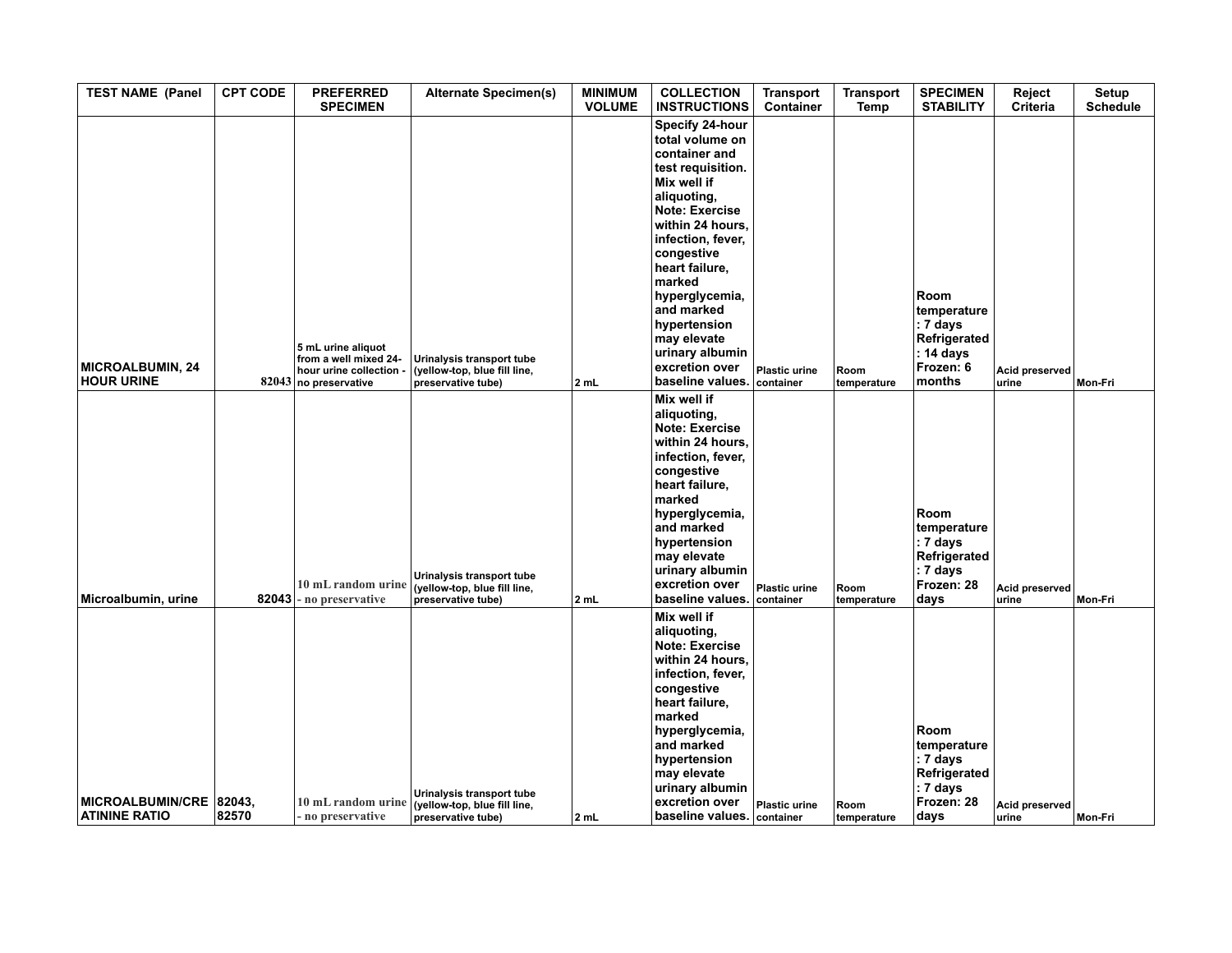| <b>TEST NAME (Panel</b> | <b>CPT CODE</b>   | <b>PREFERRED</b><br><b>SPECIMEN</b>                                                                                     | <b>Alternate Specimen(s)</b>                                                                                                                                                               | <b>MINIMUM</b><br><b>VOLUME</b> | <b>COLLECTION</b><br><b>INSTRUCTIONS</b>                                                                                                                                                                                                                                                                                                                                                                                                                                                                                                                                                                 | <b>Transport</b><br>Container                                                                     | <b>Transport</b><br>Temp                      | <b>SPECIMEN</b><br><b>STABILITY</b>                                               | Reject<br><b>Criteria</b>                                                                                                                 | Setup<br><b>Schedule</b> |
|-------------------------|-------------------|-------------------------------------------------------------------------------------------------------------------------|--------------------------------------------------------------------------------------------------------------------------------------------------------------------------------------------|---------------------------------|----------------------------------------------------------------------------------------------------------------------------------------------------------------------------------------------------------------------------------------------------------------------------------------------------------------------------------------------------------------------------------------------------------------------------------------------------------------------------------------------------------------------------------------------------------------------------------------------------------|---------------------------------------------------------------------------------------------------|-----------------------------------------------|-----------------------------------------------------------------------------------|-------------------------------------------------------------------------------------------------------------------------------------------|--------------------------|
| <b>Mumps</b>            |                   | $86735$ 1 mL serum                                                                                                      | N/A                                                                                                                                                                                        | $0.5$ mL                        | N/A                                                                                                                                                                                                                                                                                                                                                                                                                                                                                                                                                                                                      | Transport tube temperature                                                                        | Room                                          | Room<br>temperature<br>: 4 days<br>Refrigerated<br>: 7 days<br>Frozen: 30<br>days | N/A                                                                                                                                       | Mon-Fri                  |
|                         |                   | 10 grams or 10 mL                                                                                                       |                                                                                                                                                                                            |                                 | Stool: Place<br>fresh stool in<br>10% formalin<br>transport vial,<br>as well as PVA<br>transport<br>medium or<br>single Total-<br>Fix <sup>®</sup> vial, within<br>30 minutes of<br>collection. Add<br>stool to bring<br>the liquid level<br>to the "fill to<br>here" line on<br>the vial. Mix<br>well. Send<br>specimen(s) at<br>room<br>temperature in<br>the same<br>shipping<br>container.<br>If parasite<br>infestation is<br>strongly<br>suspected,<br>collect at least 3<br>stool<br>specimens<br>every other day,<br>since a single<br>specimen can<br>be negative. If<br>Giardia is<br>strongly | 10% formalin                                                                                      |                                               | <b>Stool</b><br>(preserved)<br>Room<br>temperature<br>: 6 months                  | <b>Unpreserved</b><br>stool •<br><b>Specimens</b><br>containing<br>barium · Stool<br>preserved in<br>medium other<br>than<br>parasitology |                          |
| <b>O&amp;P</b>          | 87177, 87209 vial | fresh stool preserved<br>in 10% formalin and<br>polyvinyl alcohol<br>transport or single<br><b>Total-Fix® transport</b> | Para-Pak SVT transport vial •<br>25 mL urine in a sterile screw-<br>cap container • 10 mL sputum<br>in a sterile screw-cap container 5 grams or 5 EIA, Stool (Test<br>or with 10% formalin | mL stool                        | suspected,<br>please see<br>Giardia Antigen<br>Code 8625).                                                                                                                                                                                                                                                                                                                                                                                                                                                                                                                                               | and polyvinyl<br>alcohol<br>transport or<br>single Total-<br><b>Fix®</b> transport<br><b>vial</b> | Stool,<br>(preserved):<br>Room<br>temperature | Refrigerated<br>: 6 months<br>Frozen:<br>Unacceptabl<br>١e                        | fixative •<br>Received<br>frozen • Stool<br>submitted in<br>expired<br>transport vial                                                     | Mon-Fri                  |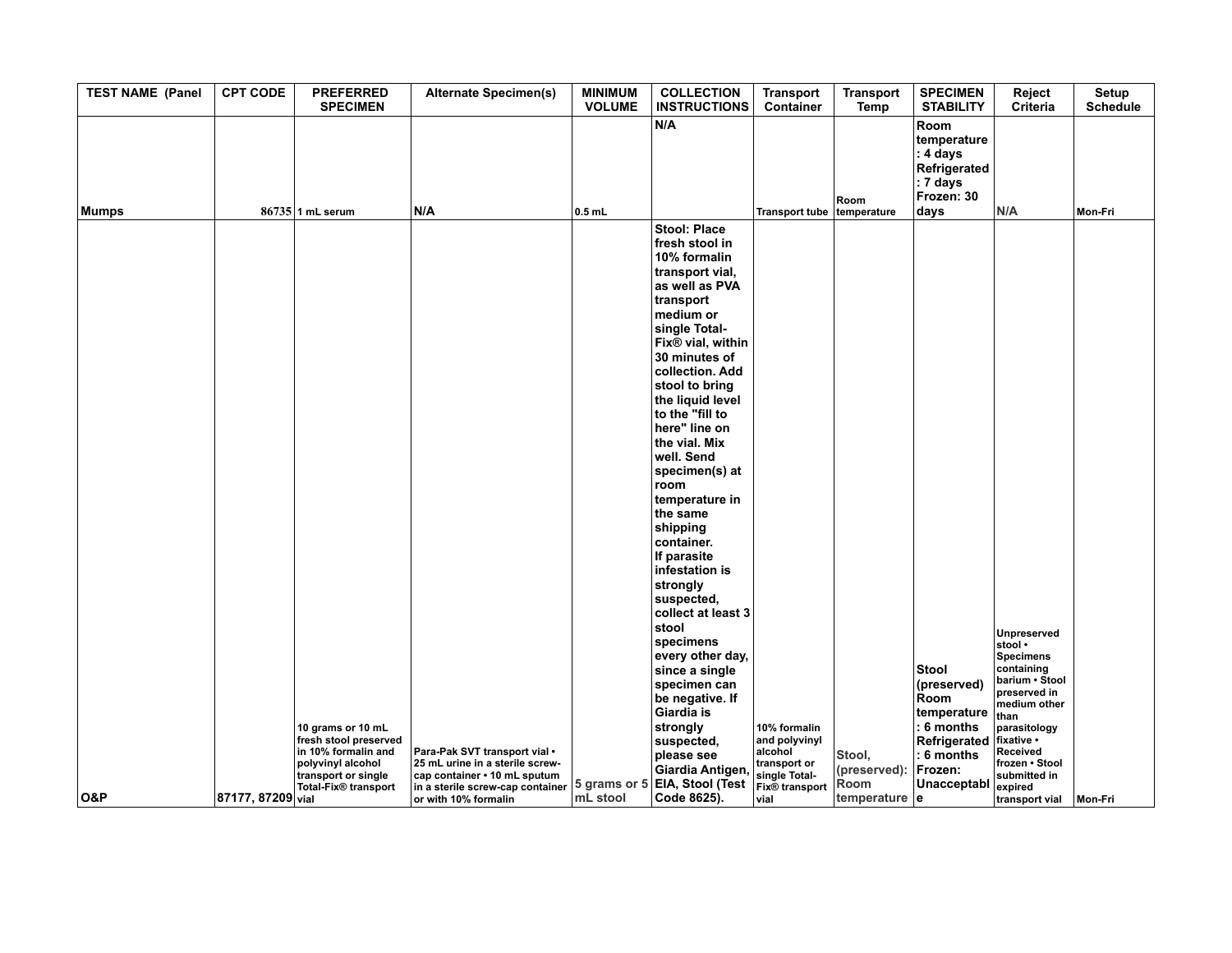| <b>TEST NAME (Panel</b>                                                     | <b>CPT CODE</b>           | <b>PREFERRED</b><br><b>SPECIMEN</b>                                          | <b>Alternate Specimen(s)</b>                                                                                                                                                                        | <b>MINIMUM</b><br><b>VOLUME</b> | <b>COLLECTION</b><br><b>INSTRUCTIONS</b>                                                                                                                                                                                                                                                                                                                                                                                                                                                       | <b>Transport</b><br>Container     | <b>Transport</b><br>Temp                                                                                          | <b>SPECIMEN</b><br><b>STABILITY</b>                                                                                                                                                            | Reject<br>Criteria                                                                         | Setup<br><b>Schedule</b> |
|-----------------------------------------------------------------------------|---------------------------|------------------------------------------------------------------------------|-----------------------------------------------------------------------------------------------------------------------------------------------------------------------------------------------------|---------------------------------|------------------------------------------------------------------------------------------------------------------------------------------------------------------------------------------------------------------------------------------------------------------------------------------------------------------------------------------------------------------------------------------------------------------------------------------------------------------------------------------------|-----------------------------------|-------------------------------------------------------------------------------------------------------------------|------------------------------------------------------------------------------------------------------------------------------------------------------------------------------------------------|--------------------------------------------------------------------------------------------|--------------------------|
| <b>Osmolality, Serum</b>                                                    |                           | 83930 1 mL serum                                                             | N/A                                                                                                                                                                                                 | $0.5$ mL                        | N/A                                                                                                                                                                                                                                                                                                                                                                                                                                                                                            | Transport tube temperature        | Room                                                                                                              | Room<br>temperature<br>: 4 days<br>Refrigerated<br>: 5 days<br>Frozen: 14<br>days                                                                                                              | Gross<br>hemolysis •<br>Grossly<br>lipemic •<br>Grossly icteric<br>· Heparinized<br>plasma | Mon-Fri                  |
| <b>Osmolality, Urine</b>                                                    |                           | $83935$ 2 mL random urine                                                    | N/A                                                                                                                                                                                                 | $0.5$ mL                        | N/A                                                                                                                                                                                                                                                                                                                                                                                                                                                                                            | <b>Plastic urine</b><br>container | Room<br>temperature                                                                                               | Room<br>temperature<br>: 4 days<br>Refrigerated<br>: 7 days<br>Frozen: 30<br>days                                                                                                              | Preserved<br>urine                                                                         | Mon-Fri                  |
| P:C W/ RATIO<br>(Protein, Total,<br><b>Random Urine with</b><br>Creatinine) | *82570,84156 preservative | 10 mL urine from a<br>well-mixed random<br>collection - no                   | Urinalysis transport tube<br>(yellow-top, blue fill line,<br>preservative tube)                                                                                                                     | 2mL                             | N/A                                                                                                                                                                                                                                                                                                                                                                                                                                                                                            | <b>Plastic urine</b><br>container | Room<br>temperature                                                                                               | Room<br>temperature<br>: 4 days<br>Refrigerated<br>: 5 days<br>Frozen: 30<br>days                                                                                                              | <b>Acidified</b><br>urine                                                                  | Mon-Fri                  |
| <b>PHOSPHOROUS</b><br>(Same as Phosphate)                                   |                           | $84100$ 1 mL serum                                                           | N/A                                                                                                                                                                                                 | $0.5$ mL                        | N/A                                                                                                                                                                                                                                                                                                                                                                                                                                                                                            | Serum<br>Separator<br>Tube (SST®) | Room<br>temperature                                                                                               | Room<br>temperature<br>: 72 hours,<br>Refrigerated<br>: 7 days,<br>Frozen: 28<br>days                                                                                                          | Gross<br>hemolysis •<br>Plasma                                                             | Mon-Fri                  |
| PHOSPHORUS, (Same<br>as Phosphate) 24<br><b>HOUR URINE</b>                  |                           | 10 mL urine aliquot<br>from a well-mixed, 24-<br>84105 hour urine collection | Aliquot from a well-mixed<br>unpreserved 24-hour collection<br>(keep refrigerated during and<br>after collection) • Urinalysis<br>transport tube (yellow-top, blue<br>fill line, preservative tube) | 2 mL                            | Refrigerate during<br>and after<br>collection. Collect<br>urine with 25 mL of<br>6N HCI to maintain<br>a pH <3. Do not<br>include first<br>morning specimen;<br>collect all<br>subsequent<br>voidings. The last<br>sample collected<br>should be the first<br>morning specimen<br>voided the<br>following morning<br>at the same time as<br>the previous<br>morning's first<br>voiding. Specify<br>24-hour total<br>volume and<br>collection duration<br>on container and<br>test requisition. | Plastic urine<br>container        | Preserved:<br>Room<br>temperature<br><b>Unpreserve</b><br>d:<br>Refrigerated Frozen: 28<br>$(cold$ packs $)$ days | Preserved<br>Room<br>temperature<br>: 6 months<br>Refrigerated<br>: 6 months<br>Frozen: 6<br>months<br><b>Unpreserve</b><br>d<br>Room<br>temperature<br>: 48 hours<br>Refrigerated<br>: 7 days | N/A                                                                                        | Mon-Fri                  |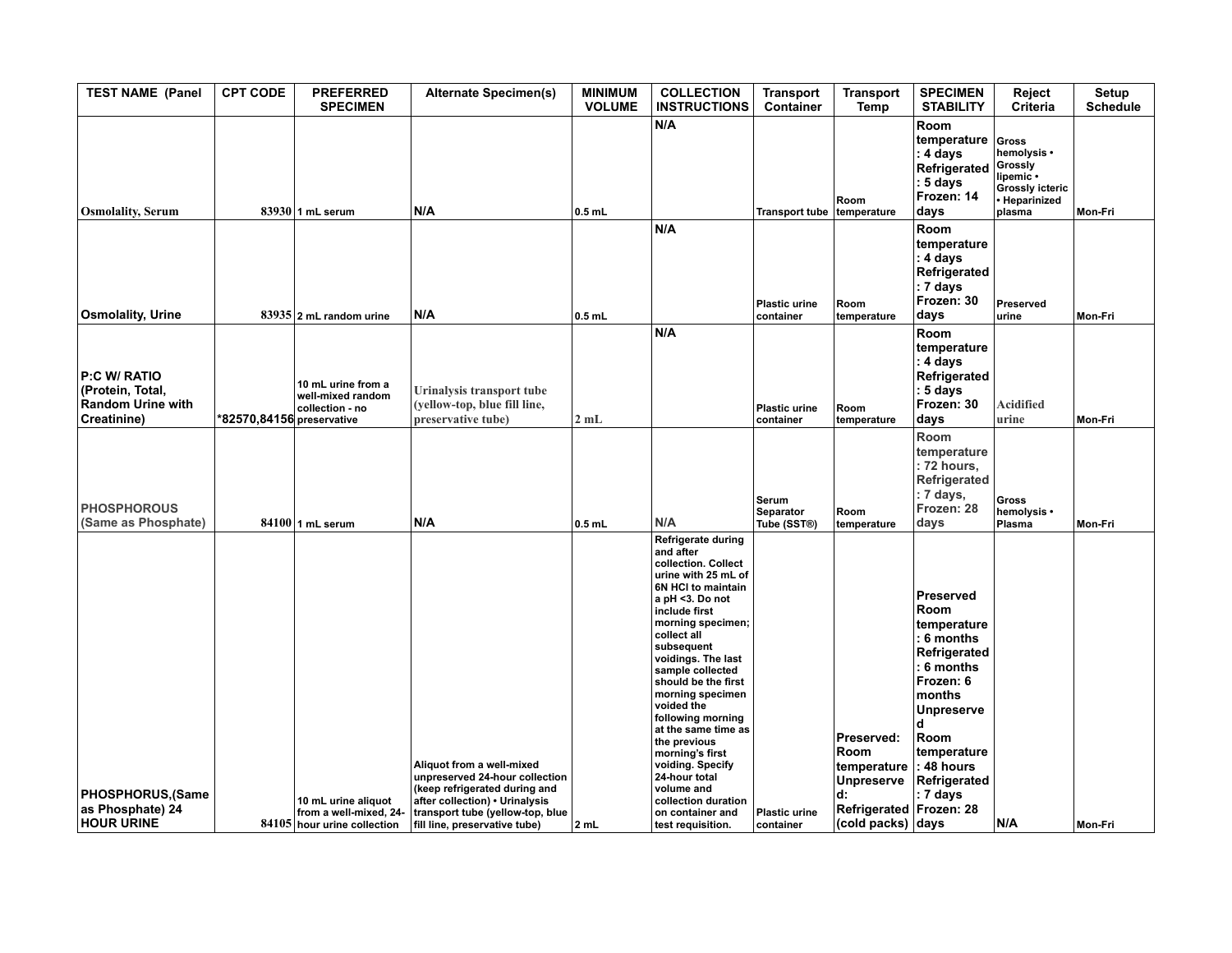| <b>TEST NAME (Panel</b>                                         | <b>CPT CODE</b> | <b>PREFERRED</b><br><b>SPECIMEN</b>                                                             | <b>Alternate Specimen(s)</b>                                                                                                                                                                                           | <b>MINIMUM</b><br><b>VOLUME</b> | <b>COLLECTION</b><br><b>INSTRUCTIONS</b>                                                                     | <b>Transport</b><br>Container     | <b>Transport</b><br>Temp                                                                              | <b>SPECIMEN</b><br><b>STABILITY</b>                                                                                                                                         | Reject<br>Criteria | <b>Setup</b><br><b>Schedule</b> |
|-----------------------------------------------------------------|-----------------|-------------------------------------------------------------------------------------------------|------------------------------------------------------------------------------------------------------------------------------------------------------------------------------------------------------------------------|---------------------------------|--------------------------------------------------------------------------------------------------------------|-----------------------------------|-------------------------------------------------------------------------------------------------------|-----------------------------------------------------------------------------------------------------------------------------------------------------------------------------|--------------------|---------------------------------|
| PHOSPHORUS, (Same<br>as Phosphate)<br><b>RANDOM URINE</b>       |                 | $84105$ 10 mL random urine                                                                      | Urinalysis transport tube<br>(yellow-top, blue fill line,<br>preservative tube)                                                                                                                                        | 2 mL                            | Adjust pH to <3.0<br>with 6N HCI prior<br>to aliquoting for<br>phosphate testing                             | <b>Plastic urine</b><br>container | Preserved:<br>Room<br>temperature<br>Unpreserve<br>d:<br>Refrigerated Frozen: 28<br>(cold packs) days | Preserved<br>Room<br>temperature<br>6 months<br>Refrigerated<br>6 months<br>Frozen: 6<br>moths<br>Unpreserve<br>Room<br>temperature<br>48 hours<br>Refrigerated<br>: 7 days | N/A                | Mon-Fri                         |
| <b>POTASSIUM</b>                                                |                 | $84132$ 1 mL serum                                                                              | N/A                                                                                                                                                                                                                    | $0.5$ mL                        | Separate from cells<br>as soon as<br>possible after<br>clotting                                              | Serum<br>Separator<br>Tube (SST®) | Room<br>temperature                                                                                   | Room<br>temperature<br>: 7 hours.<br>Refrigerated<br>: 7 days,<br>Frozen: 28<br>days                                                                                        | <b>Hemolysis</b>   | Mon-Fri                         |
| Potassium, 24-Hour<br><b>Urine without</b><br><b>Creatinine</b> |                 | 10 mL aliquot of a 24-<br>a no preservative<br>84133 plastic urine container                    | Urine preserved with boric acid<br>• Urine preserved with acetic<br>acid . Urine preserved with HCI<br>hour urine collected in $\cdot$ Urinalysis transport tube<br>(yellow-top, blue fill line,<br>preservative tube) | 2 mL                            | <b>Record total</b><br>volume and<br>collection duration<br>on specimen<br>container and test<br>requisition | <b>Plastic urine</b><br>container | Room<br>temperature                                                                                   | Room<br>temperature<br>: 14 days,<br>Refrigerated<br>: 14 days,<br>Frozen: 60<br>days                                                                                       | N/A                | Mon-Fri                         |
| Potassium, Random<br><b>Urine with Creatinine</b>               |                 | 10 mL random urine<br>collected in a no<br>preservative plastic<br>82570, 84133 urine container | Urinalysis transport tube<br>(yellow-top, blue fill line,<br>preservative tube)                                                                                                                                        | 2 mL                            | N/A                                                                                                          | <b>Plastic urine</b><br>container | Room<br>temperature                                                                                   | Room<br>temperature<br>: 14 days,<br>Refrigerated<br>: 14 days,<br>Frozen: 60<br>days                                                                                       | N/A                | Mon-Fri                         |
| Potassium, Random<br><b>Urine without</b><br>Creatinine         |                 | 10 mL random urine<br>collected in a no<br>preservative plastic<br>84133 urine container        | Urinalysis transport tube<br>(yellow-top, blue fill line,<br>preservative tube)                                                                                                                                        | 2 mL                            | N/A                                                                                                          | <b>Plastic urine</b><br>container | Room<br>temperature                                                                                   | Room<br>temperature<br>: 14 days,<br>Refrigerated<br>: 14 days,<br>Frozen: 60<br>days                                                                                       | N/A                | Mon-Fri                         |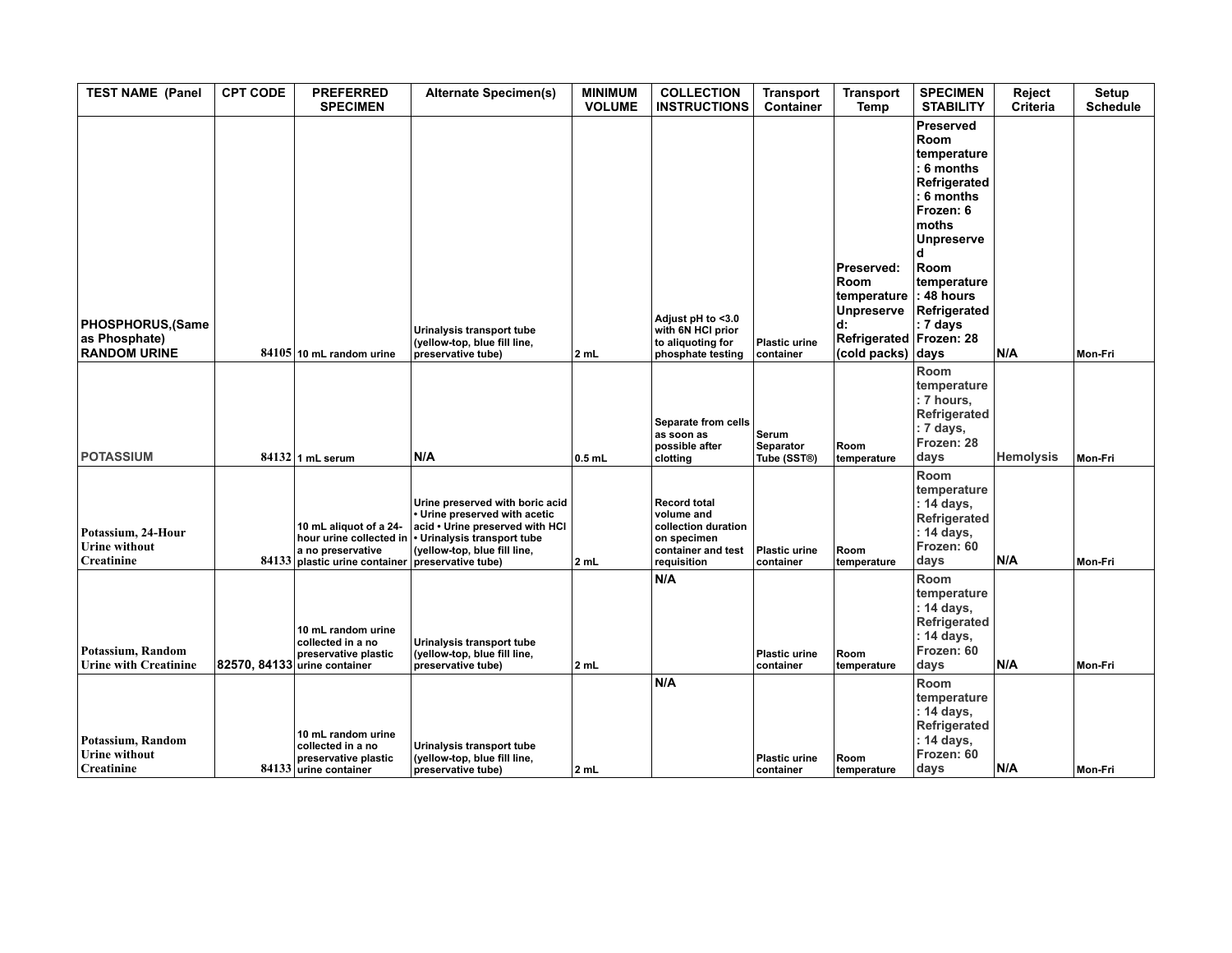| <b>TEST NAME (Panel</b>                                 | <b>CPT CODE</b>            | <b>PREFERRED</b><br><b>SPECIMEN</b>                                   | <b>Alternate Specimen(s)</b>                                                                                                    | <b>MINIMUM</b><br><b>VOLUME</b> | <b>COLLECTION</b><br><b>INSTRUCTIONS</b>                                                                                                                                                                                                                                                                                                | <b>Transport</b><br>Container     | <b>Transport</b><br>Temp | <b>SPECIMEN</b><br><b>STABILITY</b>                                                        | Reject<br><b>Criteria</b>                                   | Setup<br><b>Schedule</b> |
|---------------------------------------------------------|----------------------------|-----------------------------------------------------------------------|---------------------------------------------------------------------------------------------------------------------------------|---------------------------------|-----------------------------------------------------------------------------------------------------------------------------------------------------------------------------------------------------------------------------------------------------------------------------------------------------------------------------------------|-----------------------------------|--------------------------|--------------------------------------------------------------------------------------------|-------------------------------------------------------------|--------------------------|
| <b>PREALBUMIN</b>                                       |                            | 84134 1 mL serum                                                      | N/A                                                                                                                             | $0.5$ mL                        | N/A                                                                                                                                                                                                                                                                                                                                     | Serum<br>Separator<br>Tube (SST®) | Room<br>temperature      | Room<br>temperature<br>: 7 hours,<br>Refrigerated<br>: 14 days,<br>Frozen: 4<br>months     | Gross<br>hemolysis •<br>Grossly<br>lipemic                  | Mon-Fri                  |
| <b>PROCALCITONIN</b>                                    |                            | 84145 2 mL frozen serum                                               | Plasma collected in: EDTA<br>(lavender-top) tube, sodium<br>heparin (green-top) tube, or<br>lithium heparin (green-top)<br>tube | $0.5$ mL                        | Allow blood (red-<br>top) to fully<br>coagulate at room<br>temperature.<br>Within 1 hour of<br>collection,<br>centrifuge serum at<br>2000 rpm for 10<br>minutes.<br>Immediately<br>transfer serum into<br>a clean plastic<br>screw-capped vial<br>and freeze at or<br>below -20° C.<br>Samples must be<br>kept frozen until<br>testing. | Transport tube   Frozen           |                          | Room<br>temperature<br>Unacceptabl<br>Refrigerated<br>Unacceptabl<br>e. Frozen:<br>28 days | Received room<br>temperature •<br>Received<br>refrigerated  | Mon-Fri                  |
| Progesterone                                            |                            | $84144$ 1 mL serum                                                    | N/A                                                                                                                             | $0.5$ mL                        |                                                                                                                                                                                                                                                                                                                                         | Serum<br>Separator<br>Tube (SST®) | Room<br>temperature      | Room<br>temperature<br>: 72 hours,<br>Refrigerated<br>: 7 days,<br>Frozen: 28<br>days      | Serum stored<br>on barrier gel<br>for more than<br>72 hours | Mon-Fri                  |
| <b>Prolactin</b>                                        |                            | $84146$ 1 mL serum                                                    | N/A                                                                                                                             | $0.5$ mL                        | N/A                                                                                                                                                                                                                                                                                                                                     | Serum<br>Separator<br>Tube (SST®) | Room<br>temperature      | Room<br>temperature<br>: 5 days,<br>Refrigerated<br>: 7 days,<br>Frozen: 28<br>days        | N/A                                                         | Mon-Fri                  |
| PROTEIN, TOTAL                                          |                            | 84155 1 mL serum                                                      | N/A                                                                                                                             | $0.5$ mL                        | N/A                                                                                                                                                                                                                                                                                                                                     | Serum<br>Separator<br>Tube (SST®) | Room<br>temperature      | Room<br>temperature<br>: 7 days,<br>Refrigerated<br>: 7 days,<br>Frozen: 28<br>days        | <b>Gross</b><br>hemolysis •<br>Plasma                       | Mon-Fri                  |
| Protein, Total, 12-Hour<br><b>Urine with Creatinine</b> | 8,415,682,570 preservative | 10 mL urine aliquot<br>from a well-mixed, 24-<br>hour collection - no | Urinalysis transport tube<br>(yellow-top, blue fill line,<br>preservative tube)                                                 | Urinalysis trans urine vial     | <b>Record total</b><br>volume and<br>duration of<br>collection on test<br>requisition and                                                                                                                                                                                                                                               | <b>Plastic urine</b><br>container | Room<br>temperature      | Room<br>temperature<br>: 4 days,<br>Refrigerated<br>: 5 days,<br>Frozen: 30<br>days        | Acidified urine Mon-Fri                                     |                          |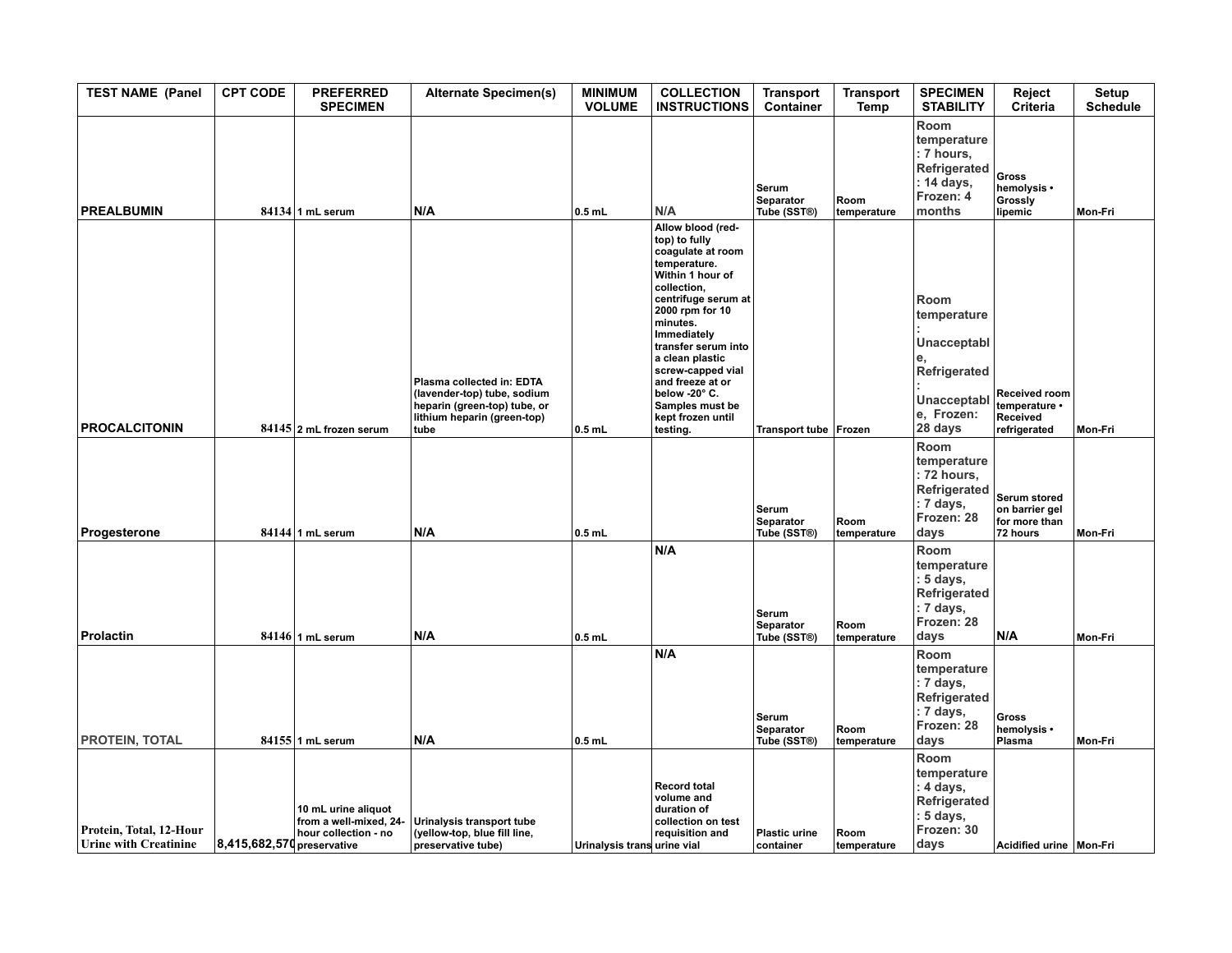| <b>TEST NAME (Panel</b>                                              | <b>CPT CODE</b> | <b>PREFERRED</b><br><b>SPECIMEN</b>                                                         | <b>Alternate Specimen(s)</b>                                                    | <b>MINIMUM</b><br><b>VOLUME</b> | <b>COLLECTION</b><br><b>INSTRUCTIONS</b>                                                        | <b>Transport</b><br><b>Container</b> | <b>Transport</b><br>Temp                                                         | <b>SPECIMEN</b><br><b>STABILITY</b>                                                      | Reject<br>Criteria      | Setup<br><b>Schedule</b> |
|----------------------------------------------------------------------|-----------------|---------------------------------------------------------------------------------------------|---------------------------------------------------------------------------------|---------------------------------|-------------------------------------------------------------------------------------------------|--------------------------------------|----------------------------------------------------------------------------------|------------------------------------------------------------------------------------------|-------------------------|--------------------------|
| Protein, Total, 24-Hour<br><b>Urine without</b><br><b>Creatinine</b> |                 | 10 mL urine aliquot<br>from a well-mixed, 24-<br>hour collection - no<br>84156 preservative | Urinalysis transport tube<br>(yellow-top, blue fill line,<br>preservative tube) | Urinalysis trans urine vial     | <b>Record total</b><br>volume and<br>duration of<br>collection on test<br>requisition and       | <b>Plastic urine</b><br>container    | Room<br>temperature                                                              | Room<br>temperature<br>4 days,<br>Refrigerated<br>5 days,<br>Frozen: 30<br>days          | Acidified urine Mon-Fri |                          |
| PSA, Free and Total                                                  |                 | ***84153, 841 2 mL frozen serum                                                             | N/A                                                                             | $0.6$ mL                        | Do not collect<br>specimen after a<br>transrectal biopsy,<br>results may be<br>falsely elevated | <b>Transport tube</b>                | Frozen • Room<br>temperature<br>acceptable if<br>received within<br>72 hours     | Room<br>temperature<br>: 72 hours,<br>Refrigerated<br>72 hours,<br>Frozen: 5<br>months   | N/A                     | Mon-Fri                  |
| PSA, Total with Reflex<br>to PSA. Free                               | ***84153        | 2 mL frozen serum                                                                           | N/A                                                                             | $0.6$ mL                        | Do not collect<br>specimen after a<br>transrectal biopsy,<br>results may be<br>falsely elevated | <b>Transport tube</b>                | Frozen • Room<br>temperature<br>acceptable if<br>$ $ received within<br>72 hours | Room<br>temperature<br>: 72 hours,<br>Refrigerated<br>72 hours.<br>Frozen: 5<br>months   | N/A                     | Mon-Fri                  |
| PSA***                                                               | ***84153        | 1 mL serum                                                                                  | N/A                                                                             | 0.5mL                           | Do not collect<br>specimen after a<br>transrectal biopsy,<br>results may be<br>falsely elevated | Serum<br>Separator<br>Tube (SST®)    | Room<br>temperature                                                              | <b>Room</b><br>temperature<br>: 7 days<br>Refrigerated<br>: 14 days<br>Frozen: 1<br>vear | N/A                     | Mon-Fri                  |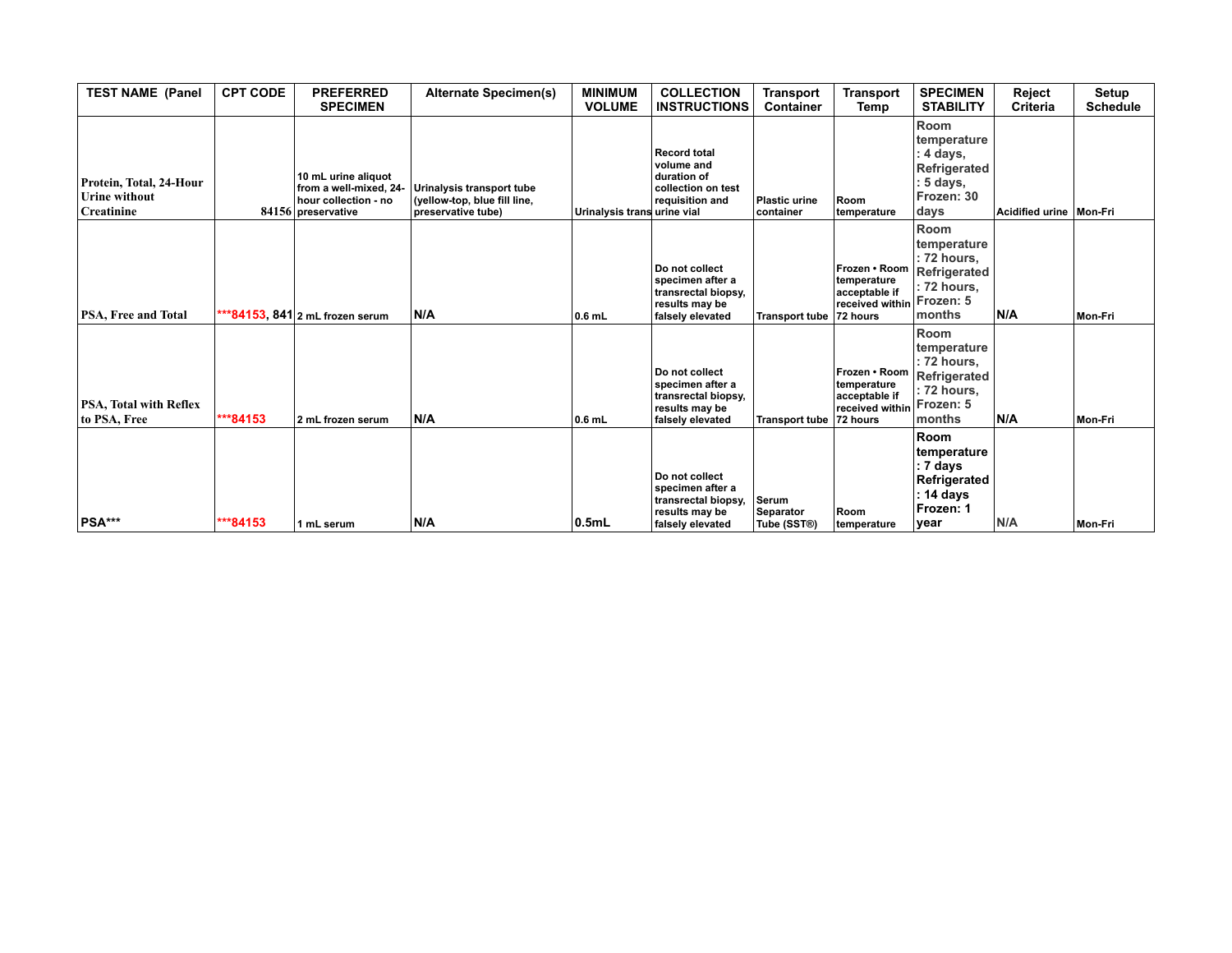| <b>TEST NAME (Panel</b>                     | <b>CPT CODE</b> | <b>PREFERRED</b><br><b>SPECIMEN</b>                                                    | <b>Alternate Specimen(s)</b>                                                                                                                                                                                                                                                                                                    | <b>MINIMUM</b><br><b>VOLUME</b>                                                                                                                                                | <b>COLLECTION</b><br><b>INSTRUCTIONS</b>                                                                                                                                                                                                      | <b>Transport</b><br>Container                   | <b>Transport</b><br>Temp     | <b>SPECIMEN</b><br><b>STABILITY</b>                                                                                                                                                                                                                                 | Reject<br>Criteria                                                                                                                                                                                                    | Setup<br><b>Schedule</b> |
|---------------------------------------------|-----------------|----------------------------------------------------------------------------------------|---------------------------------------------------------------------------------------------------------------------------------------------------------------------------------------------------------------------------------------------------------------------------------------------------------------------------------|--------------------------------------------------------------------------------------------------------------------------------------------------------------------------------|-----------------------------------------------------------------------------------------------------------------------------------------------------------------------------------------------------------------------------------------------|-------------------------------------------------|------------------------------|---------------------------------------------------------------------------------------------------------------------------------------------------------------------------------------------------------------------------------------------------------------------|-----------------------------------------------------------------------------------------------------------------------------------------------------------------------------------------------------------------------|--------------------------|
| <b>PT/INR</b>                               | **85610         | One full unopened<br>3.2% sodium citrate<br>(light blue-top) tube                      | 1 mL frozen plasma: If the<br>specimen will be delayed<br>longer than 48 hours,<br>centrifuge specimen for 15<br>minutes at 2500-3500 rpm.<br>Using a plastic pipette, remove<br>plasma, taking care to avoid<br>the WBC/platelet (buffy) layer<br>and place into a transport tube<br>and freeze at -20° C. Ship on<br>dry ice. | Ratio of<br>blood to<br>citrate is<br>critical.<br><b>Submit</b><br>difficult<br>draws in<br>pediatric<br>(light blue-<br>top) tube<br>$0.\overline{5}$ mL<br>frozen<br>plasma | A completely<br>filled tube is<br>necessary<br>because the<br>correct ratio of<br>blood to citrate<br>is critical (9:1).<br>Mix by gentle<br>inversion 3-4<br>times. Do not<br>uncap.                                                         | 3.2% sodium<br>citrate (light<br>blue-top) tube | Room<br>temperature          | Unopened<br>light blue-<br>top tube<br>Room<br>temperature<br>48 hours<br>Refrigerated<br>Unacceptabl<br>Frozen:<br>Unacceptabl<br>Separated<br>platelet-<br>poor plasma<br>Room<br>temperature<br>Unacceptabl<br>Refrigerated<br>Unacceptabl<br>Frozen: 14<br>days | Gross<br>hemolysis •<br>Grossly<br>lipemic •<br>Improper<br>blood to citrate<br>ratio • High<br>hematocrit •<br>Improper<br>blood<br>collection                                                                       | Mon-Fri                  |
| <b>PTH</b>                                  |                 | 1.5 mL whole<br>blood collected in<br><b>EDTA (lavender-</b><br>$83970$ top) tube      | 2 mL frozen serum                                                                                                                                                                                                                                                                                                               | 1 mL                                                                                                                                                                           | <b>Whole Blood</b><br>Refrigerated                                                                                                                                                                                                            | <b>EDTA</b><br>(lavender-<br>top) tube          | Refrigerated<br>(cold packs) | Room<br>temperature<br>: 48 hours,<br>Refrigerated<br>: 72 hours,<br>Frozen: 6<br>months                                                                                                                                                                            | <b>Gross</b><br>hemolysis •<br>Plasma in<br>sodium<br>heparin<br>(green-top)<br>tube . Plasma<br>in lithium<br>heparin<br>(green-top)<br>tube                                                                         | Mon-Fri                  |
| <b>QuantiFERON®-TB</b><br>Gold Plus, 1 Tube |                 | 6 mL whole blood<br>collected in a no gel<br>lithium heparin<br>86480 (green-top) tube | N/A                                                                                                                                                                                                                                                                                                                             | 6 mL                                                                                                                                                                           | Collect a<br>minimum of 6<br>mL of blood by<br>venipuncture<br>into a lithium<br>heparin (green-<br>top) tube.<br>Gently mix by<br>inverting the<br>tube several<br>times to<br>dissolve the<br>heparin.<br>Refrigerate at 2-<br>$8^\circ$ C. | Lithium<br>heparin<br>(green-top)<br>tube       | Refrigerated<br>(cold packs) | Room<br>temperature<br>Unacceptabl<br>Refrigerate:<br>48 hours.<br>Frozen:<br>Unacceptabl<br>e                                                                                                                                                                      | Sodium<br>heparin<br>(green-top)<br>tubes •<br>Quantiferon <sup>®</sup> -<br>TB Gold Plus,<br>4 tube<br>collection kit .<br>Incubated<br>specimens •<br><b>Gel barrier</b><br>lithium heparin<br>(green-top)<br>tubes | Mon-Fri                  |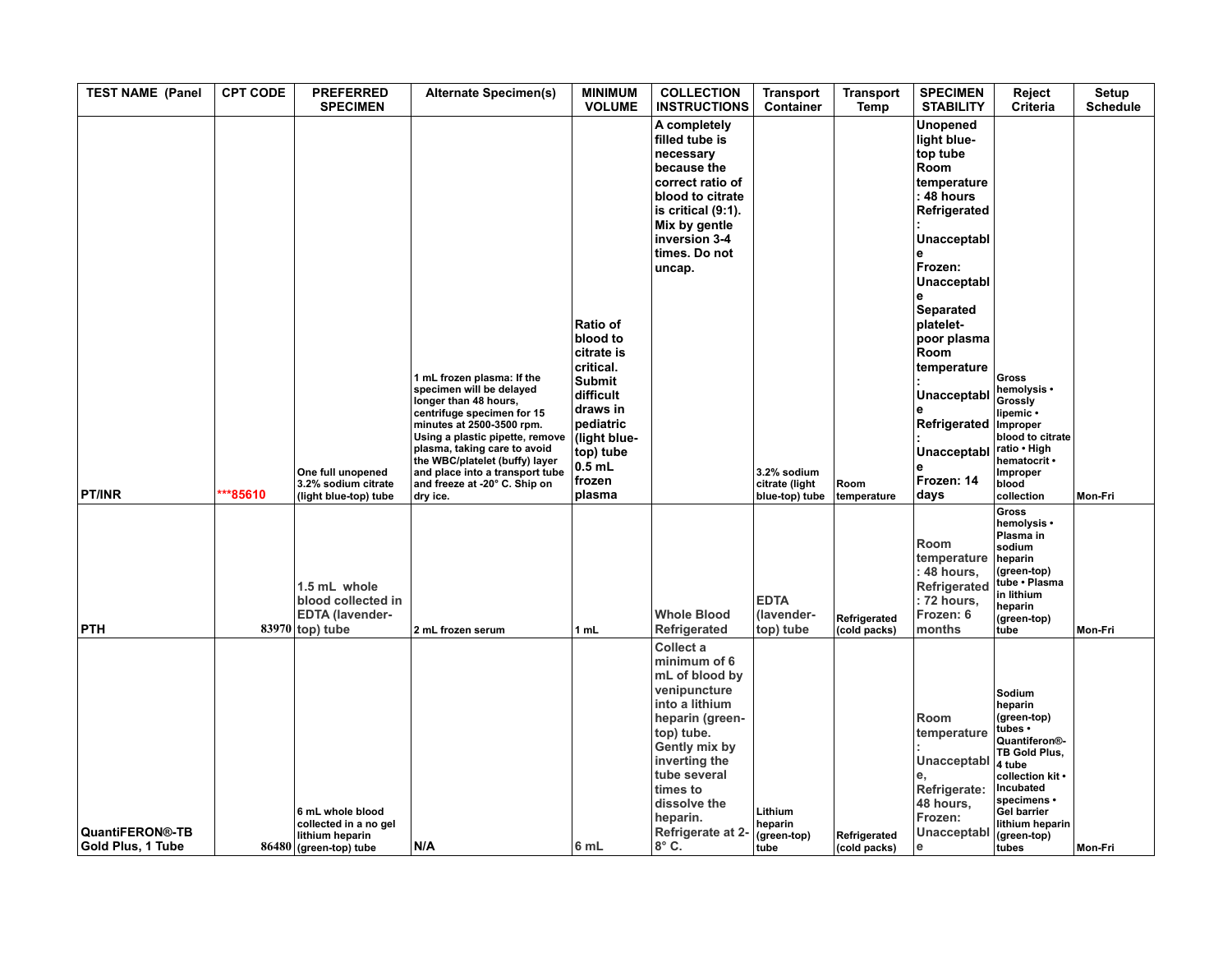| <b>TEST NAME (Panel</b>        | <b>CPT CODE</b> | <b>PREFERRED</b><br><b>SPECIMEN</b>                                       | <b>Alternate Specimen(s)</b> | <b>MINIMUM</b><br><b>VOLUME</b> | <b>COLLECTION</b><br><b>INSTRUCTIONS</b> | <b>Transport</b><br>Container            | <b>Transport</b><br>Temp | <b>SPECIMEN</b><br><b>STABILITY</b>                                                     | Reject<br>Criteria                                                                                                                                                               | Setup<br><b>Schedule</b> |
|--------------------------------|-----------------|---------------------------------------------------------------------------|------------------------------|---------------------------------|------------------------------------------|------------------------------------------|--------------------------|-----------------------------------------------------------------------------------------|----------------------------------------------------------------------------------------------------------------------------------------------------------------------------------|--------------------------|
| <b>RENAL PANEL</b>             |                 | $80069$ 1 mL serum                                                        | N/A                          | 0.5mL                           | N/A                                      | Serum<br><b>Separator</b><br>Tube (SST®) | Room<br>temperature      | Room<br>temperature<br>: 72 hours<br>Refrigerated<br>: 72 hours<br>Frozen: 28<br>days   | Moderate to<br>gross<br>hemolysis •<br>Red-top tube<br>(no gel) $\cdot$<br><b>Unspun</b> and<br>not separated<br>from cells •<br><b>Unspun serum</b><br>separator tube   Mon-Fri |                          |
| <b>RENIN</b>                   |                 | 0.8 mL frozen plasma<br>collected in an EDTA<br>84244 (lavender-top) tube | N/A                          | $0.5$ mL                        | N/A                                      | Transport tube   Frozen                  |                          | Room<br>temperature<br>: 24 hours,<br>Refrigerated<br>: 24 hours,<br>Frozen: 28<br>days | Plasma<br>collected in<br>plasma<br>separator tube   Mon-Fri                                                                                                                     |                          |
| <b>Rheumatoid Factor</b>       |                 | $86431$ 1 mL serum                                                        | N/A                          | $0.5$ mL                        | N/A                                      | Serum<br>Separator<br>Tube (SST®)        | Room<br>temperature      | Room<br>temperature<br>: 5 days,<br>Refrigerated<br>: 7 days,<br>Frozen: 90<br>days     | N/A                                                                                                                                                                              | Mon-Fri                  |
| Rubella IgG                    |                 | $86762$ 1 mL serum                                                        | N/A                          | $0.5$ mL                        | N/A                                      | <b>Transport tube</b>                    |                          | Room<br>temperature<br>: 4 days,<br>Refrigerated<br>: 7 days,<br>Frozen: 30<br>days     | Gross<br>hemolysis •<br>Grossly<br>lipemic                                                                                                                                       | Mon-Fri                  |
| Rubella IgM                    |                 | $86762$ 1 mL serum                                                        | N/A                          | $0.6$ mL                        | N/A                                      | <b>Transport tube</b>                    | Room<br>temperature      | Room<br>temperature<br>: 4 days,<br>Refrigerated<br>: 7 days,<br>Frozen: 30<br>days     | Gross<br>hemolysis •<br>Grossly<br>lipemic                                                                                                                                       | Mon-Fri                  |
| SARS IGG ANTIBODY $86769$ (x2) |                 | 1 mL serum                                                                | N/A                          | 1 mL serum                      | N/A                                      | Transport tube temperature               | Room                     | Room<br>temperature<br>: 4 days,<br>Refrigerated<br>: 7 days,<br>Frozen: 30<br>days     | <b>Gross</b><br>hemolysis •<br>Grossly<br>lipemic •<br><b>Grossly icteric</b><br>• Frozen<br>Serum<br><b>Separator</b><br>Tube (SST®)                                            | Mon-Fri                  |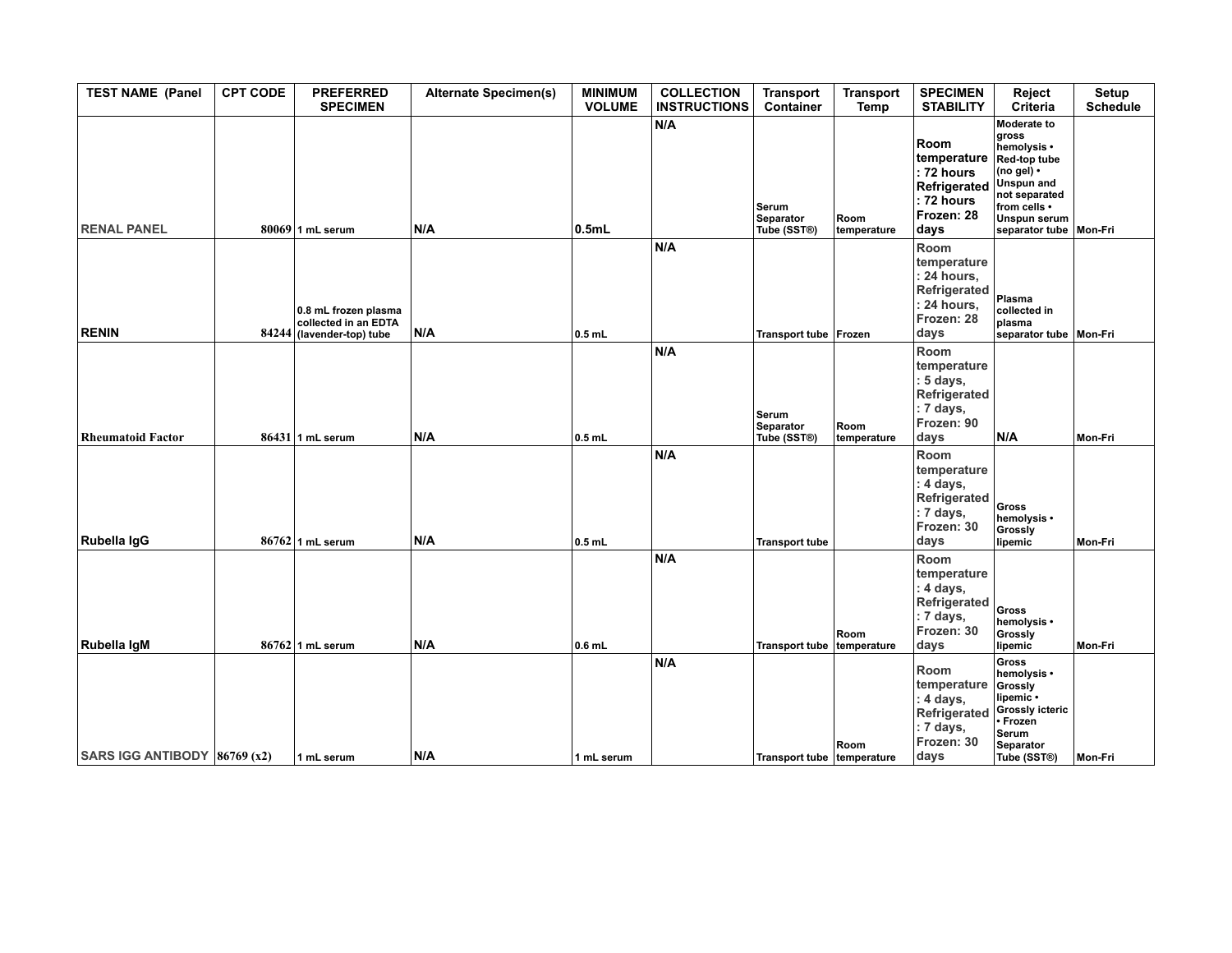| <b>TEST NAME (Panel</b>                           | <b>CPT CODE</b> | <b>PREFERRED</b><br><b>SPECIMEN</b> | <b>Alternate Specimen(s)</b> | <b>MINIMUM</b><br><b>VOLUME</b> | <b>COLLECTION</b><br><b>INSTRUCTIONS</b>                                                                                                                         | <b>Transport</b><br><b>Container</b> | <b>Transport</b><br>Temp | <b>SPECIMEN</b><br><b>STABILITY</b>                                                                            | Reject<br>Criteria | Setup<br><b>Schedule</b> |
|---------------------------------------------------|-----------------|-------------------------------------|------------------------------|---------------------------------|------------------------------------------------------------------------------------------------------------------------------------------------------------------|--------------------------------------|--------------------------|----------------------------------------------------------------------------------------------------------------|--------------------|--------------------------|
|                                                   |                 |                                     |                              |                                 |                                                                                                                                                                  |                                      |                          | Room<br>temperature                                                                                            |                    |                          |
| <b>SD Idl Small, Dense</b><br>LDL-cholesterol (sd |                 |                                     |                              |                                 | <b>Fasting may be</b><br>required for this<br>ltest. Please ask<br>your doctor if<br>you should fast<br>prior to testing.<br>At least 3 mL of<br>blood should be |                                      | Refrigerated             | Unacceptabl<br><b>Refrigerated</b><br>: 5 days,<br>Frozen -20°<br> C:<br>Unacceptabl<br>e, Frozen<br>-70° C: 5 |                    |                          |
| $ LL-C\rangle$                                    |                 | $83722$ 1 mL serum                  | N/A                          | $0.2$ mL                        | drawn.                                                                                                                                                           | Transport tube (cold packs)          |                          | days                                                                                                           | N/A                | Mon-Fri                  |
| <b>SEX HORMONE</b>                                |                 |                                     |                              |                                 | N/A                                                                                                                                                              |                                      | Room                     | Room<br>temperature<br>: 14 days,<br>Refrigerated<br>: 14 days,<br>Frozen: 60                                  |                    |                          |
| <b>BINDING GLOB</b>                               |                 | 84270 0.7 mL serum                  | N/A                          | $0.5$ mL                        |                                                                                                                                                                  |                                      | temperature              | days                                                                                                           | Plasma             | Mon-Fri                  |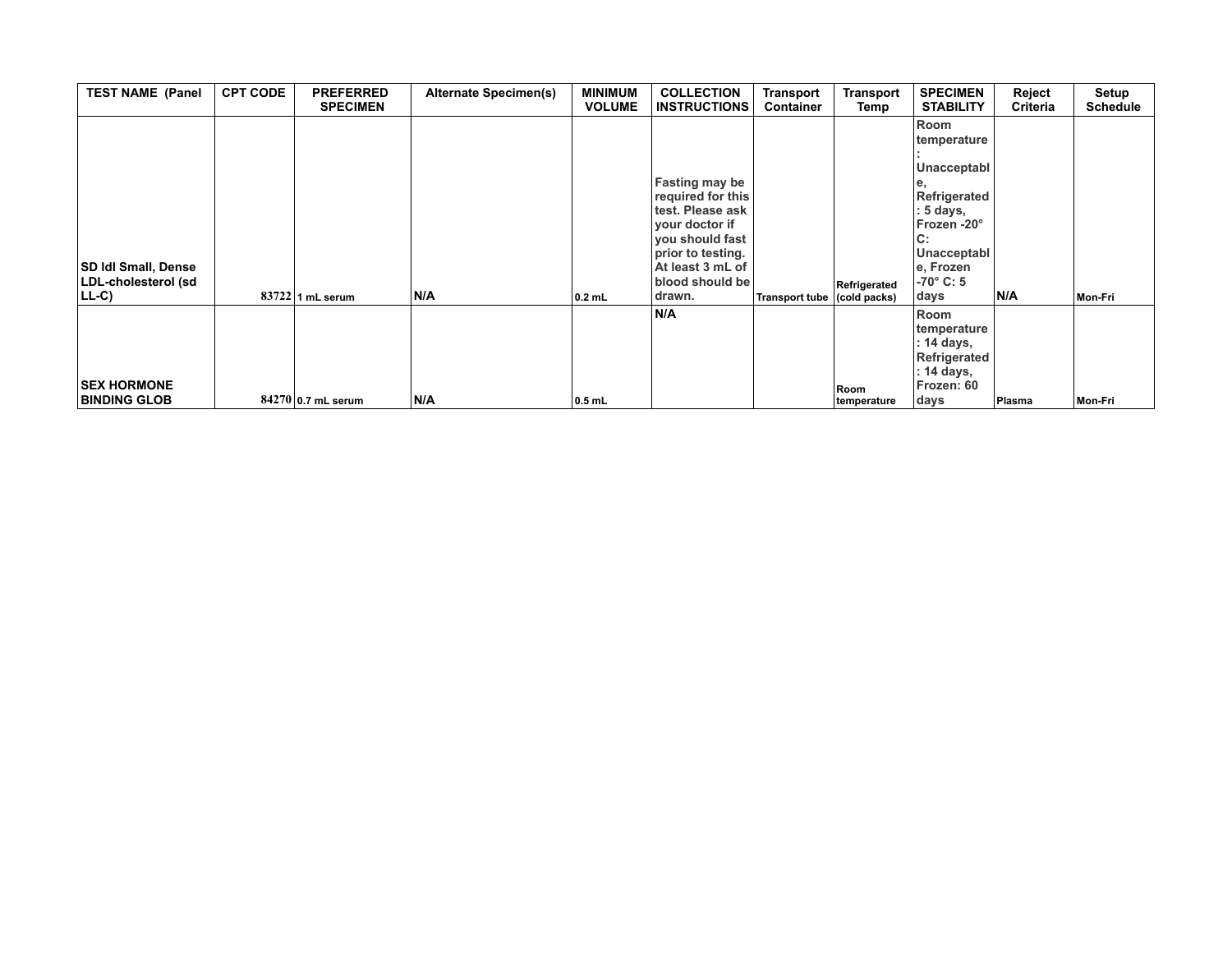| <b>TEST NAME (Panel</b> | <b>CPT CODE</b> | <b>PREFERRED</b><br><b>SPECIMEN</b>                                           | <b>Alternate Specimen(s)</b>                                                                                                                                                                                         | <b>MINIMUM</b><br><b>VOLUME</b> | <b>COLLECTION</b><br><b>INSTRUCTIONS</b>                                                                                                                                                                                                                                                                                                                         | <b>Transport</b><br>Container                      | <b>Transport</b><br>Temp                                           | <b>SPECIMEN</b><br><b>STABILITY</b>                                                                                                                                                                                                                                                                                          | Reject<br>Criteria                                                                                                      | Setup<br><b>Schedule</b> |
|-------------------------|-----------------|-------------------------------------------------------------------------------|----------------------------------------------------------------------------------------------------------------------------------------------------------------------------------------------------------------------|---------------------------------|------------------------------------------------------------------------------------------------------------------------------------------------------------------------------------------------------------------------------------------------------------------------------------------------------------------------------------------------------------------|----------------------------------------------------|--------------------------------------------------------------------|------------------------------------------------------------------------------------------------------------------------------------------------------------------------------------------------------------------------------------------------------------------------------------------------------------------------------|-------------------------------------------------------------------------------------------------------------------------|--------------------------|
|                         |                 |                                                                               |                                                                                                                                                                                                                      |                                 | Collect in clean,<br>dry container<br>and then<br>∣transfer a<br>minimum of 1<br>gram or 1 mL<br>into a Cary-Blair<br>stol culture<br>transport<br>medium. Fluid<br>level should<br>reach line on<br>vial.<br>Note: Frozen<br>$(C-70 °C)$<br>specimens are<br>sub-optimal but<br>can be tested<br>directly without<br>broth<br>enhancement or<br>reflex culture. |                                                    |                                                                    | Stool or<br>swab in<br><b>Cary-Blair</b><br>Room<br>temperature<br>: 4 days<br>Refrigerated<br>$: 4$ days<br>Frozen:<br>Unacceptabl<br>e<br>Swab in<br><b>Amies</b><br><b>Room</b><br>temperature<br>: 48 hours<br>Refrigerated Unpreserve<br>: 48 hours<br>Frozen:<br>Unacceptabl temperature<br><b>Cultures on</b><br>agar | Swabs not<br>in Cary-Blair<br>or Amies<br>transport<br>medium •<br>d raw stool<br>at room<br><b>Unpreserve</b><br>d raw |                          |
|                         |                 |                                                                               |                                                                                                                                                                                                                      |                                 |                                                                                                                                                                                                                                                                                                                                                                  |                                                    |                                                                    | slant/tube<br>Room<br>temperature<br>: 7 days<br>Refrigerated<br>: 7 days<br>Frozen:<br>Unacceptabl in Cary-Blair                                                                                                                                                                                                            | refrigerated<br>stool >2<br>hours old<br>from time of<br>collection •<br>Frozen<br>specimens                            |                          |
|                         |                 |                                                                               |                                                                                                                                                                                                                      |                                 |                                                                                                                                                                                                                                                                                                                                                                  |                                                    |                                                                    | <b>Cultures in</b><br><b>GN broth</b><br>Room<br>temperature<br>Unacceptabl specimens                                                                                                                                                                                                                                        | transport<br>medium •<br><b>Specimens</b><br>in Cary-Blair<br>>4 days old<br>• Frozen                                   |                          |
| <b>SHIGA TOXIN EIA</b>  |                 | Stool collected in<br>Cary-Blair stool<br>culture transport<br>$87427$ medium | Rectal swab in Amies or Cary-<br>Blair stool culture transport<br>medium . Pure isolate on agar<br>slant/tube/swab transport<br>system . Pure isolate in GN<br>broth collected in a sterile,<br>leak-proof container | 1 gram or 1 mL                  |                                                                                                                                                                                                                                                                                                                                                                  | Cary-Blair<br>stool culture<br>transport<br>medium | Room<br>temperature C:<br>(cold packs) $ e $<br>also<br>acceptable | Refrigerated<br>$: 7 \text{ days}$<br>Frozen -20°<br>Refrigerated Unacceptabl Stool in<br>Frozen -70°<br>$ C: 30$ days                                                                                                                                                                                                       | that have<br>been<br>thawed and<br>re-frozen •<br>Dry swabs •<br>diapers •<br><b>Unlabeled</b><br>specimens             | Mon-Fri                  |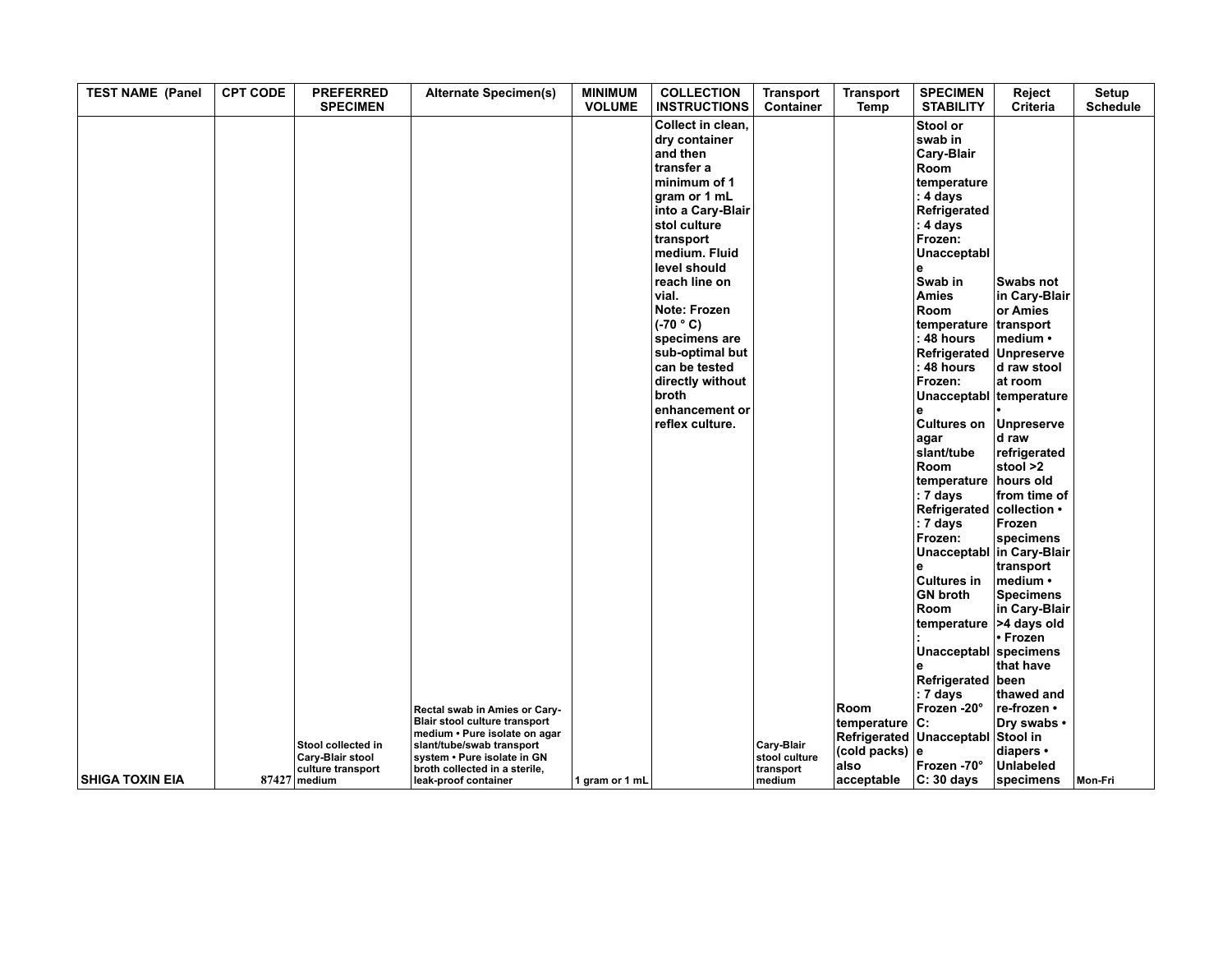| <b>TEST NAME (Panel</b>                              | <b>CPT CODE</b> | <b>PREFERRED</b><br><b>SPECIMEN</b>                                                      | <b>Alternate Specimen(s)</b>                                                                                                                                                             | <b>MINIMUM</b><br><b>VOLUME</b> | <b>COLLECTION</b><br><b>INSTRUCTIONS</b>                                                                     | <b>Transport</b><br>Container           | <b>Transport</b><br>Temp | <b>SPECIMEN</b><br><b>STABILITY</b>                                                                                                  | Reject<br>Criteria                                                        | Setup<br><b>Schedule</b> |
|------------------------------------------------------|-----------------|------------------------------------------------------------------------------------------|------------------------------------------------------------------------------------------------------------------------------------------------------------------------------------------|---------------------------------|--------------------------------------------------------------------------------------------------------------|-----------------------------------------|--------------------------|--------------------------------------------------------------------------------------------------------------------------------------|---------------------------------------------------------------------------|--------------------------|
| <b>Sjogren's Antibodies</b><br>$(SS-A, SS-B)$        | 86235(x2)       | 1 mL serum                                                                               | N/A                                                                                                                                                                                      | $0.5$ mL                        | N/A                                                                                                          | <b>Transport tube</b>                   | Room<br>temperature      | Room<br>temperature<br>: 4 days,<br>Refrigerated<br>: 7 days,<br>Frozen: 30<br>days                                                  | Gross<br>hemolysis •<br>Grossly<br>lipemic •<br>Grossly icteric   Mon-Fri |                          |
| <b>Sm/RNP Antibody</b>                               |                 | 86235 1 mL serum                                                                         | N/A                                                                                                                                                                                      | $0.5$ mL                        | N/A                                                                                                          | <b>Transport tube</b>                   | Room<br>temperature      | <b>Room</b><br>temperature<br>: 4 days,<br>Refrigerated<br>: 7 days,<br>Frozen: 30<br>days                                           | Gross<br>hemolysis •<br>Grossly<br>lipemic •<br>Grossly icteric   Mon-Fri |                          |
| <b>SODIUM</b>                                        |                 | 84295 1 mL serum                                                                         | Sodium heparin (green-top)<br>tube • Lithium heparin (green-<br>top) tube                                                                                                                | $0.5$ mL                        | N/A                                                                                                          | Serum<br><b>Separator</b><br>Tube (SST® | Room<br>temperature      | <b>Serum and</b><br>plasma<br>Room<br>temperature<br>: 7 days<br>Refrigerated<br>$: 7 \overline{\text{ days}}$<br>Frozen: 28<br>days | Gross<br>hemolysis •<br>Anticoagulants<br>other than<br>heparin           | Mon-Fri                  |
| <b>SODIUM 24 HOUR</b><br><b>URINE w/o Creatinine</b> |                 | 10 mL urine aliquot<br>from 24-hour<br>collection - no<br>84300 preservative             | Urine preserved with boric acid<br>• Urine preserved with acetic<br>acid . Urine preserved with HCI<br>· Urinalysis transport tube<br>(yellow-top, blue fill line,<br>preservative tube) | 2 mL                            | <b>Record total</b><br>volume and<br>collection duration<br>on specimen<br>container and test<br>requisition | Transport tube   temperature            | Room                     | Room<br>temperature<br>: 14 days,<br>Refrigerated<br>: 14 days,<br>Frozen: 60<br>days                                                | N/A                                                                       | Mon-Fri                  |
| Sodium, Random Urine<br>with Creatinine              |                 | 10 mL urine.<br>random collection -<br><b>82570, 84300</b> no preservative               | Urinalysis transport tube<br>(yellow-top, blue fill line,<br>preservative tube)                                                                                                          | 2 mL                            | N/A                                                                                                          | Transport tube   temperature            | Room                     | Room<br>temperature<br>: 7 days,<br>Refrigerated<br>: 7 days.<br>Frozen: 28<br>days                                                  | N/A                                                                       | Mon-Fri                  |
| Sodium, Random Urine<br>without Creatinine           |                 | 10 mL random urine<br>collected in a no<br>preservative plastic<br>84300 urine container | Urinalysis transport tube<br>(yellow-top, blue fill line,<br>preservative tube)                                                                                                          | 2 mL                            | N/A                                                                                                          | Transport<br>tube                       | Room<br>temperature      | Room<br>temperature<br>: 14 days,<br>Refrigerated<br>: 14 days,<br>Frozen: 60<br>days                                                | N/A                                                                       | Mon-Fri                  |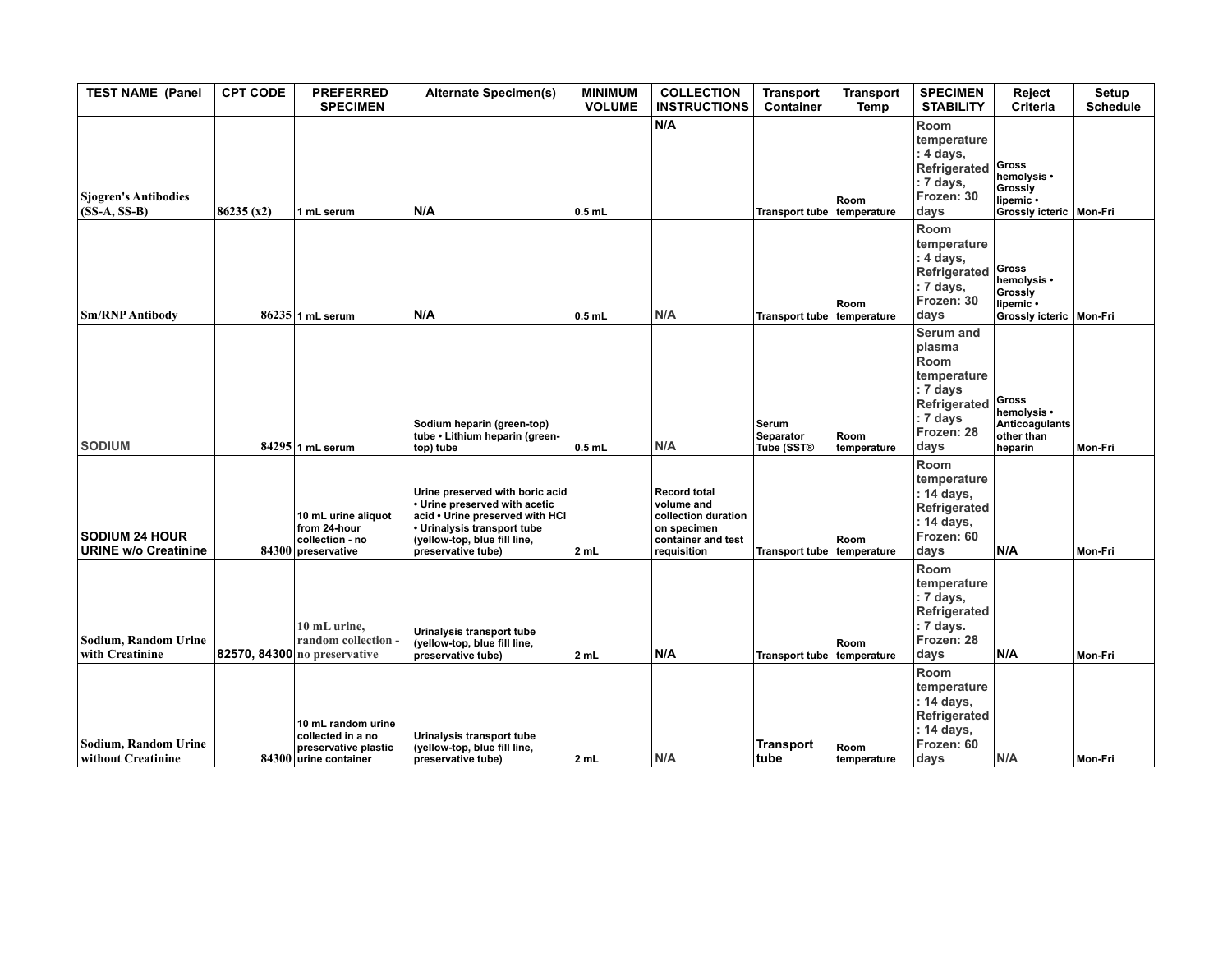| <b>TEST NAME (Panel</b>                                 | <b>CPT CODE</b>           | <b>PREFERRED</b><br><b>SPECIMEN</b>                                        | <b>Alternate Specimen(s)</b>                                                                      | <b>MINIMUM</b><br><b>VOLUME</b> | <b>COLLECTION</b><br><b>INSTRUCTIONS</b>                                                                                                                                                                  | <b>Transport</b><br>Container                                     | <b>Transport</b><br>Temp | <b>SPECIMEN</b><br><b>STABILITY</b>                                                                                                                                                                                                                                   | Reject<br>Criteria                                                                                                                                                                                                                                   | Setup<br><b>Schedule</b> |
|---------------------------------------------------------|---------------------------|----------------------------------------------------------------------------|---------------------------------------------------------------------------------------------------|---------------------------------|-----------------------------------------------------------------------------------------------------------------------------------------------------------------------------------------------------------|-------------------------------------------------------------------|--------------------------|-----------------------------------------------------------------------------------------------------------------------------------------------------------------------------------------------------------------------------------------------------------------------|------------------------------------------------------------------------------------------------------------------------------------------------------------------------------------------------------------------------------------------------------|--------------------------|
| STOOL, C/S                                              | 87045,<br>87046,<br>87427 | 1 gram or 1 mL stool<br>in Cary-Blair stool<br>culture transport<br>medium | Rectal swab in Amies or Cary-<br>Blair stool culture transport<br>medium                          | N/A                             | Collect in a clean,<br>dry container and<br>then transfer a<br>minimum of 1 gram<br>or 1 mL into a<br>Cary-Blair stool<br>culture transport<br>medium. Fluid level Amies<br>should reach line<br>on vial. | Cary-Blair<br>transport vial<br>or swab in<br>transport<br>medium | Room<br>temperature      | Stool or<br>swab in<br><b>Cary-Blair</b><br>Room<br>temperature<br>: 4 days<br>Refrigerated<br>: 4 days<br>Frozen:<br>Unacceptabl<br>e<br>Swab in<br><b>Amies</b><br>Room<br>temperature<br>: 48 hours<br>Refrigerated<br>$: 48$ hours<br>Frozen:<br>Unacceptabl<br>е | <b>Unpreserved</b><br>specimen at<br>any<br>temperature •<br>Frozen<br>specimens in<br>Cary-Blair<br>stool culture<br>transport<br>medium •<br><b>Expired</b><br>transport<br>medium •<br>Specimen in<br>diaper or<br>parasitology<br>transport vial | Mon-Fri                  |
| T <sub>3</sub>                                          |                           | $84480$ 1 mL serum                                                         | N/A                                                                                               | $0.3$ mL                        | N/A                                                                                                                                                                                                       | Serum<br>Separator<br>Tube (SST®)                                 | Room<br>temperature      | Room<br>temperature<br>: 7 days,<br>Refrigerated<br>: 7 days,<br>Frozen: 28<br>days                                                                                                                                                                                   | N/A                                                                                                                                                                                                                                                  | Mon-Fri                  |
| <b>T3 UPTAKE</b>                                        | $*84479$                  | 1 mL serum                                                                 | Plasma collected in: Sodium<br>heparin (green-top) or lithium<br>heparin (green-top) tube         | $0.5$ mL                        | N/A                                                                                                                                                                                                       | Serum<br>Separator<br>Tube (SST®)                                 | Room<br>temperature      | Room<br>temperature<br>: 7 days,<br>Refrigerated<br>: 10 days,<br>Frozen: 28<br>days                                                                                                                                                                                  | <b>Gross</b><br>hemolysis                                                                                                                                                                                                                            | Mon-Fri                  |
| <b>T4</b>                                               | ***84436                  | 1 mL serum                                                                 | Plasma collected in: Sodium<br>heparin (green-top) or lithium<br>heparin (green-top) tube         | $0.5$ mL                        | N/A                                                                                                                                                                                                       | Serum<br><b>Separator</b><br>Tube (SST®)                          | Room<br>temperature      | Room<br>temperature<br>: 7 days,<br>Refrigerated<br>: 7 days,<br>Frozen: 28<br>days                                                                                                                                                                                   | <b>Gross</b><br>hemolysis                                                                                                                                                                                                                            | Mon-Fri                  |
| <b>TESTERONE, FREE</b><br>(MALES AND<br><b>FEMALES)</b> |                           | 2.8 mL serum<br>collected in a red-top<br>84402 tube (no gel)              | Plasma collected in: Sodium<br>heparin (green-top) tube or<br>lithium heparin (green-top)<br>tube | $1.3$ mL                        | Specify age and<br>sex on test request<br>form                                                                                                                                                            | Transport tube temperature                                        | Room                     | Room<br>temperature<br>: 7 days,<br>Refrigerated<br>: 7 days,<br>Frozen: 2<br>vears                                                                                                                                                                                   | Gross<br>hemolysis •<br>Grossly<br>lipemic •<br><b>Serum</b><br>Separator<br>Tube (SST®)                                                                                                                                                             | Mon-Fri                  |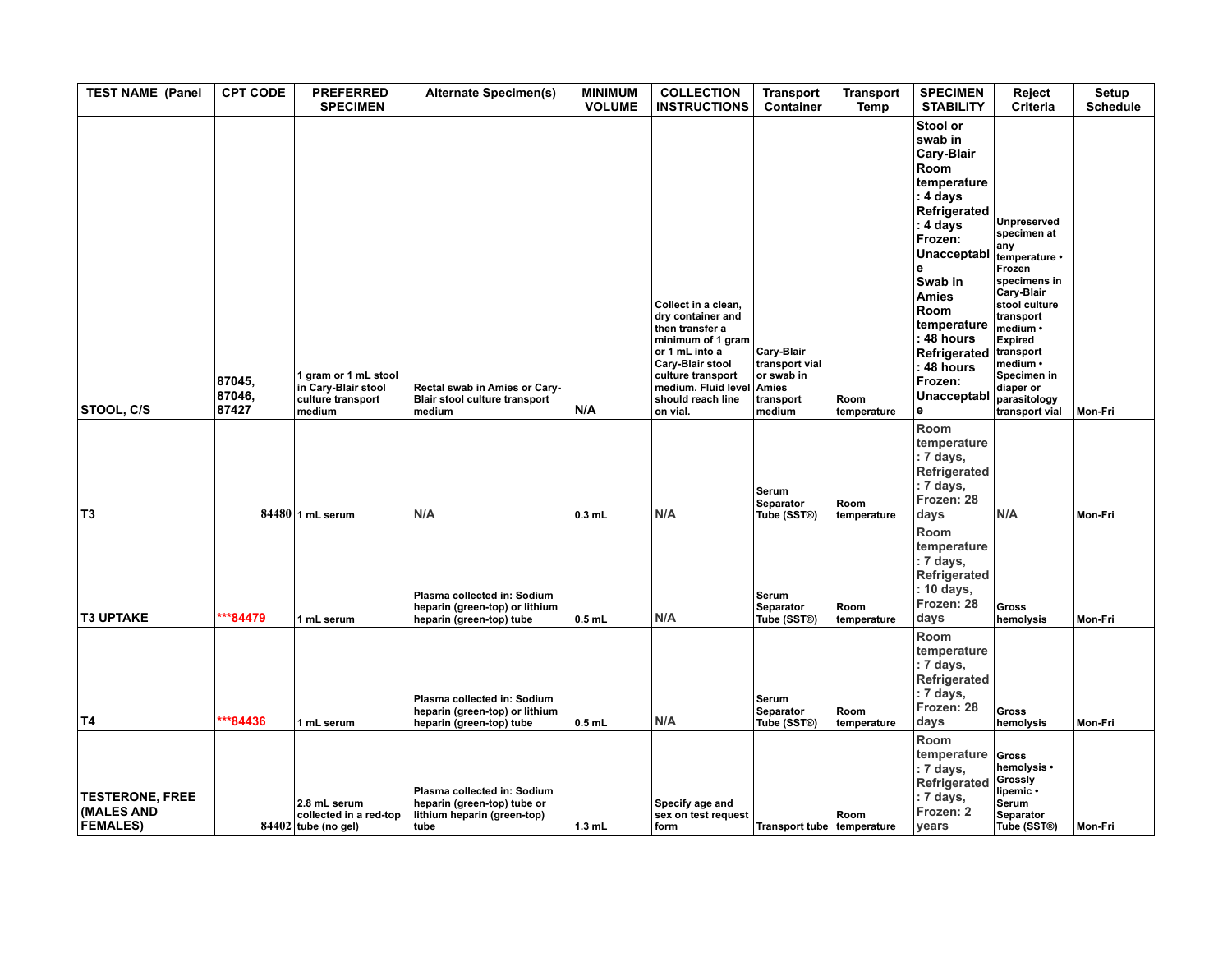| <b>TEST NAME (Panel</b>                                                | <b>CPT CODE</b> | <b>PREFERRED</b><br><b>SPECIMEN</b>           | <b>Alternate Specimen(s)</b>                                                                      | <b>MINIMUM</b><br><b>VOLUME</b> | <b>COLLECTION</b><br><b>INSTRUCTIONS</b>                                                                                                                                                                                                                                                                                                                                                                                                                                                                                                                                     | <b>Transport</b><br>Container            | <b>Transport</b><br><b>Temp</b> | <b>SPECIMEN</b><br><b>STABILITY</b>                                                  | Reject<br>Criteria                                                                                    | Setup<br><b>Schedule</b> |
|------------------------------------------------------------------------|-----------------|-----------------------------------------------|---------------------------------------------------------------------------------------------------|---------------------------------|------------------------------------------------------------------------------------------------------------------------------------------------------------------------------------------------------------------------------------------------------------------------------------------------------------------------------------------------------------------------------------------------------------------------------------------------------------------------------------------------------------------------------------------------------------------------------|------------------------------------------|---------------------------------|--------------------------------------------------------------------------------------|-------------------------------------------------------------------------------------------------------|--------------------------|
| <b>TESTERONE, TOTAL,</b><br><b>MALES (ADULT)</b><br><b>IMMUNOASSAY</b> |                 | $84403$ 1 mL serum                            | N/A                                                                                               | $0.5$ mL                        | <b>Dietary</b><br>supplements<br>containing<br>biotin may<br>interfere in<br>assays and may<br>skew results to<br>be either falsely<br>high or falsely<br>low. For<br>patients<br>receiving the<br>recommended<br>daily doses of<br>biotin, draw<br>samples at least<br>8 hours<br>following the<br>last biotin<br>supplementatio<br>n. For patients<br>on mega-doses<br>of biotin<br>supplements,<br>draw samples<br>at least 72<br>hours following<br>the last biotin<br>supplementatio<br>n. Note: This<br>assay should<br>be performed<br>on adult (≥18<br>years) males. | Serum<br><b>Separator</b><br>Tube (SST®) | Room<br>temperature             | Room<br>temperature<br>: 5 days,<br>Refrigerated<br>: 7 days,<br>Frozen: 21<br>days  | Grossly icteric   Mon-Fri                                                                             |                          |
| <b>Testosterone, Total</b><br><b>MS-Males and</b><br><b>Females</b>    | $84403$ gel)    | 1 mL serum collected<br>in a red-top tube (no | Plasma collected in: Sodium<br>heparin (green-top) tube or<br>lithium heparin (green-top)<br>tube | $0.5$ mL                        | N/A                                                                                                                                                                                                                                                                                                                                                                                                                                                                                                                                                                          | <b>Transport tube</b>                    | Room<br>temperature             | Room<br>temperature<br>: 7 days,<br>Refrigerated<br>: 21 days,<br>Frozen: 2<br>years | Gross<br>hemolysis •<br>Grossly<br>lipemic ·<br>Serum<br><b>Separator</b><br>Tube (SST <sup>®</sup> ) | Mon-Fri                  |
| <b>Toxoplasma Antibodies</b><br>(IgG, IgM)                             | 86777,<br>86778 | 1 mL serum                                    | N/A                                                                                               | $ 0.6$ mL                       | N/A                                                                                                                                                                                                                                                                                                                                                                                                                                                                                                                                                                          | Transport tube temperature               | Room                            | Room<br>temperature<br>: 4 days,<br>Refrigerated<br>: 7 days,<br>Frozen: 30<br>days  | <b>Gross</b><br>hemolysis                                                                             | Mon-Fri                  |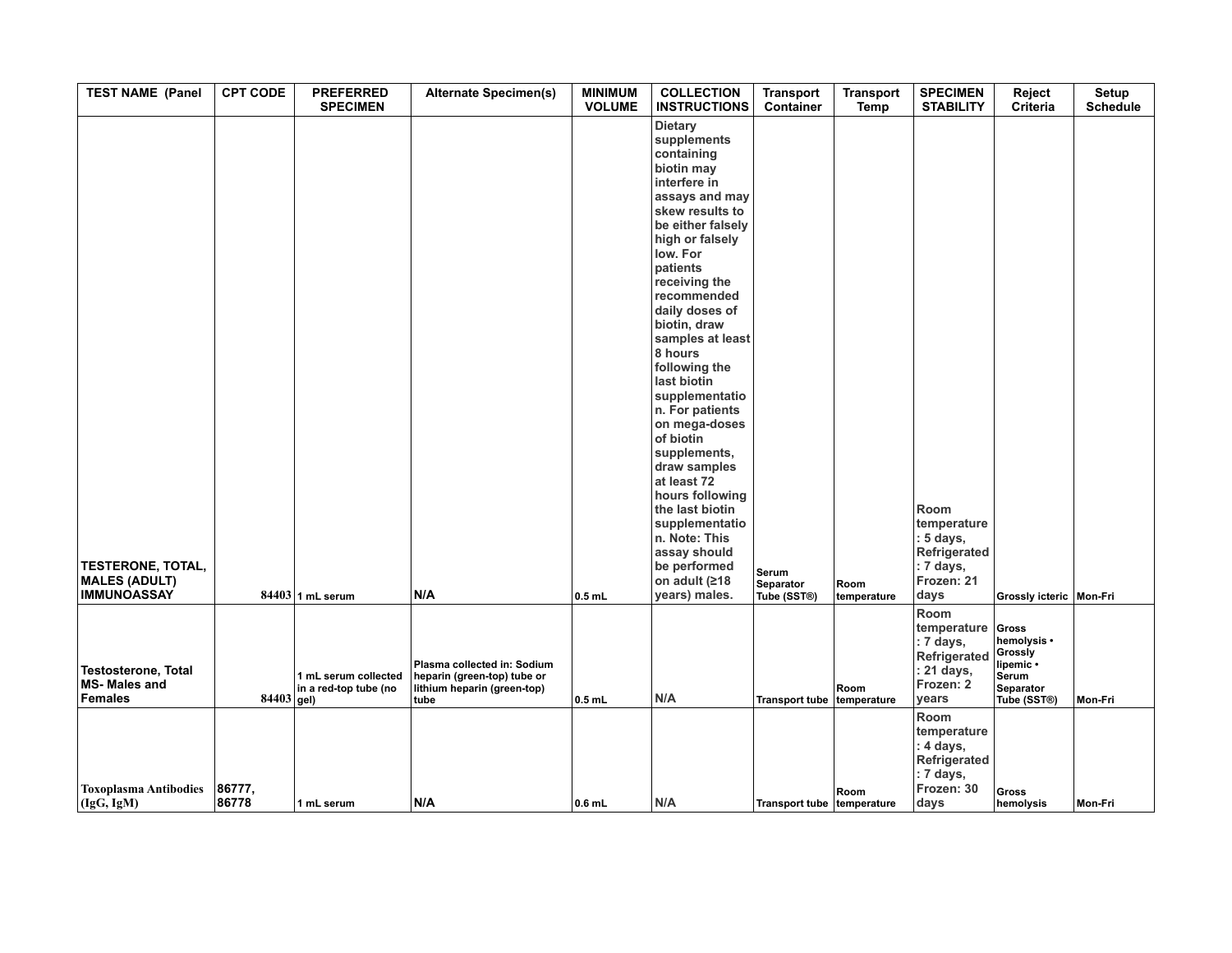| <b>TEST NAME (Panel</b>        | <b>CPT CODE</b> | <b>PREFERRED</b><br><b>SPECIMEN</b> | <b>Alternate Specimen(s)</b>                                              | <b>MINIMUM</b><br><b>VOLUME</b> | <b>COLLECTION</b><br><b>INSTRUCTIONS</b>                                                                                                                                           | <b>Transport</b><br>Container            | <b>Transport</b><br>Temp | <b>SPECIMEN</b><br><b>STABILITY</b>                                                           | Reject<br>Criteria                      | Setup<br><b>Schedule</b> |
|--------------------------------|-----------------|-------------------------------------|---------------------------------------------------------------------------|---------------------------------|------------------------------------------------------------------------------------------------------------------------------------------------------------------------------------|------------------------------------------|--------------------------|-----------------------------------------------------------------------------------------------|-----------------------------------------|--------------------------|
| <b>TPO AB</b>                  |                 | 86376 1 mL serum                    | N/A                                                                       | $0.5$ mL                        | N/A                                                                                                                                                                                | Serum<br>Separator<br>Tube (SST®)        | Room<br>temperature      | Room<br>temperature<br>: 10 days,<br>Refrigerated<br>: 14 days,<br>Frozen: 28<br>days         | <b>Gross</b><br>hemolysis               | Mon-Fri                  |
| <b>TRANSFERRIN</b>             | ***84466        | 1 mL serum                          | N/A                                                                       | $0.5$ mL                        | N/A                                                                                                                                                                                | Serum<br>Separator<br>Tube (SST®)        | Room<br>temperature      | Room<br>temperature<br>: 7 days,<br>Refrigerated<br>: 7days,<br>Frozen: 90<br>days            | N/A                                     | Mon-Fri                  |
| <b>TRIGLYCERIDE</b>            | ***84478        | 1 mL serum                          | Sodium heparin (green-top)<br>tube • Lithium heparin (green-<br>top) tube | $0.5$ mL                        | N/A                                                                                                                                                                                | Serum<br>Separator<br>Tube (SST®)        | Room<br>temperature      | Room<br>temperature<br>: 5 days,<br>Refrigerated<br>: 7days,<br>Frozen: 28<br>days            | Anticoagulants<br>other than<br>heparin | Mon-Fri                  |
| <b>TSH</b>                     | ***84443        | 1 mL serum                          | N/A                                                                       | $0.7$ mL                        | This assay should<br>only be ordered on<br>patients 1 year of<br>age or older.<br>Orders on patients<br>younger than 1<br>year will have a<br>TSH only<br>performed.               | Serum<br>Separator<br>Tube (SST®)        | Room<br>temperature      | Room<br>temperature<br>: 7 days,<br>Refrigerated<br>: 28 days,<br>Frozen: 28<br>days          | Plasma                                  | Mon-Fri                  |
| <b>TSH W/ REFLEX TO</b><br>FT4 | ***84443        | 1 mL serum                          | N/A                                                                       | $0.7$ mL                        | This assay should<br>only be ordered on<br>patients 1 year of<br>age or older.<br><b>Orders on patients</b><br>younger than 1<br>year will have a<br><b>TSH only</b><br>performed. | Serum<br><b>Separator</b><br>Tube (SST®) | Room<br>temperature      | Room<br>temperature<br>: 7 days,<br>Refrigerated<br>: 28 days,<br>Frozen: 28<br>days          | Plasma                                  | Mon-Fri                  |
| Urine-PH                       |                 | 83986 5mL Urine                     | N/A                                                                       | 5 <sub>mL</sub>                 | <b>Freshly voided</b><br>random urine                                                                                                                                              | <b>Plastic urine</b><br>container        | Room<br>temperature      | Room<br>temperature<br>: 14 days<br>Refrigerated   Icteric<br>: 14 days<br>Frozen: 14<br>days | samples,<br>preservative<br>added       | Mon-Fri                  |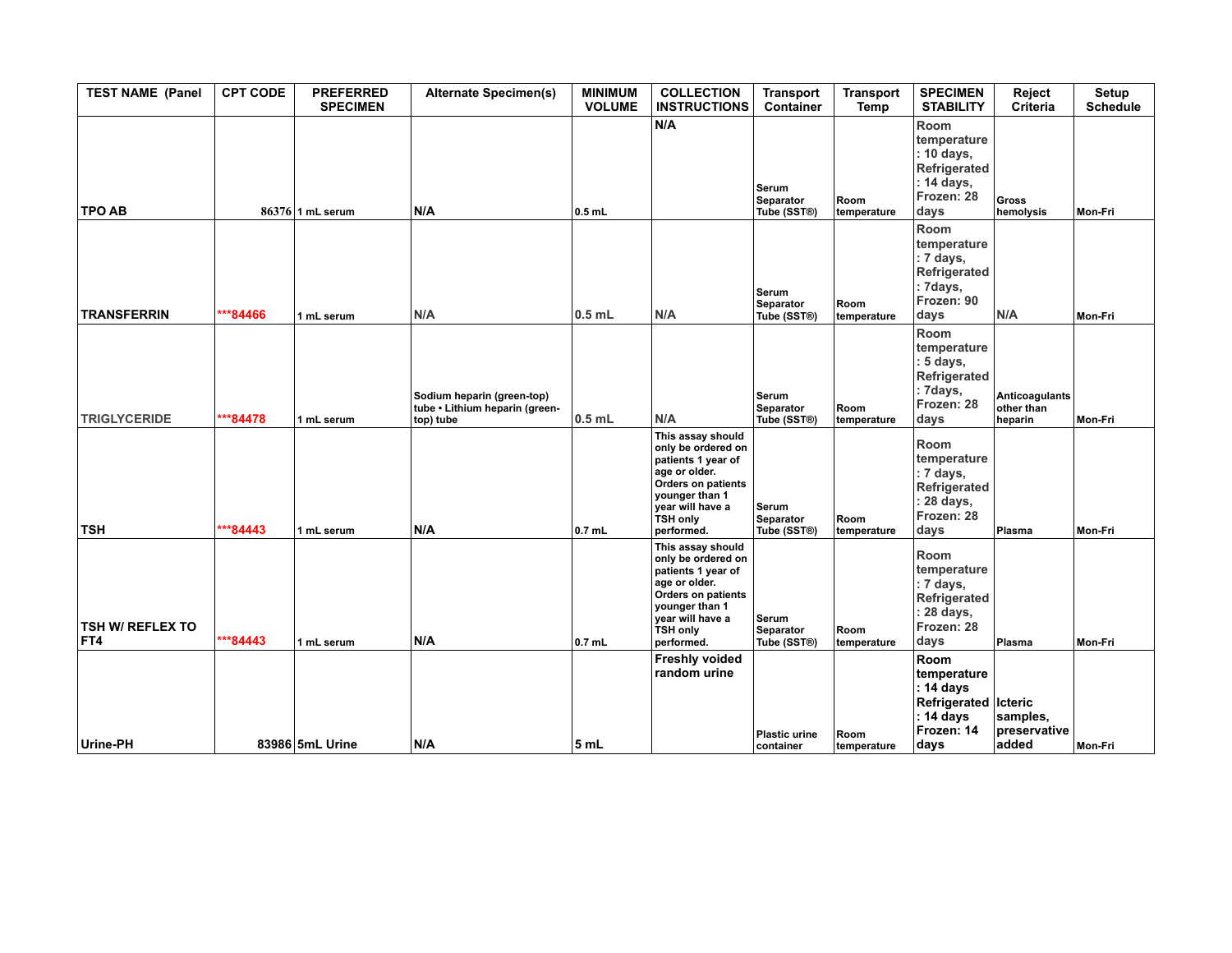| <b>TEST NAME (Panel</b>                       | <b>CPT CODE</b> | <b>PREFERRED</b><br><b>SPECIMEN</b>                                                          | <b>Alternate Specimen(s)</b>                                                                                                                                                                              | <b>MINIMUM</b><br><b>VOLUME</b> | <b>COLLECTION</b><br><b>INSTRUCTIONS</b>                                                                                                                                                                                | <b>Transport</b><br><b>Container</b>                          | Transport<br><b>Temp</b>          | <b>SPECIMEN</b><br><b>STABILITY</b>                                                                                                                  | Reject<br>Criteria                             | Setup<br><b>Schedule</b> |
|-----------------------------------------------|-----------------|----------------------------------------------------------------------------------------------|-----------------------------------------------------------------------------------------------------------------------------------------------------------------------------------------------------------|---------------------------------|-------------------------------------------------------------------------------------------------------------------------------------------------------------------------------------------------------------------------|---------------------------------------------------------------|-----------------------------------|------------------------------------------------------------------------------------------------------------------------------------------------------|------------------------------------------------|--------------------------|
| <b>UREA NITROGEN, 24</b><br><b>HOUR URINE</b> |                 | 10 mL urine aliquot<br>from a well-mixed 24-<br>hour collection - no<br>$84540$ preservative | Urine preserved with 6N HCI to<br>maintain a pH of $< 6.0$ .<br>Preserved urine may be<br>shipped at room temperature.<br>Urinalysis transport tube<br>(yellow-top, blue fill line,<br>preservative tube) | 2 mL                            | <b>Record total</b><br>volume on both the<br>transport container<br>and the test<br>requisition                                                                                                                         | <b>Plastic urine</b><br>container                             | Refrigerated<br>(cold packs)      | Room<br>temperature<br><i>(unpreserve</i><br>d): 24 hours<br>(including<br>collection<br>time),<br>Refrigerated<br>: 7 days,<br>Frozen: 15<br>months | Gross<br>bacterial<br>contaminati<br>on        | Mon-Fri                  |
| <b>UREA NITROGEN,</b><br><b>RANDOM URINE</b>  |                 | 10 mL random urine,<br>unpreserved collected<br>in a plastic urine<br>84540 container        | Urine collected in urinalysis<br>transport tube (yellow-top, blue<br>fill line, preservative tube) or<br>preserved urine with 6N HCI<br>acid submitted in a plastic<br>urine container                    | 1 mL                            | No preservative<br>required. Ship<br>refrigerated.                                                                                                                                                                      | <b>Plastic urine</b><br>container                             | Refrigerated<br>(cold packs)      | Room<br>temperature<br>(unpreserve<br>d): 24 hours<br>(including<br>collection<br>time),<br>Refrigerated Gross<br>: 7 days,<br>Frozen: 15<br>months  | bacterial<br>contaminati<br>on                 | Mon-Fri                  |
| <b>Uric Acid</b>                              |                 | $84550$ 1 mL serum                                                                           | Sodium heparin (green-top)<br>tube • Lithium heparin (green-<br>top) tube                                                                                                                                 | $0.5$ mL                        | Note: N-acetyl-p-<br>benzoquinone<br>imine (NAPQI)<br>(metabolite of<br>acetaminophen)<br>will generate<br>erroneously low<br>results in samples<br>for patients that<br>have taken toxic<br>doses of<br>acetaminophen. | Serum<br>Separator<br>Tube (SST®)                             | Room<br>temperature               | Room<br>temperature<br>: 72 hours,<br>Refrigerated<br>: 7 days,<br>Frozen: 28<br>days                                                                | <b>Anticoagulants</b><br>other than<br>heparin | Mon-Fri                  |
| <b>URINALYSIS</b><br><b>ROUTINE</b>           | $81001$ tube)   | 10 mL urine -<br>Urinalysis transport<br>tube (yellow-top, blue<br>fill line, preservative   | Refrigerated unpreserved<br>pediatric sample . Yellow/red<br>swirl-topped conical transport<br>tube with preservative                                                                                     | Preserved: 1 ml pick-up.        | Encourage mid<br>stream samples to<br>minimize<br>contamination and<br>improve accuracy.<br>Label the sample<br>appropriately and<br>store at room<br>temperature until                                                 | Yellow-top,<br>blue fill line<br>urinalysis<br>transport tube | Preserved:<br>Room<br>temperature | Room<br>temperature<br>: 72 hours<br>Refrigerated<br>: 72 hours<br>Frozen:<br>Unacceptabl<br>e                                                       | <b>Unpreserved</b><br>specimen<br>(adults)     | Mon-Fri                  |
| <b>URINE CREATININE</b>                       |                 | 10 mL random urine,<br>82570 no preservative                                                 | Urine collected in urinalysis<br>transport tube (yellow-top, blue<br>fill line, preservative tube) •<br>Preserved urine with 6N HCI<br>acid submitted in a plastic,<br>urine container                    | $\vert$ 0.5 mL                  | N/A                                                                                                                                                                                                                     | <b>Plastic urine</b><br>container                             | Room<br><b>temperature</b>        | <b>Room</b><br>temperature<br>: 7 days<br>Refrigerated<br>: 7 days<br>Frozen: 28<br>davs                                                             | N/A                                            | Mon-Fri                  |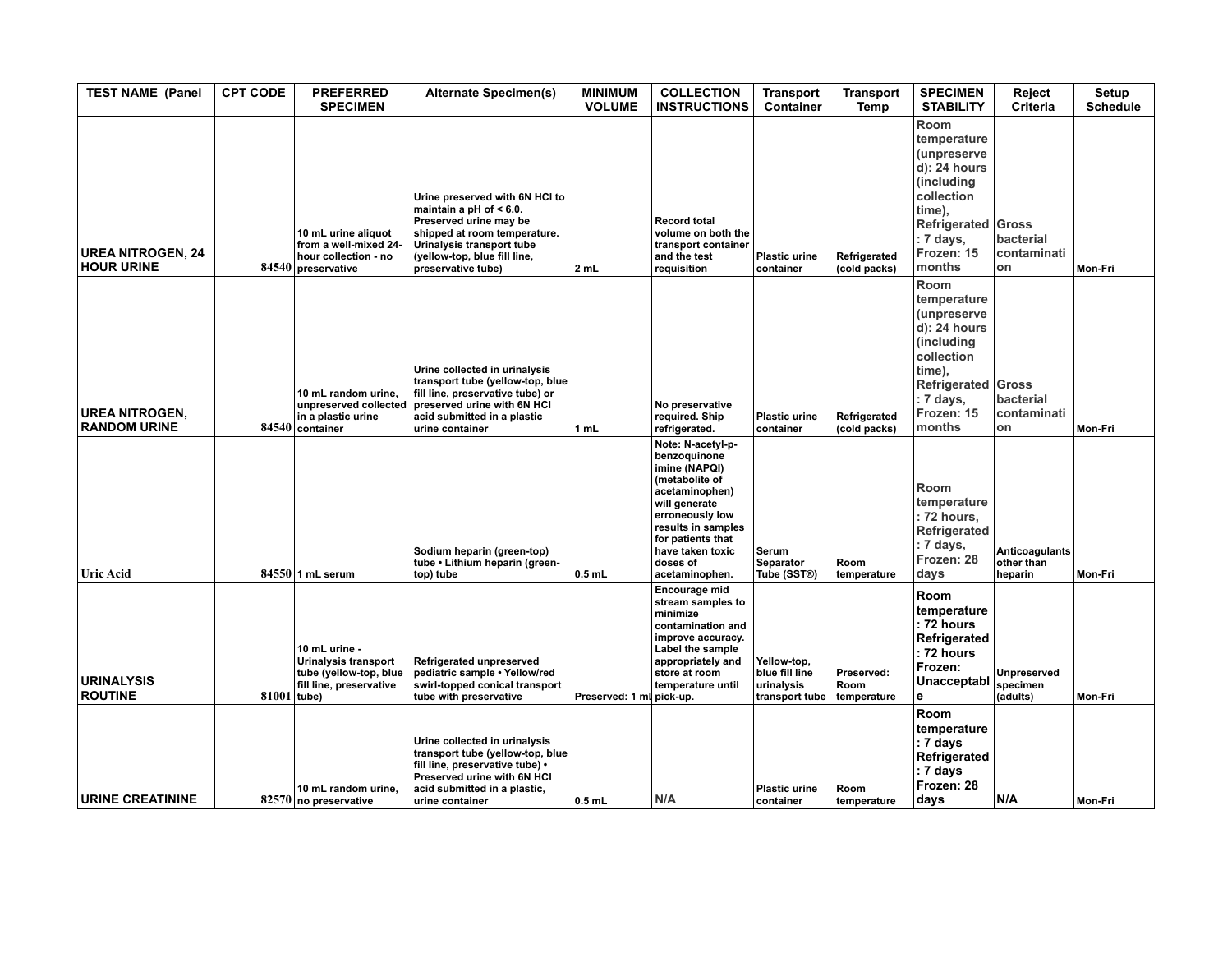| <b>TEST NAME (Panel</b> | <b>CPT CODE</b> | <b>PREFERRED</b><br><b>SPECIMEN</b>                     | <b>Alternate Specimen(s)</b>                                                                                                                                                       | <b>MINIMUM</b><br><b>VOLUME</b>                                                                   | <b>COLLECTION</b><br><b>INSTRUCTIONS</b>                       | <b>Transport</b><br>Container                                                        | <b>Transport</b><br>Temp                                            | <b>SPECIMEN</b><br><b>STABILITY</b>                                                   | Reject<br>Criteria                                                                                                                                                                                                                                                                                                           | Setup<br><b>Schedule</b> |
|-------------------------|-----------------|---------------------------------------------------------|------------------------------------------------------------------------------------------------------------------------------------------------------------------------------------|---------------------------------------------------------------------------------------------------|----------------------------------------------------------------|--------------------------------------------------------------------------------------|---------------------------------------------------------------------|---------------------------------------------------------------------------------------|------------------------------------------------------------------------------------------------------------------------------------------------------------------------------------------------------------------------------------------------------------------------------------------------------------------------------|--------------------------|
|                         |                 |                                                         |                                                                                                                                                                                    |                                                                                                   |                                                                |                                                                                      |                                                                     |                                                                                       | <b>Preserved</b><br>urine $>48$<br>hours old •<br><b>Unpreserve</b><br>$d$ urine $>3$<br>mL with<br>exception of<br>pediatric<br>specimens<br>or from<br>patients<br>with renal<br>abnormalitie<br>$s \cdot$<br><b>Unpreserve</b><br>$\mathbf d$<br>refrigerated<br>urine > 24<br>hours old •<br><b>Unpreserve</b><br>d, not |                          |
|                         |                 |                                                         |                                                                                                                                                                                    |                                                                                                   |                                                                | 4 mL gray-                                                                           |                                                                     | Preserved<br>urine<br>Room<br>temperature<br>: 48 hours<br>Refrigerated<br>: 48 hours | refrigerated<br>urines •<br>Urine tube<br>not filled to<br>minimum<br>fill-line •<br>Foley tips .<br>Received<br>frozen •<br><b>Specimens</b><br>from<br>catheter bag<br>• Urine in<br>urinalysis                                                                                                                            |                          |
|                         |                 |                                                         | Indwelling catheter<br>collected urine,                                                                                                                                            |                                                                                                   |                                                                | top urine<br>transport<br>tube<br><b>Sterile</b><br>container:<br>Only for           | Preserved:                                                          | Frozen:<br>Unacceptabl<br>l e<br><b>Unpreserve</b><br>d urine                         | transport<br>tube •<br><b>Requests</b><br>for<br>anaerobic<br>culture •                                                                                                                                                                                                                                                      |                          |
|                         |                 | 4 mL random, clean<br>catch, midstream                  | unpreserved specimens<br>less than 3 mL or from<br>pediatric or from patients<br>with renal abnormalities<br>are acceptable when<br>placed in a sterile, leak-<br>proof container. | Preserved:<br><b>Transport</b><br>tube must<br>be filled to<br>minimum<br>line printed<br>on tube |                                                                | specimens<br>less than 3<br>mL from<br>pediatric<br>specimens<br>or from<br>patients | Room<br>temperature<br>or<br>(cold packs) $ e $<br>Unpreserve<br>d: | Room<br>temperature<br>refrigerated Unacceptabl<br>Regrigerate<br>$d: 24$ hours       | <b>Expired</b><br>transport<br>devices · 24-<br>hour urine<br>collections •<br>Leaking<br>samples •                                                                                                                                                                                                                          |                          |
| URINE CULTURE           | ***87086        | urine collection in<br>gray-top urine<br>transport tube | (Specimens from long<br>term care and/or pediatric<br>difficult collections only)                                                                                                  | <b>Unpreserve</b><br>d: 0.5 mL<br>urine                                                           | Fill to the fill-line (4<br>mL) indicated on<br>the tube label | with renal<br>abnormalitie<br>ls.                                                    | Refrigerated   Frozen:<br>only                                      | (cold packs) Unacceptabl Uricult<br>l e                                               | Swabs •<br>devices                                                                                                                                                                                                                                                                                                           | <b>Mon-Fri</b>           |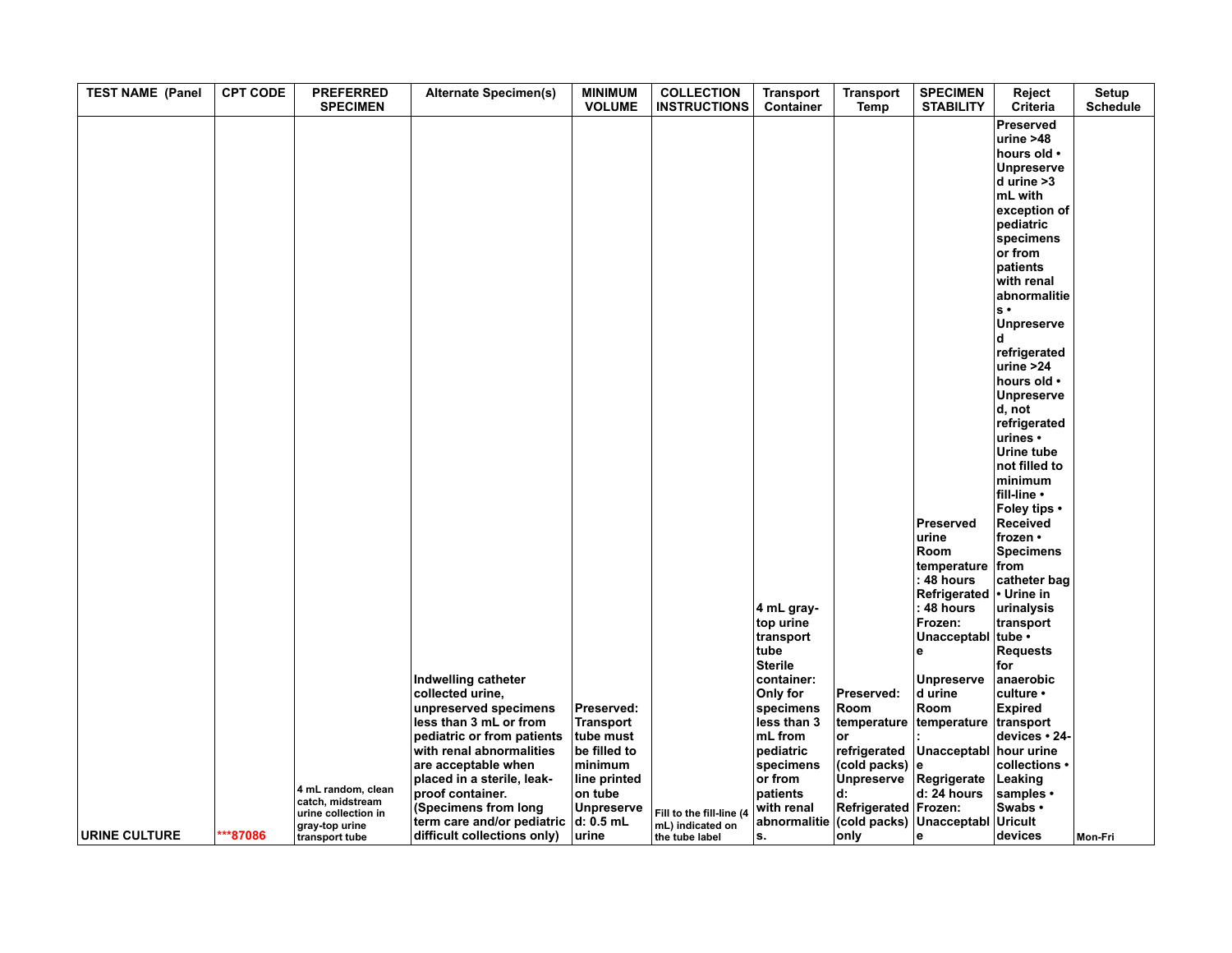| <b>TEST NAME (Panel</b>                                                          | <b>CPT CODE</b> | <b>PREFERRED</b><br><b>SPECIMEN</b>                                              | <b>Alternate Specimen(s)</b>                                                                                           | <b>MINIMUM</b><br><b>VOLUME</b> | <b>COLLECTION</b><br><b>INSTRUCTIONS</b>                                                                                                                                                                                                                       | <b>Transport</b><br><b>Container</b> | <b>Transport</b><br>Temp | <b>SPECIMEN</b><br><b>STABILITY</b>                                                              | Reject<br><b>Criteria</b> | <b>Setup</b><br><b>Schedule</b> |
|----------------------------------------------------------------------------------|-----------------|----------------------------------------------------------------------------------|------------------------------------------------------------------------------------------------------------------------|---------------------------------|----------------------------------------------------------------------------------------------------------------------------------------------------------------------------------------------------------------------------------------------------------------|--------------------------------------|--------------------------|--------------------------------------------------------------------------------------------------|---------------------------|---------------------------------|
| <b>URINE HCG (HUMAN</b><br><b>CHRONIC</b><br><b>GONADOTROPIN)</b><br><b>QUAL</b> |                 | 10 mL urine from a<br>first morning voided<br>81025 specimen                     | Yellow-top, blue fill-line<br>urinalysis transport tube •<br>Urine collected in a clinical<br>urine drug specimen vial | 1 mL                            | N/A                                                                                                                                                                                                                                                            | <b>Transport</b><br>tube             | Room Temp                | <b>Room</b><br>temperature<br>: 7 days<br>Refrigerated<br>: 7 days<br>Frozen: Not<br>established | N/A                       | Mon-Fri                         |
| <b>URINE</b><br>MICROALBUMIN (also<br>known as Albumin<br>Urine)                 |                 | 5 mL random urine<br>$82043$ - no preservative                                   | Urinalysis transport tube<br>(yellow-top, blue fill line,<br>preservative tube)                                        | 2 mL                            | Mix well if<br>aliquoting.<br><b>Note: Exercise</b><br>within 24 hours,<br>infection, fever,<br>congestive<br>heart failure,<br>marked<br>hyperglycemia,<br>and marked<br>hypertension<br>may elevate<br>urinary albumin<br>excretion over<br>baseline values. | <b>Plastic urine</b><br>container    | Room<br>temperature      | <b>Room</b><br>temperature<br>: 7 days<br>Refrigerated<br>: 14 days<br>Frozen: 6<br>months       | Acid preserved<br>lurine  | Mon-Fri                         |
| Urine Protein.<br><b>Random with</b><br>creatinine                               | 82570,<br>84156 | 10 mL urine from a<br>well-mixed random<br>collection - no<br>preservative       | Urinalysis transport tube<br>(yellow-top, blue fill line                                                               | 2 mL                            | N/A                                                                                                                                                                                                                                                            | <b>Plastic urine</b><br>container    | Room<br>temperature      | Room<br>temperature<br>: 4 days,<br>Refrigerated<br>: 5 days,<br>Frozen: 30<br>days              | Acidified urine Mon-Fri   |                                 |
| Urine Protein,<br><b>Random without</b><br><b>creatinine</b>                     |                 | 10 mL urine from a<br>well-mixed random<br>collection - no<br>84156 preservative | Urinalysis transport tube<br>(yellow-top, blue fill line                                                               | 2 <sub>mL</sub>                 | N/A                                                                                                                                                                                                                                                            | <b>Plastic urine</b><br>container    | Room<br>temperature      | Room<br>temperature<br>: 4 days,<br>Refrigerated<br>$: 5$ days,<br>Frozen: 30<br>days            | Acidified urine Mon-Fri   |                                 |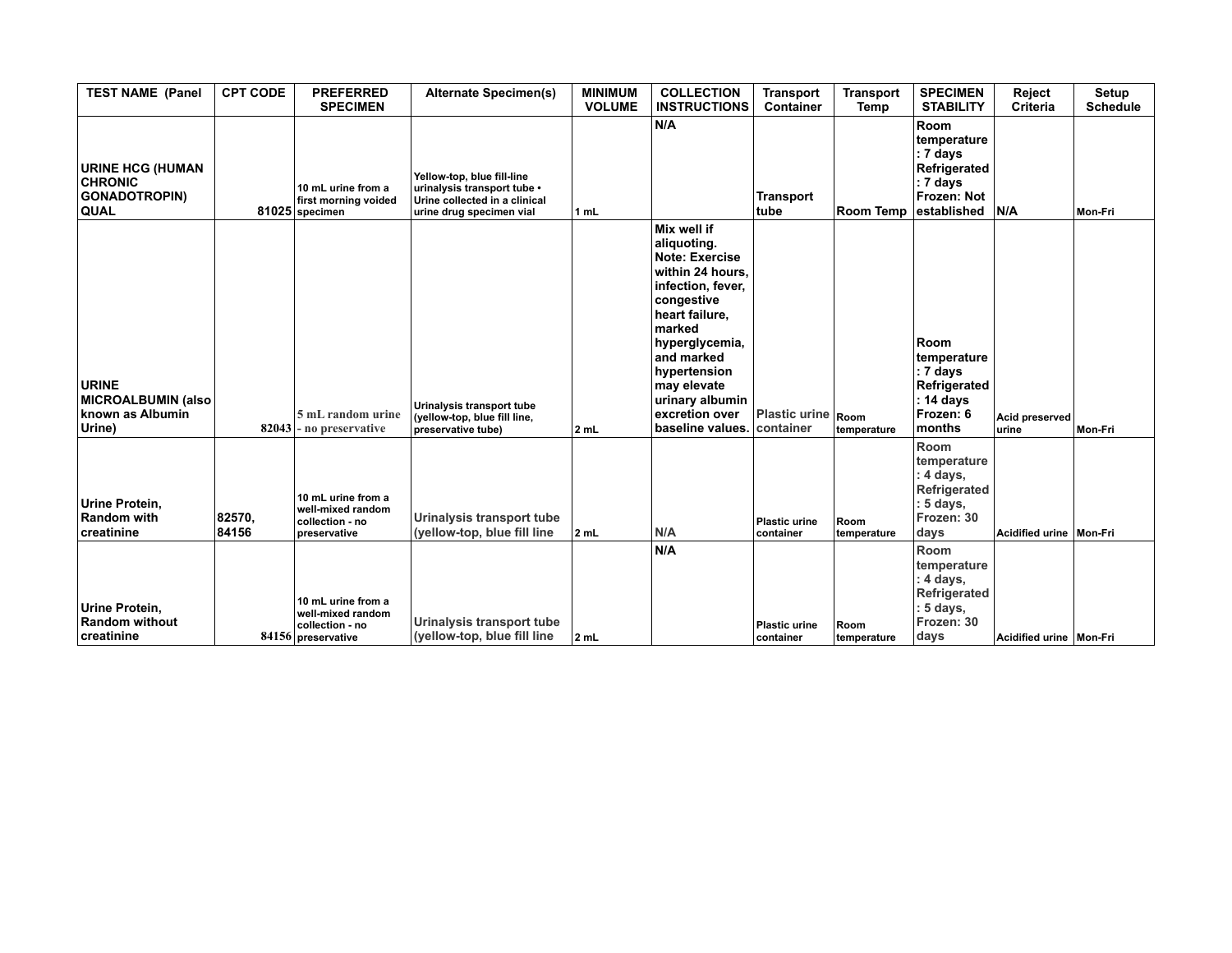| <b>TEST NAME (Panel</b>                  | <b>CPT CODE</b> | <b>PREFERRED</b><br><b>SPECIMEN</b>                                                                                                                                                                                                                                                                           | <b>Alternate Specimen(s)</b>                                                                                                                                                                                                | <b>MINIMUM</b><br><b>VOLUME</b>                                                                                                                                                                                                      | <b>COLLECTION</b><br><b>INSTRUCTIONS</b>                                                                                                                                                                                                                                                                                                                                                                     | <b>Transport</b><br>Container                                                                          | <b>Transport</b><br>Temp          | <b>SPECIMEN</b><br><b>STABILITY</b>                                                                                                | Reject<br>Criteria                                        | <b>Setup</b><br><b>Schedule</b> |
|------------------------------------------|-----------------|---------------------------------------------------------------------------------------------------------------------------------------------------------------------------------------------------------------------------------------------------------------------------------------------------------------|-----------------------------------------------------------------------------------------------------------------------------------------------------------------------------------------------------------------------------|--------------------------------------------------------------------------------------------------------------------------------------------------------------------------------------------------------------------------------------|--------------------------------------------------------------------------------------------------------------------------------------------------------------------------------------------------------------------------------------------------------------------------------------------------------------------------------------------------------------------------------------------------------------|--------------------------------------------------------------------------------------------------------|-----------------------------------|------------------------------------------------------------------------------------------------------------------------------------|-----------------------------------------------------------|---------------------------------|
| <b>URINE REFLEX TO</b><br><b>CULTURE</b> |                 | Submit two<br>separate<br>specimens: 1) 10<br>mL urine<br>submitted in<br>urinalysis<br>transport tube<br>(yellow-top, blue)<br>fill line.<br>preservative tube)<br>2) 4 mL (fill to<br>minimum line<br>printed on tube;<br>unpreserved for<br>cultures) urine in<br>urine culture tube<br>$81001$ (gray-top) | Yellow/red swirl-topped conical<br>transport tube with<br>preservative                                                                                                                                                      | Preserved<br>(yellow-top,<br>blue fill<br>line): 1 mL,<br>Urine in<br>urine<br>culture tube<br>$(gray-top)$ :<br><b>Must be</b><br>filled to<br>minimum<br>line printed<br>on tube,<br><b>Unpreserve</b><br>d (culture):<br>$0.5$ mL | Encourage clean<br>catch mid-stream<br>samples to<br>minimize<br>contamination and<br>improve accuracy.<br>If sample is<br>submitted<br>unpreserved,<br>please indicate that<br>specimen is from<br>pediatric patient<br>(patient is less<br>than or equal to 12<br>years of age).<br>Label the sample<br>appropriately.<br><b>Unpreserved urine</b><br>will be accepted<br>from pediatric<br>patients only. | Yellow-top,<br>blue fill line<br>urinalysis<br>transport tube<br>and gray-top<br>urine culture<br>tube | Preserved:<br>Room<br>temperature | <b>Preserved</b><br>urine<br><b>Room</b><br>temperature<br>: 72 hours<br>Refrigerated<br>: 72 hours<br>Frozen:<br>Unacceptabl<br>e | <b>Unpreserved</b><br>specimen<br>(adults)                | Mon-Fri                         |
| Valproic acid                            | $80164$ gel)    | 1 mL serum collected<br>in a red-top tube (no                                                                                                                                                                                                                                                                 | Plasma collected in: EDTA<br>(lavender-top), sodium heparin<br>(green-top), lithium heparin<br>(green-top), sodium fluoride or<br>potassium oxalate (gray-top),<br>or 3.2% sodium citrate (light<br>blue-top) tube          | $0.2$ mL                                                                                                                                                                                                                             | N/A                                                                                                                                                                                                                                                                                                                                                                                                          | Transport tube temperature                                                                             | Room                              | Room<br>temperature<br>5 days,<br>Refrigerated<br>: 7 days,<br>Frozen: 30<br>days                                                  | Serum<br>Separator<br>Tube (SST®)                         | Mon-Fri                         |
| <b>VANCOMYCIN Peak</b>                   | $80202$ gel)    | 1 mL serum collected<br>in a red-top tube (no                                                                                                                                                                                                                                                                 | Plasma collected in: EDTA<br>(lavender-top) tube, sodium<br>heparin (green-top) tube,<br>lithium heparin (green-top)<br>tube, 3.2% sodium citrate (light<br>blue-top) tube, or<br>fluoride/oxalate (gray-top) tube 0.2 mL   |                                                                                                                                                                                                                                      | Collect as a trough<br>just prior to next<br>dose. Collect peak<br>1 hour after<br>completion of the<br>drug infusion.                                                                                                                                                                                                                                                                                       | <b>Transport tube</b>                                                                                  | Room<br>temperature               | Room<br>temperature<br>: 72 hours,<br>Refrigerated<br>: 7 days,<br>Frozen:<br>Unacceptabl<br>$\mathbf e$                           | Serum<br>Separator<br>Tube (SST®)                         | Mon-Fri                         |
| <b>Vancomycin Trough</b>                 | $80202$ gel)    | 1 mL serum collected<br>in a red-top tube (no                                                                                                                                                                                                                                                                 | Plasma collected in: EDTA<br>(lavender-top) tube, sodium<br>heparin (green-top) tube,<br>lithium heparin (green-top)<br>tube, 3.2% sodium citrate (light<br>blue-top) tube, or<br>fluoride/oxalate (gray-top) tube   0.2 mL |                                                                                                                                                                                                                                      | Collect as a trough<br>just prior to next<br>dose. Collect peak<br>1 hour after<br>completion of the<br>drug infusion.                                                                                                                                                                                                                                                                                       | <b>Transport tube</b>                                                                                  | Room<br>temperature               | Room<br>temperature<br>: 72 hours,<br>Refrigerated<br>: 7 days,<br>Frozen:<br>Unacceptabl<br>$\mathbf{e}$                          | <b>Serum</b><br>Separator<br>Tube (SST®)                  | Mon-Fri                         |
| VIT <sub>D</sub>                         | ***82306        | 0.8 mL serum                                                                                                                                                                                                                                                                                                  | N/A                                                                                                                                                                                                                         | $0.5$ mL                                                                                                                                                                                                                             | N/A                                                                                                                                                                                                                                                                                                                                                                                                          | <b>Transport tube</b>                                                                                  | Room<br>temperature               | Room<br>temperature<br>: 7 days,<br>Refrigerated<br>: 7 days,<br>Frozen: 28<br>days                                                | Moderate<br>hemolysis •<br>Grossly<br>lipemic ·<br>Plasma | Mon-Fri                         |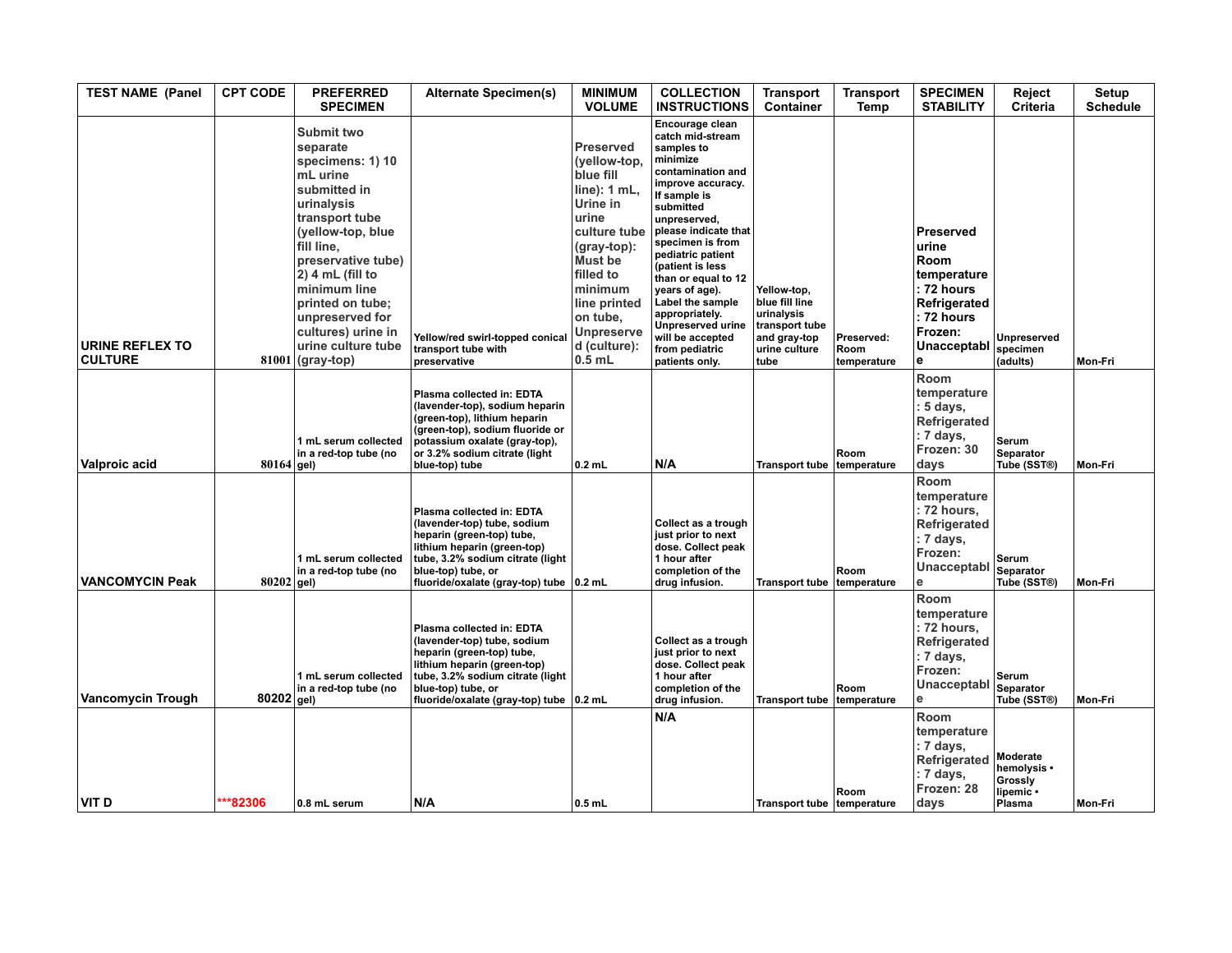| <b>TEST NAME (Panel</b> | <b>CPT CODE</b> | <b>PREFERRED</b><br><b>SPECIMEN</b>                     | <b>Alternate Specimen(s)</b> | <b>MINIMUM</b><br><b>VOLUME</b> | <b>COLLECTION</b><br><b>INSTRUCTIONS</b>                                                                                                                                                                                                                                                                                                          | <b>Transport</b><br><b>Container</b>  | <b>Transport</b><br>Temp | <b>SPECIMEN</b><br><b>STABILITY</b>                                                                             | Reject<br>Criteria            | Setup<br><b>Schedule</b> |
|-------------------------|-----------------|---------------------------------------------------------|------------------------------|---------------------------------|---------------------------------------------------------------------------------------------------------------------------------------------------------------------------------------------------------------------------------------------------------------------------------------------------------------------------------------------------|---------------------------------------|--------------------------|-----------------------------------------------------------------------------------------------------------------|-------------------------------|--------------------------|
| <b>VITAMIN B12</b>      | ***82607        | 1 mL serum                                              | Amber vial                   | $0.5$ mL                        | N/A                                                                                                                                                                                                                                                                                                                                               | Serum<br>Separator<br>Tube (SST®)     | Room<br>temperature      | Room<br>temperature<br>: 7 days,<br>Refrigerated<br>: 7 days,<br>Frozen: 28<br>days                             | Hemolysis                     | Mon-Fri                  |
| <b>VZVIgG</b>           |                 | $86787$ 1 mL serum                                      | N/A                          | $0.5$ mL                        |                                                                                                                                                                                                                                                                                                                                                   | Transport tube temperature            | Room                     | Room<br>temperature<br>4 days,<br>Refrigerated<br>: 7 days,<br>Frozen: 30<br>days                               | N/A                           | Mon-Fri                  |
| <b>WBC</b>              | ***85048        | Whole blood from a<br>full EDTA (lavender-<br>top) tube | N/A                          | 1 mL whole blooplatelets.       | Maintain specimen<br>lat room<br>temperature. Do<br>not refrigerate. If<br>multiple draw,<br>collect EDTA<br>(lavender-top) tube<br>last. Mix by gently<br>inverting 8 times.<br><b>Traumatic draw</b><br>can introduce<br>thromboplastin<br>and trap WBC and<br>platelets.<br><b>Refrigeration can</b><br>precipitate fibrin<br>and trap WBC and | <b>EDTA</b><br>(lavender-top)<br>tube | Room<br>temperature      | Room<br>temperature<br>48 hours,<br>Refrigerated<br><b>Unacceptabl</b><br>e, Frozen:<br><b>Unacceptabl</b><br>e | Hemolysis •<br><b>Clotted</b> | Mon-Fri                  |